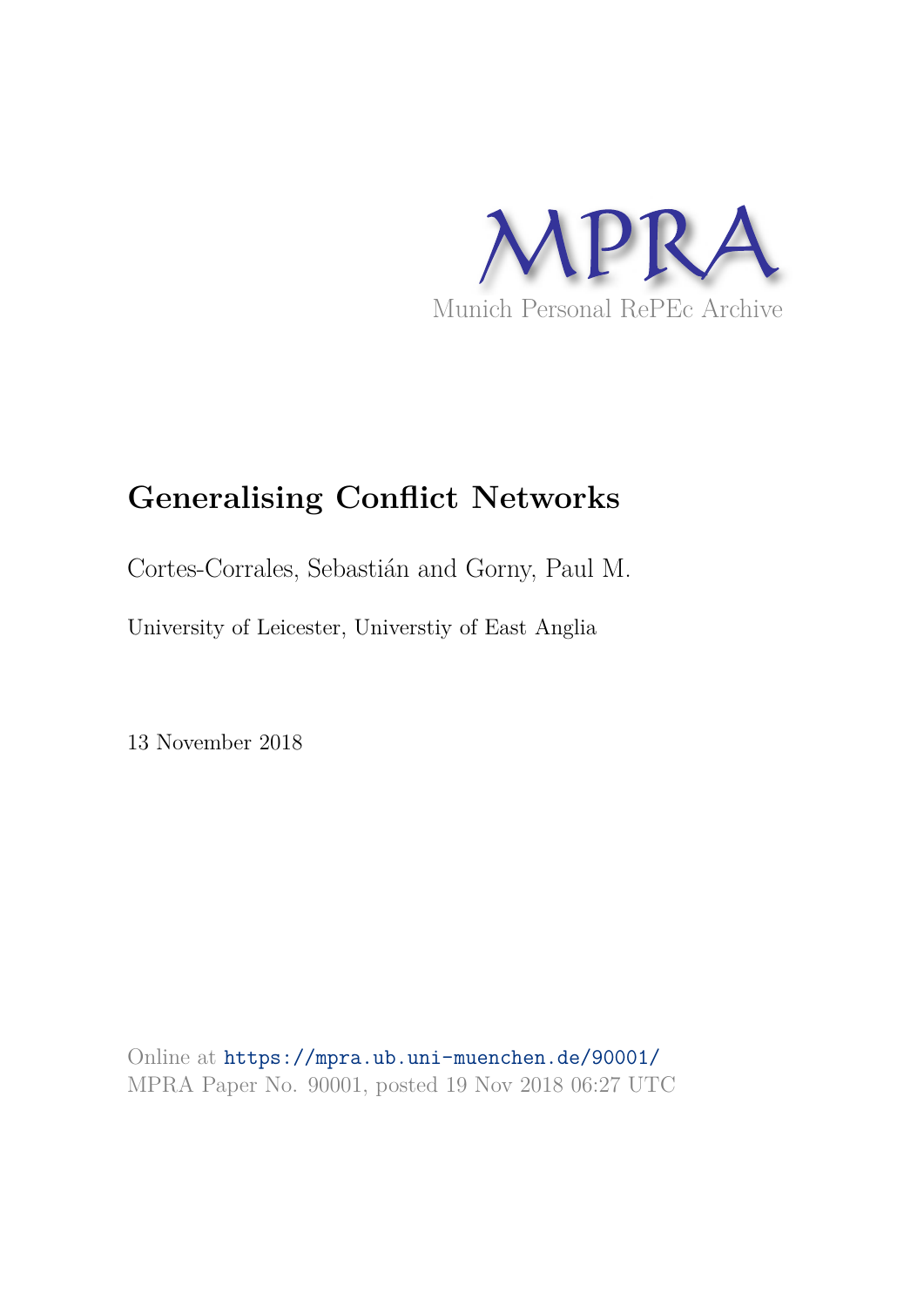# **Generalising Conflict Networks**†

Sebastián Cortes-Corrales $^\ddag$  and Paul M. Gorny $^\S$ This version: November 13, 2018

#### **Abstract**

We investigate the behaviour of agents in bilateral contests within arbitrary network structures when valuations and efficiencies are heterogenous. These parameters are interpreted as measures of strength. We provide conditions for when unique, pure strategy equilibria exist. When a player starts attacking one player more strongly, others join in on fighting the victim. Different efficiencies in fighting make players fight those of similar strength. Centrality of a player (having more enemies) makes a player weaker and her opponents are more likely to attack with more effort.

**Keywords**: Contest, networks, optimal allocation, games on networks

**JEL**: C72; D74; D85

<sup>†</sup>We would like to thank participants from the CBESS Contest Conference 2016 and 2018 held at the University of East Anglia in Norwich and the Conflict Workshop 2018 at the University of Bath for useful comments. Also, we want to thank Subhasish M. Chowdhury, Sergio Currarini, David Hugh-Jones, Ivan Pastine, David Rojo Arjona and Mich Tvede for useful comments. All remaining errors are our own.

<sup>‡</sup>University of Leicester, scc37@le.ac.uk

<sup>§</sup>University of East Anglia, P.Gorny@uea.ac.uk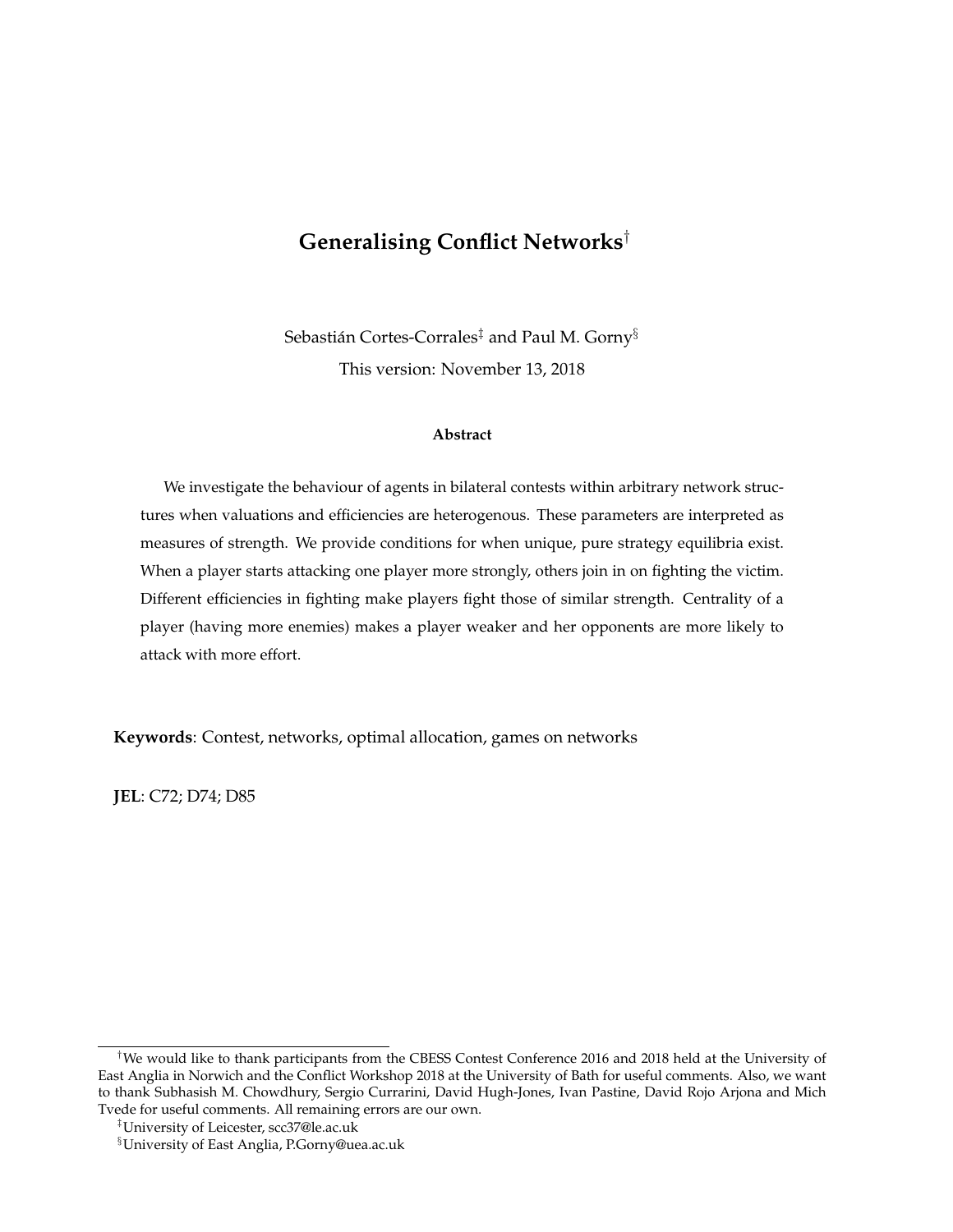# **1 Introduction**

Competition takes the most vigorous form when the parties involved do not use resources for production or consumption, but rather to disable, destroy or appropriate resources from others (Hirshleifer, 1995; Sandler, 2000). The resources employed for these goals, in the form of soldiers, military equipment and time spent are sunk, irrespective of the final outcome. This form of competition can broadly be defined as conflict. It is this wasteful nature and the strategic considerations that spurred the interest of economists and game theorists. The theoretical contributions in this domain are typically built on models with a single conflict with two or more parties. Advancements in transportation and information technology allow states and other international, and potentially militant interest groups to engage in multiple conflicts around the globe. That has added more complexity in how such agents are related to each other. In most of the existing models it is impossible to distinguish a fight *for* a single prize from a fight *against* specific enemies. The motivation of agents is not to fight someone specific within the 'aggregate others', although in reality individuals, political groups and nation states typically have a sense of who each of their opponents are.

The aim of this paper is to develop a framework with multiple interconnected opponents, to understand how the differences between rivals (i.e position in the conflict structure, efficiency in the conflict technology and prizes within and across the bilateral conflicts) shape the optimal strategies in conflict games.

Two considerations give rise to the type of model we suggest. On the one hand, conflict is characterised by sunk effort investments aiming at increasing the probability of winning a prize. This prize can be land, power or natural resources in the case of war or market share and influence in the case of marketing and lobbying, respectively. This trade-off is frequently modelled by a contest (e.g. Konrad, 2009; Vojnovic, 2016).

On the other hand, conflicts often have a structure of multiple, simultaneous battlefields between the different parties involved. Just as much as strength, the degree of centrality mattered when Germany engaged in battles on multiple fronts in WWI and WWII. These considerations give rise to a network of conflictual links between agents, where each link represents a bilateral contest.

To illustrate this, take a look at the set of Militarised Interstate Disputes between states $^1$  in 1878 – the year when the Congress of Berlin ended the Russo-Turkish War – and the type of relations in

<sup>&</sup>lt;sup>1</sup>A Militarised Interstate Dispute is a set of interactions involving the threat, display, or use of force between or among states (Gochman and Maoz, 1984).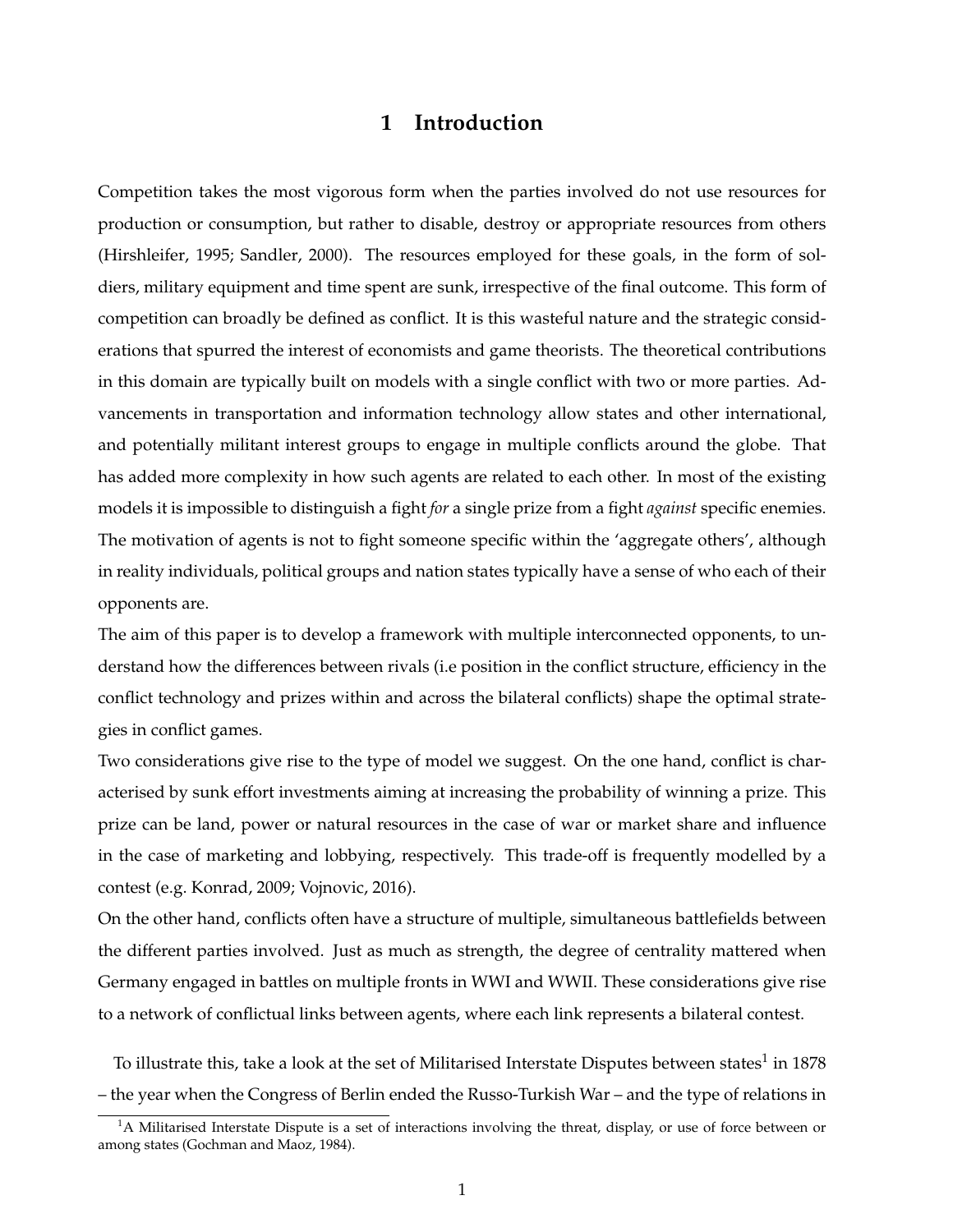



Source: *Networks of Nations: The Evolution, Structure, and Impact of International Networks, 1816-2001*, (Maoz, 2010)

1962 – the height of the Cold War–, depicted in Figure 1.

In both periods of time the overall conflict structure within states is represented by networks of bilateral conflicts. In 1878, the structure of disputes was characterised mainly by a network with line components in which a state had at most two different conflicts at the same time. In 1962 the picture is different, whilst there is a non-negligible number of isolated bilateral conflicts, there is a less trivial cluster of nodes centred around military powerful and/or resource rich states like the United States, Russia, China, or Iraq among others. It conceptually is hard to judge whether it was the strength of Russia that made other countries engage in conflict with the US, or whether they did so in order to oppose the threat that a potential US hegemony meant to them. In the literature on International Relations, the former is broadly comprised by the term *Bandwagoning*, while the latter is frequently referred as *Balancing* (Waltz, 1979). The paper at hand sheds light on this question in a stylised setting.

While the number of Militarised Interstate Disputes have declined over the second half of the 20th century, the was a sharp increase in internal and internationalised internal conflict. These types of conflict are often referred to as civil wars and include recent examples like the Syrian war, the civil war in Ukraine and the Colombian conflict.<sup>2</sup> As figure 2 suggests, the number of parties in military conflicts has increased on average over time, with the sharpest increase happening

<sup>&</sup>lt;sup>2</sup>See figure 11 in the appendix for that claim and a more detailed definition of the conflict types mentioned here.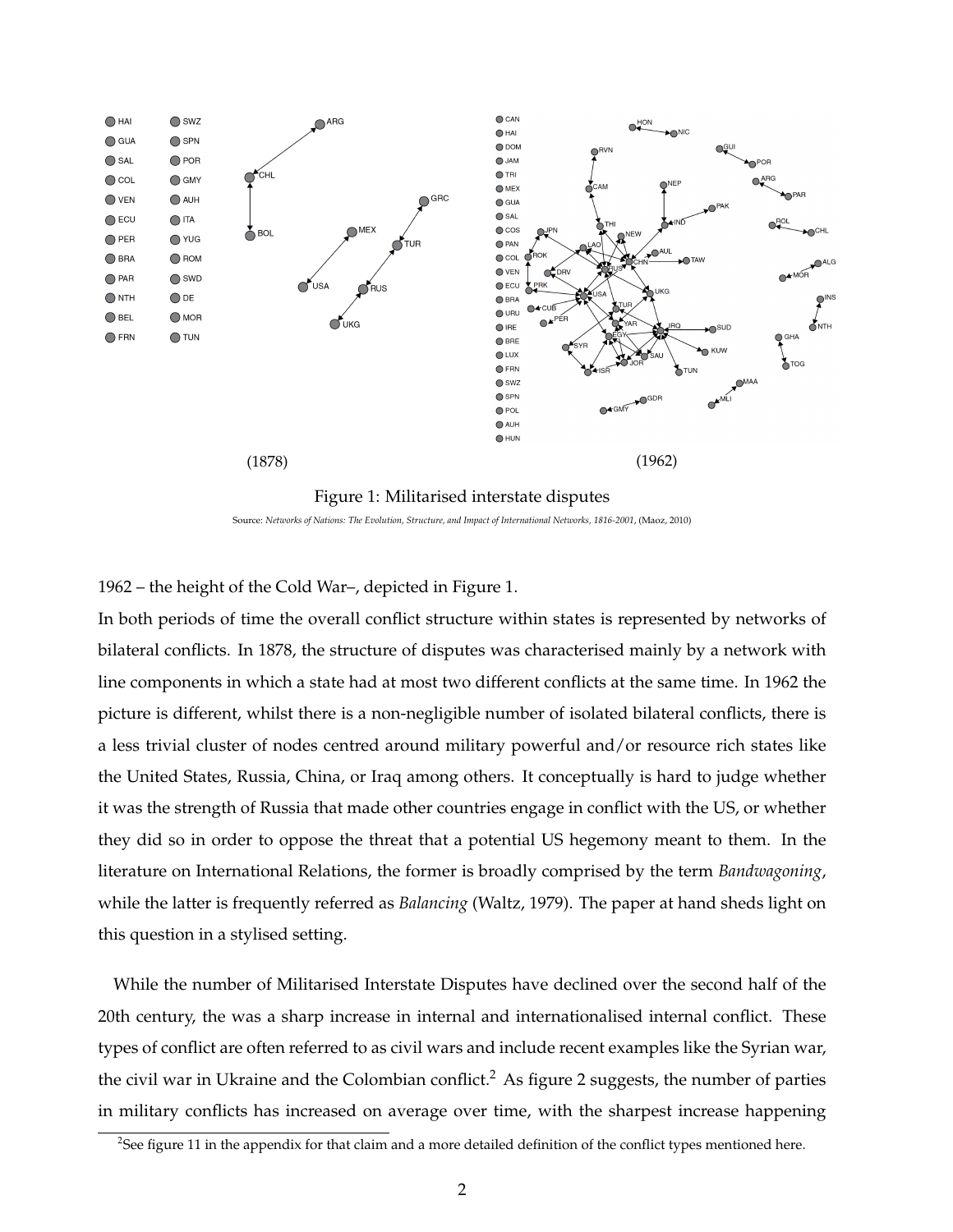

Figure 2: Violent Conflicts Involve More Parties Over Time

after 9/11. Since every additional agent can have conflicts with multiple agents in the network, the increase in conflictual links is likely to be even more pronounced, giving rise to the study at hand.

We propose a setting in which there is an exogenous structure of bilateral conflicts across  $n$ opponents as in Franke and Öztürk (2015) (from heron FÖ). Each link between a pair of players represents a bilateral conflict. While FÖ considers cases of symmetric characteristics, we allow for heterogeneity between opponents in terms of their efficiency of conflict investment and the valuations of winning, within and between different conflicts. We model conflict using a *contest success function* based on the axiomatisation proposed by Skaperdas (1996). Finally, we induce a trade-off between different conflicts through a *budget-constrained cost function* – following the formulation proposed by Kovenock and Roberson (2012a), which can accommodate two canonical cases already studied in the literature: *i)* pure cost convex case and *ii)* budget constrained case. The latter yields to the fact that military budgets can hardly ever be altered in the short run when conflicts were not anticipated.

We show that a unique and interior Nash Equilibrium exists in the pure cost case, independently of the model parameters. In contrast, in the budget constrained case the uniqueness and interiority of the equilibrium rely on the spread of valuations a player holds for the different conflicts she is involved in and the characteristics of the impact function. In line with FO, we show that a general algebraic solution for the equilibrium strategies does not exist for most types of networks.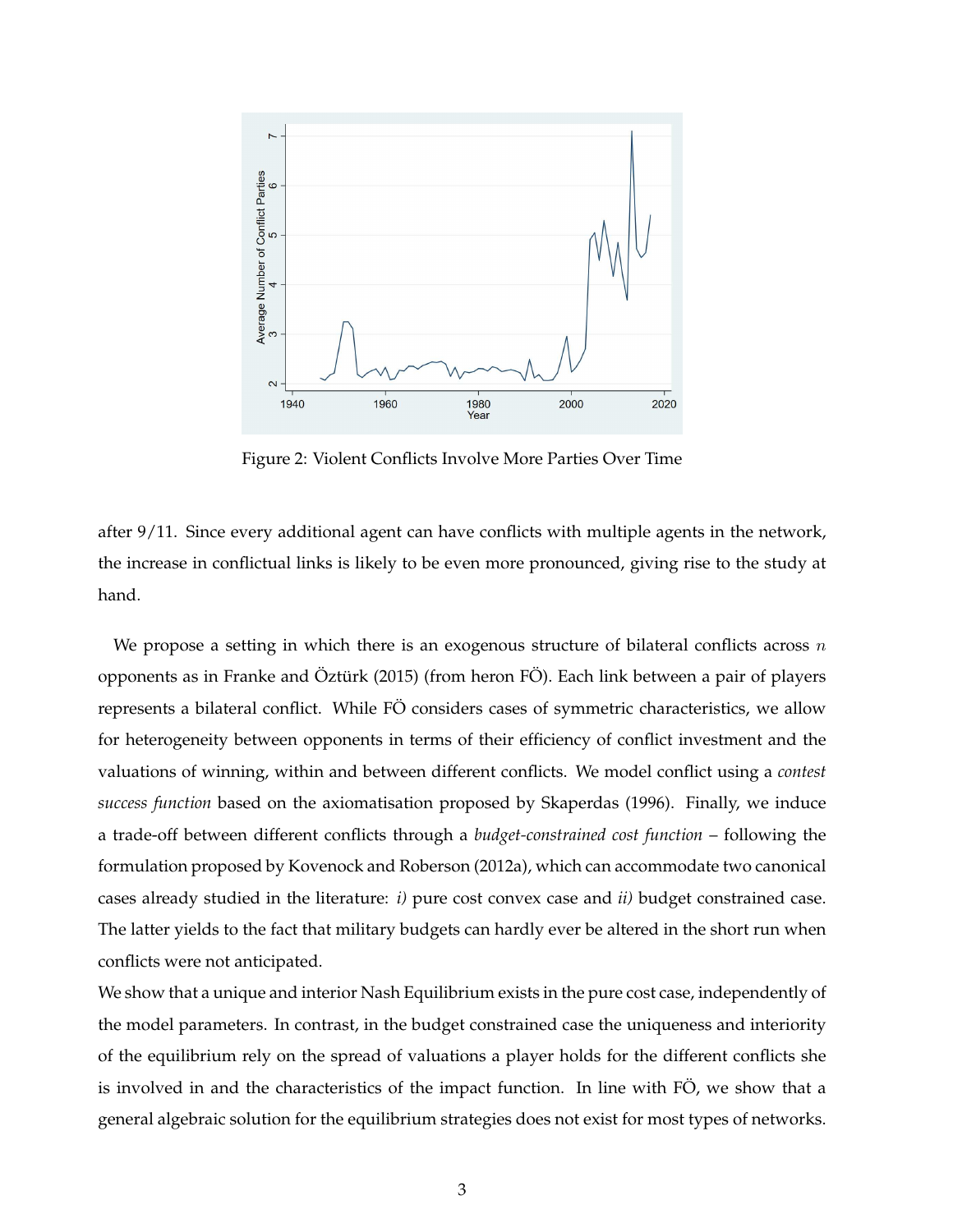We thus use implicit methods to investigate some local effects of the asymmetries between the players' characteristics. We find that asymmetries in the prizes leads to Bandwagoning behaviour, mainly driven by the interaction of local network externalities induced by the conflict structure.<sup>3</sup> If there are players of different strength, as indicated by their efficiency to transform resources into winning probabilities, players tend to fight opponents more strongly that are similar with respect to their strength. Finally, we investigate the changes in the strategies due to heterogeneity in the number of conflicts of a player's opponents. We find that more central players tend to be fought more fiercely.

**Related Literature:** Modelling conflict on networks is a relatively recent stream of research in economics (Dziubiński et al., 2016), starting with the model proposed by Franke and Öztürk (2015). The authors define a model where players are embedded in a network of bilateral conflicts and each player chooses the amount of resources that they want to invest to each conflict. The conflict is modelled using a lottery success function. The trade-off between different conflicts is induced through a convex cost function of the total amount of resources employed. They relate the total conflict investment with the player's number of conflicts. The article focusses on aggregate behaviour and thus abstracts from individual characteristics by assuming symmetry with respect to all model parameters.

Beside the seminal paper by Franke and Öztürk (2015) and the subsequent studies looking at this type of environment (e.g. König et al., 2017; Dziubiński et al., 2017; Matros and Rietzke, 2018)<sup>4</sup> there are different fields that are related to the paper at hand. The key distinction between our paper and the afore-mentioned (among other differences) is that the players choose an effort level for each opponent they share a link with, rather than choosing a single effort that they employ against all players.<sup>5</sup> Settings with link specific actions, not necessarily conflict or contest though, are quite recent. To the best of our knowledge in addition to Franke and Öztürk (2015) the only models on games on networks that introduce multidimensional strategies are Goyal et al. (2008) or Bourles et al. (2017). In analysing heterogeneity of players and their response with respect to ` specific opponents, this characteristic is crucial.

 $3K$ lose and Kovenock (2015) refer to these as identity-dependent externalities. The first formalisation in contest to our knowledge can be found in Linster (1993).

<sup>4</sup>Huremovic (2016) studies as well conflicts on networks but with a different perspective. He is interested in the endogenous network formation of a network of conflict.

 $5$ Even though Dziubiński et al. (2017) studies an environment of conflicts on network with a multidimensional strategy space, this feature comes from the fact that is a dynamic game rather than considering a link specific action space.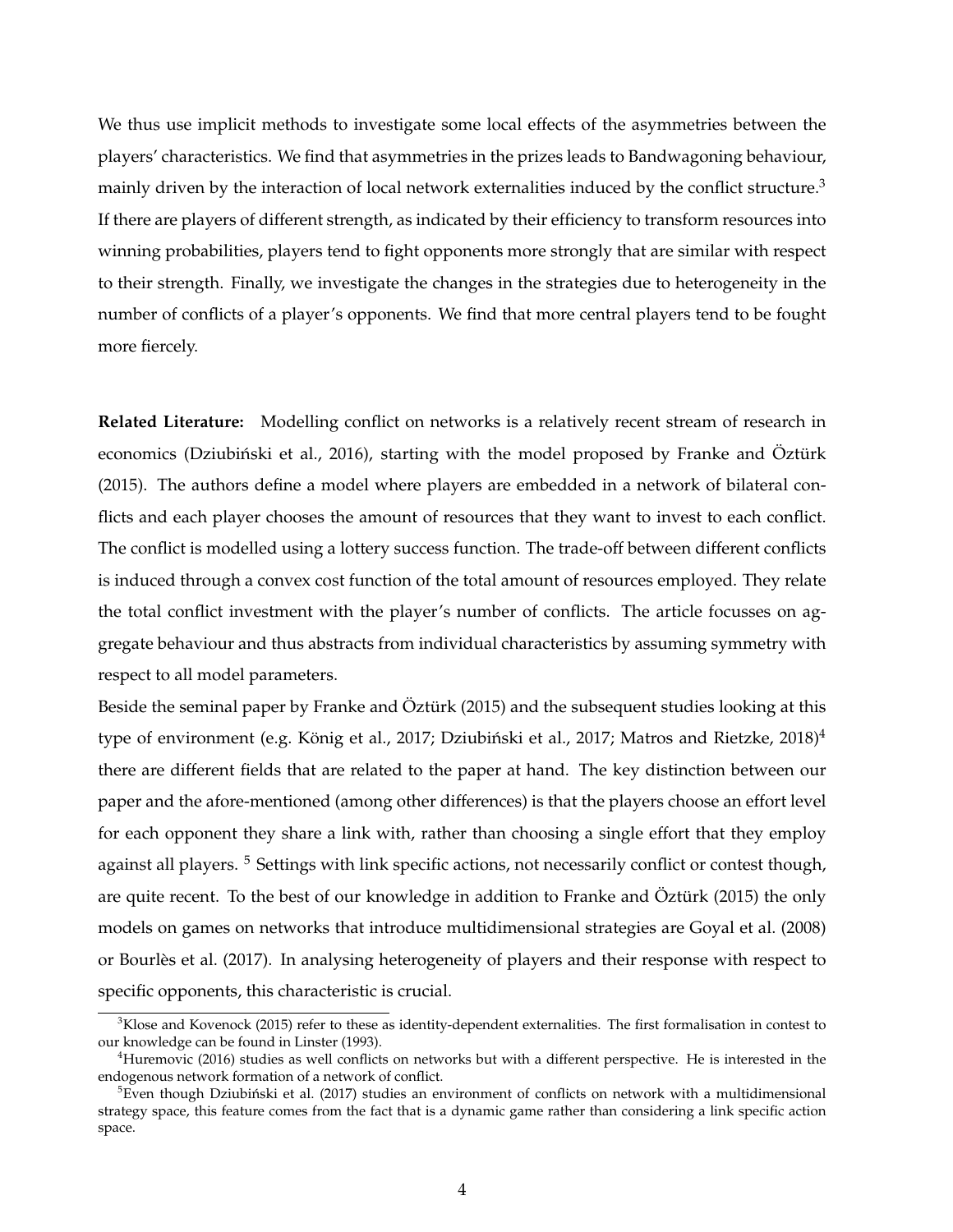Apart from that, our paper is related to the literature on multi-battle contests based on the canonical Colonel Blotto game. The Colonel Blotto game has been studied extensively since its first formulation by Borel (1921), where two players need to allocate simultaneously a finite number of resources over k different battlefields, the outcome over each battlefield is modelled as an *allpay-auction*. This specification is well-researched with characterisations of heterogeneity between players, complementarity of prizes and other modifications to the standard formulation (Borel and Ville, 1938; Gross and Wagner, 1950; Laslier, 2002; Roberson, 2006; Hart, 2008; Hortala-Vallve and Llorente-Saguer, 2012; Weinstein, 2012; Kovenock and Roberson, 2012a; Kovenock et al., 2015; Macdonell and Mastronardi, 2015; Thomas, 2018).

Using a lottery to determine the outcome in each battlefield following the Tullock (1980) *contest success function*, where the probability of winning a specific battlefield is a non-decreasing function in the own resource allocation and decreasing in the enemy's allocation, is another approach to the two player Colonel Blotto problem. Based on this *contest success function*, Friedman (1958) is able to characterise the equilibrium in pure strategies of the two-player game with symmetric and asymmetric budgets and battlefield valuations. The main result of that study is that the optimal allocation is proportional to the valuation of the prizes.<sup>6</sup> This result is a special case of our model. This strand of the literature relies on models with only two players. Our paper is a contribution to the theory of contests in which we extend the current set of models by considering a multi-player environment with asymmetric efficiency of resources toward the conflict outcome and conflict prizes. This variation allow us to find new insights about the effects of the interactions of local network externalities across different conflicts.

We also add to a debate in the literature of international relations. In a war and many other conflictual settings, there is no (strong) institution that allows parties to come to a peaceful agreement. This state can be referred to as Hobbesian anarchy, due to Hobbes (1998). It is the law of the Jungle that should determine the winner(s) in such a state. Differences in the parties' strengths should thus be crucial to any analysis of conflict. Early on, Waltz (1979) and Walt (1987) coined the terms *Balancing* and *Bandwagoning*. *Balancing* is a behaviour where weaker parties ally to balance the power of a strong common opponent. *Bandwagoning* refers to the case where weak parties rally behind the strategic goals of the hegemon. There has been an ongoing discussion about which of these is more likely to occur in situations of armed conflict.<sup>7</sup> Our model allows to introduce a hegemon into the model, using different measures of strength, in order to shed light on the

<sup>&</sup>lt;sup>6</sup>Robson (2005) generalises it by allowing the contest success function to include an effectiveness advantage and idiosyncratic noise.

 $^7$ See for example Schweller (1994), Waltz (1997) and Lieber and Alexander (2005).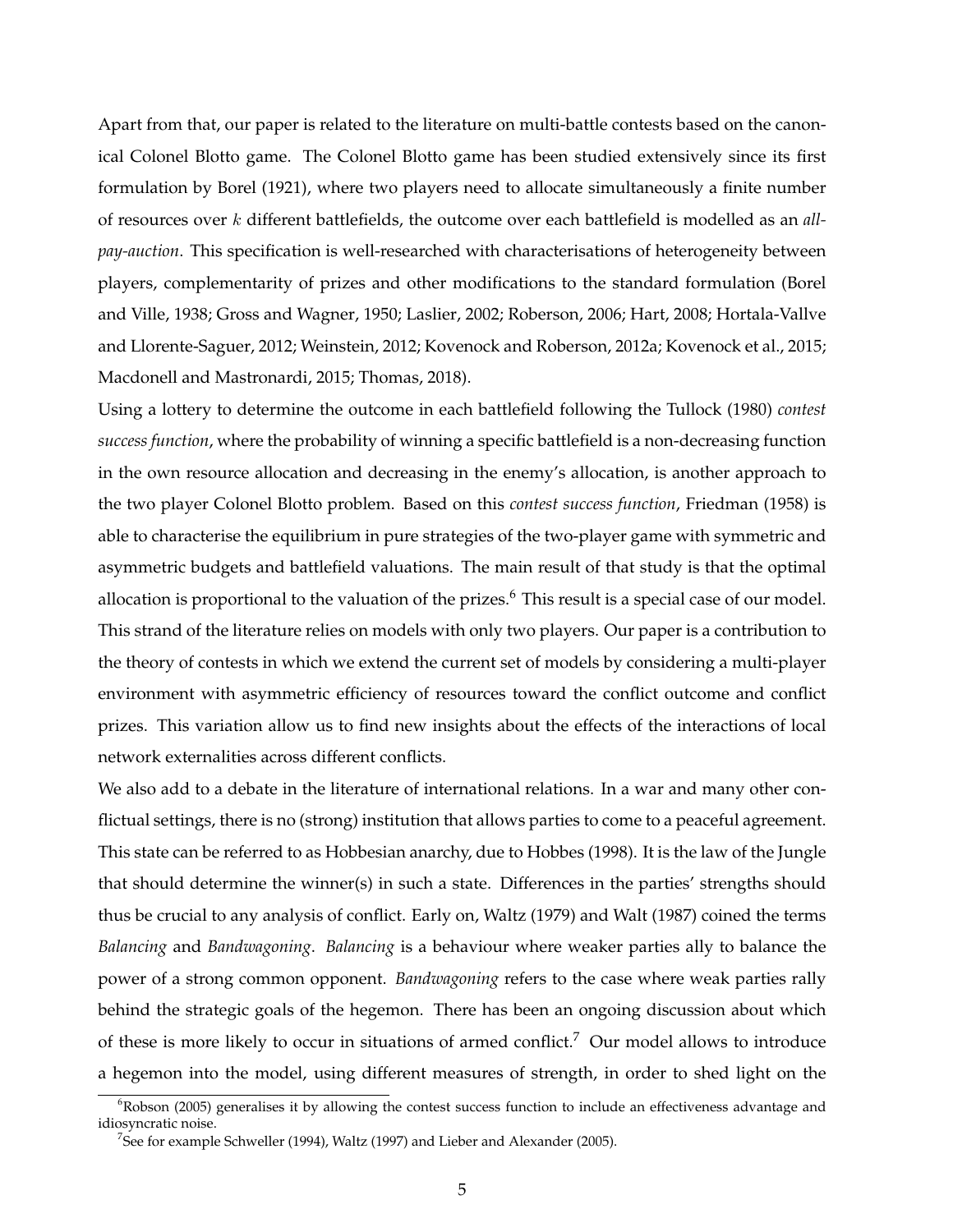behaviour of the remaining players.

The rest of the paper is structured as follows. In the next section, we describe the setup of the model and discuss some its properties. In Section 3, we prove the uniqueness of an interior Nash Equilibrium, discuss some of its properties and show the non-existence of a general explicit algebraic solution to the model. In section 3.1, we study the specific family of  $k$ -regular network structures that enables us to have sharper predictions regarding the equilibrium behaviour. In this section we also present some comparative statics. In section 3.2, we present results concerning the asymmetries coming from the network structure. Section 4 concludes.

# **2 The Model**

Let  $\mathcal{I} = \{1, \ldots, n\}$  be a finite set of players with  $n \geq 3$ . All battlefields are contained in  $B \subseteq \mathcal{I}^2$ where  $\mathcal{I}^2$  is the set of unordered pairs of  $\mathcal I$  with typical element  $(ij)$ . The underlying conflict network  $G$  is represented by the connected graph associated with the pair of sets  $(\mathcal{I}, B)$ .<sup>8</sup> We say that any pair of players  $i$  and  $j$  is involved in a bilateral conflict on battlefield  $(ij)$  if and only if  $(ij)$  ∈ B. The network G is *undirected*  $(\forall \{i, j\} : (ij) \in B \Leftrightarrow (ji) \in B)$  and *irreflexive*  $(\forall i \in \mathcal{I} : (ii) \notin B)$ . Let  $N_i = \{j \in \mathcal{I} | (ij) \in B\}$  denote the set of i's rivals. The total number of rivals of  $i$  is given by  $d_i = |N_i|$ . The set  $\tilde{N}_i = \{1, ..., d_i\}$  then uses the opponent ordering  $e_{ij}$ , which is the row number of each element of the ordered vector  $N_i$  from  $j$  low to high. The total number of battlefields is  $\frac{1}{2}b$  with  $b = \sum_i d_i = |B|$ . Notice, that every player has at most  $(n-1)$  rivals and, consequently, the network  $\mathcal G$  contains at most  $\frac{n(n-1)}{2}$  battlefields. In each bilateral conflict,  $(ij) \in B$ , players i and j fight for a strictly positive exogenous prize. Player i's valuation of winning the prize against player  $j$  is denoted  $v_{ij}$ . This framework can accommodate constantsum bilateral conflicts, when  $v_{ij} = v_{ji}$ , or non constant-sum bilateral conflicts, when  $v_{ij} \neq v_{ji}$ .<sup>9</sup> Each player *i* can allocate an amount of resources  $x_{ij} \in \mathbb{R}_+$  in order to increase her probability of winning battlefield  $(ij)$  against player j. Thus,  $\mathbf{x_i} = (x_{e_{ij}})_{j \in N_i}$  is a  $d_i$ -dimensional vector that contains all effort choices of player i.

The outcome of each bilateral conflict is determined by the total amount of resources allocated to

 $8$  A graph  $G$  is connected if for every pair of players i and j in N there exists a path between them. We do not consider disconnected network structures. The results that we are presenting hold for any non-trivial component of any disconnected network. A path in a network G between nodes h and l is a sequence of links  $i_1i_2, i_2i_3, \ldots, i_{k-1}i_k$ such that every  $i_m i_{m+1} \in B$  for each  $m \in \{1, \ldots, k-1\}$ , with  $i_1 = h$  and  $i_k = l$ . Each node in the sequence  $\{i_1, \ldots, i_k\}$ needs to be distinct.

 $9$ The latter case can also capture the idea of identity externalities as mentioned before.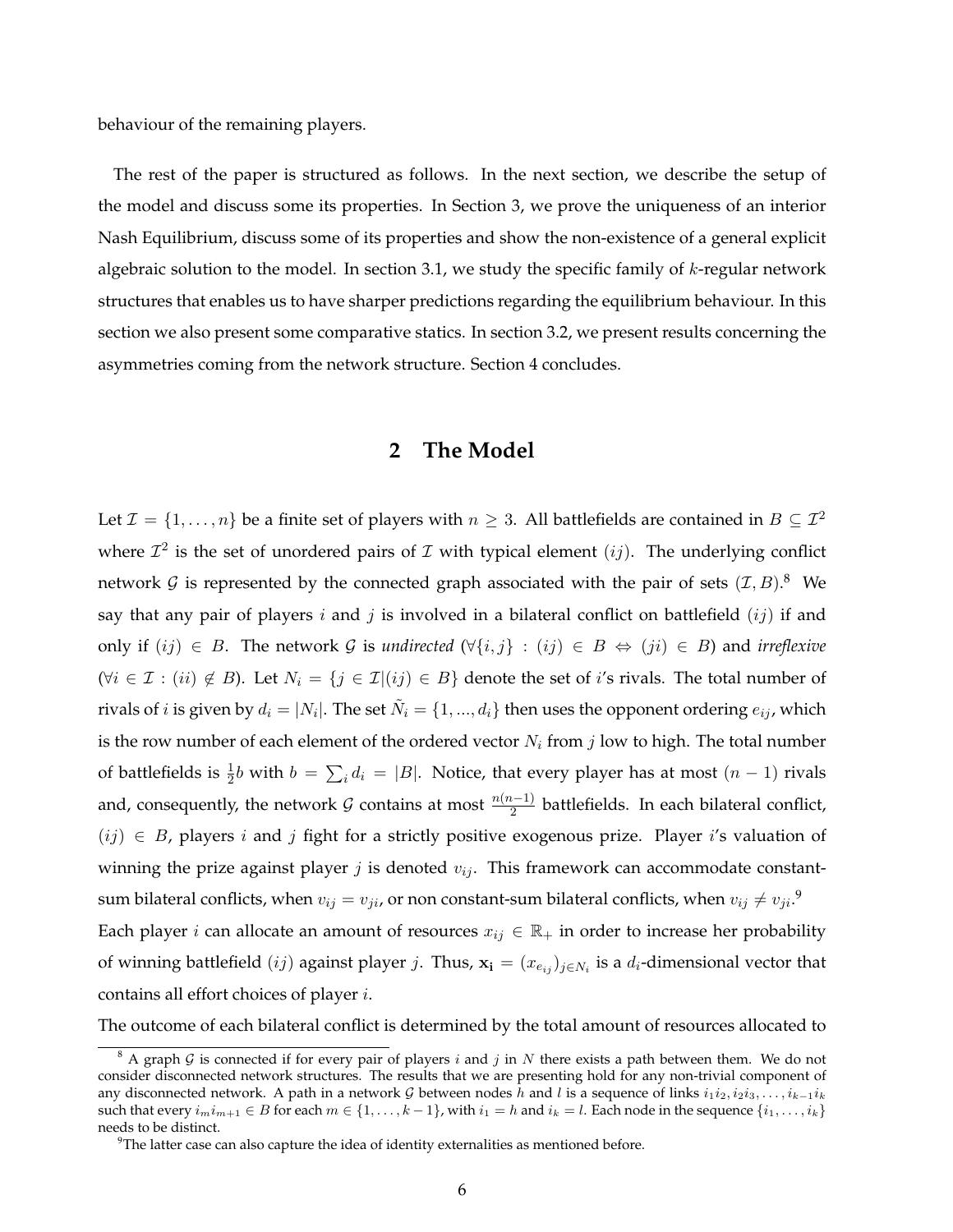that specific battlefield. Player i's probability of winning is determined by a *contest success function* (from hereon CSF)  $p(a_i x_{ij}, a_j x_{ji})$ , where  $a_i \in \mathbb{R}_{++}$  captures how efficiently player *i* can employ her resources to increase this probability. The CSF is increasing and concave in  $x_{ij}$  and decreasing and convex in  $x_{ji}$ .<sup>10</sup> Further, it does not depend on any  $x_{lk}$  with  $(lk) \neq (ij)$ . The axiomatised class of CSFs by Skaperdas (1996) satisfies these properties. Thus, the probability of  $i$  winning the prize in the battlefield against  $j$  obtains as

$$
\tilde{p}_{ij} = \tilde{p}(a_i x_{ij}, a_j x_{ji}) = \begin{cases}\n\frac{f(a_i x_{ij})}{f(a_i x_{ij}) + f(a_j x_{ji})} & \text{if } (x_{ij} + x_{ji}) \neq 0 \\
\overline{p}_{ij} & \text{if } (x_{ij} + x_{ji}) = 0\n\end{cases}
$$
\n(CSF)

where  $\overline{p}_{ij} \in (0,1)$  is the tie breaking rule. The impact function  $f(.)$  is a twice differentiable, positive and strictly increasing function of its argument with  $f(0) = 0$ .

The tie breaking rule is defined exogenously in order to define the CSF at  $(0, 0)$ . Since this might cause problems for some of the results we intend to show, we use the fact that

$$
\tilde{p}(a_i x_{ij}, a_j x_{ji}) = \lim_{\delta \to 0} \frac{f(a_i x_{ij}) + k\delta}{f(a_i x_{ij}) + f(a_j x_{ji}) + (1 + k)\delta}
$$

The limit of this function coincides with our previous definition at every point. Even the tie rule can be set flexibly since

$$
\lim_{\delta \to 0} \frac{f(a_i x_{ij}) + k\delta}{f(a_i x_{ij}) + f(a_j x_{ji}) + (1 + k)\delta} \bigg|_{x_{ij} = x_{ji} = 0} = \lim_{\delta \to 0} \frac{k\delta}{(1 + k)\delta} = \frac{k}{1 + k} \in (0, 1)
$$

for every  $k \in (0,\infty)$ . This approach is essentially the one suggested in Myerson and Wärneryd (2006) with the slight adjustment to accommodate more flexible tie breaking rules. The function we intend to use as contest success function is thus

$$
p(a_i x_{ij}, a_j x_{ji}) = \frac{f(a_i x_{ij}) + k\delta}{f(a_i x_{ij}) + f(a_j x_{ji}) + (1 + k)\delta}
$$
(1)

for some arbitrarily small  $\delta > 0.11$ 

For ease of notation, throughout the rest of the paper, let  $\omega = (v, a)$  be the combination of b values collected in v and the n population weights collected in a. The space of all such combinations

<sup>&</sup>lt;sup>10</sup>This translates into the following condition on  $f()$ :  $f''(a_ix_{ij})(f(a_ix_{ij}) + f(a_jx_{ji})) - 2f'(a_ix_{ij}) < 0$ . In words,  $f()$ can have any degree of concavity but should not be too convex.

<sup>&</sup>lt;sup>11</sup> Note that this implies  $p_{ij} + p_{ji} \neq 1$  for  $k \neq 1$ . Alternatively one could assume  $k = 1$  implying  $\overline{p}_{ij} = \frac{1}{2}$ , resulting in  $p_{ij} + p_{ji} = 1$ . All results are robust to with respect to that modelling choice.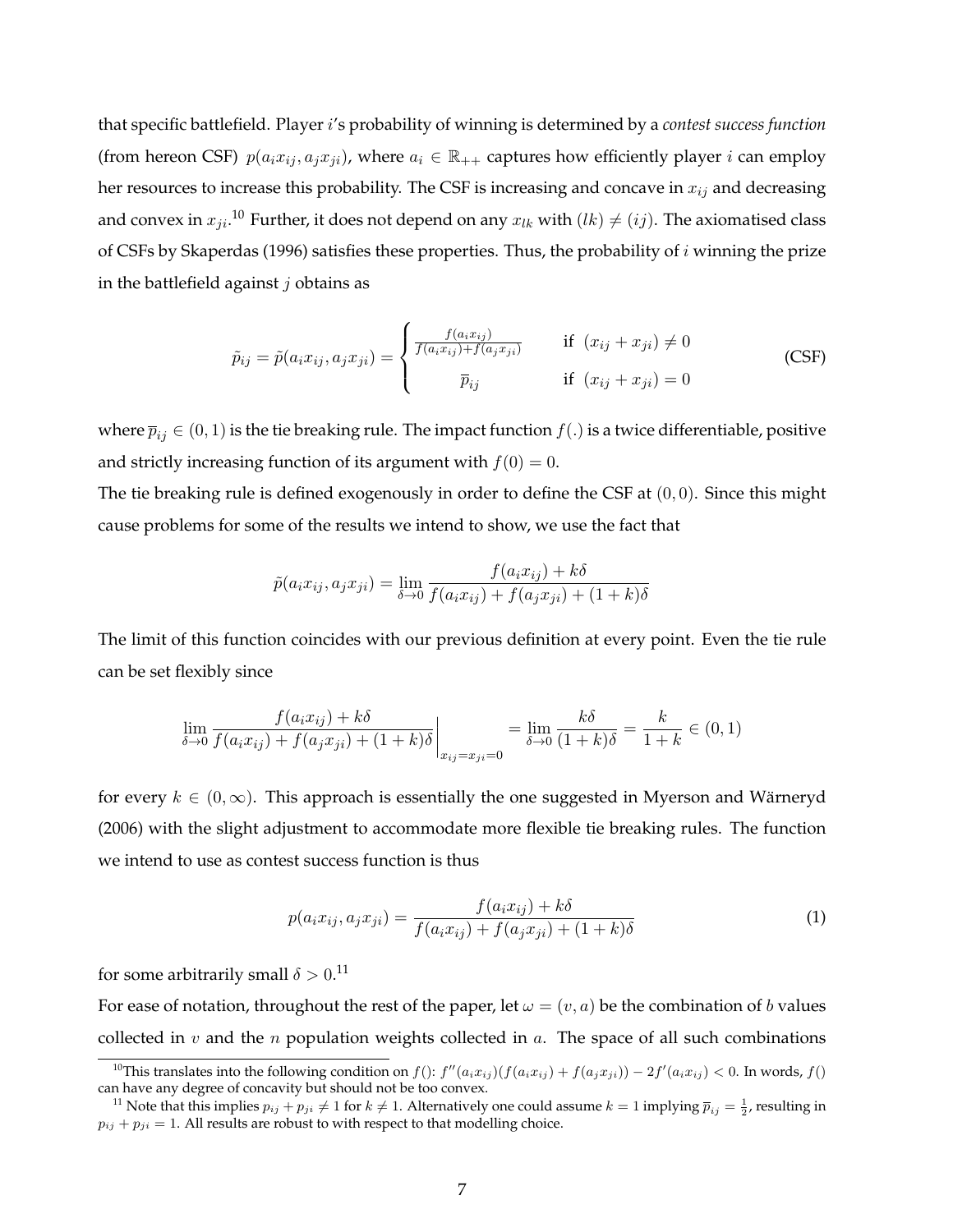is  $\Omega \in \mathbb{R}^{b+n}_{++}$ . We call the case where all valuations across players and battlefields and all efficiencies across all players are the same a *strictly symmetric* parameterisation and denote it ω. Let  $\overline{\Omega}=\{(\lambda_1\bm{1}_b,\lambda_2\bm{1}_n)|(\lambda_1,\lambda_2)\in\mathbb{R}_{++}^2\}$  denote the set of all such parameterisations. $^{12}$ Players incur costs for employing resources which are captured by  $C(X_i)$  where  $X_i = \sum_{j \in N_i} x_{ij}$ 

denotes total resources spent by a player across all her battlefields. We consider a *budget-constrained cost-based* framework as the one proposed by Kovenock and Roberson (2012b) such that for some  $R > 0$ , we have

$$
C(X_i) = \begin{cases} c(X_i) & \text{if } X_i \le R \\ \infty & \text{if } X_i > R \end{cases}
$$
 (2)

The properties of  $c(X_i)$  determine the magnitude of opportunity costs for player *i*. If the function is strongly increasing at some level of  $X_i$ , she will have to withdraw resources from other battlefields rather than increasing the total amount of resources spent. In general,  $c(X_i)$  is continuous, non-decreasing and convex. We use  $c'(0) = 0$  for proving our results but they go through for sufficiently small  $c'(0) > 0$  as well. This definition of the cost function allows the study of two canonical formulations. In the *budget-constrained case* (BCC) the cost function is  $c(X_i) = 0$  for all  $X_i$ . In this case the opportunity costs across battlefields are mediated solely through the curvature properties of the CSF. Since the marginal returns on each battlefield are strictly increasing in own allocated resources, each player exerts the total amount  $X_i = R$  across all battlefields.

The second case is the *pure cost case* (PCC) in which R is arbitrarily large, such that we can guarantee  $X_i < R$  in equilibrium for each player *i*. The opportunity costs for each battlefield enter the model through the positive cross derivatives of  $c(X_i)$  which in this case is assumed to be strictly convex.

For technical tractability we ignore the mixed case in which there is a non-trivial cost function  $c(X_i)$  and potentially binding constraints for some players but not all players.

For each battlefield  $(ij) \in B$ , agent i's expected pay-off is  $u_{ij} : \mathbb{R}_+ \times \mathbb{R}_+ \to \mathbb{R}_+$  such that  $u_{ij} = p_{ij}v_{ij}$ . We assume that agents are expected pay-off maximisers with risk-neutral preferences. We con-

 $^{12}$ **1**<sub>k</sub> is a  $k \times 1$  vector containing only ones.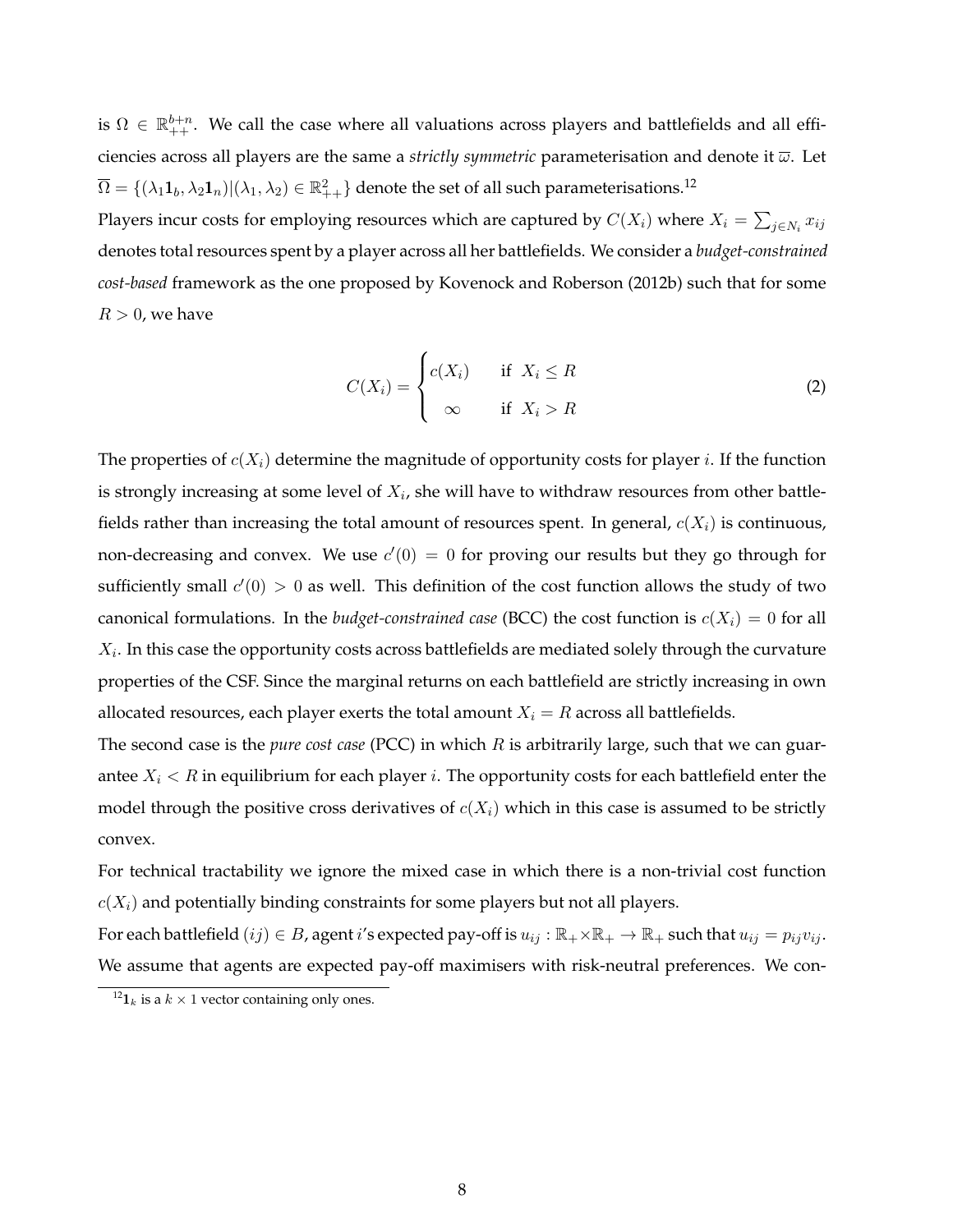sider an additively separable utility function given by  $^{13}$ 

$$
U_i(\mathbf{x_i}, \mathbf{x_{-i}}, \mathcal{G}) = \sum_{j \in N_i} u_{ij} - C(X_i)
$$

The set of players, the network structure, the action spaces and expected payoffs define a simultaneous game. Our objective is to study the Nash equilibrium of this game and how the characteristics of the network structure, distribution of values and assumptions on the cost function influence the equilibrium behaviour.

# **3 Equilibrium Analysis**

Given the above structure, each player faces the following maximisation problem of dimension  $d_i$ determined by the network structure  $\mathcal G$  for given  $\mathbf x_{-i}$ ,

$$
\max_{\mathbf{x_i} \in \mathbb{R}_+^{d_i}} U_i(\mathbf{x_i}, \mathbf{x_{-i}}, \mathcal{G}) \quad \text{with a given } \mathbf{x_{-i}} \in \mathbb{R}_+^{b-d_i}
$$
\n(3)

In the pure cost case, the equilibrium behaviour is described by the balance of marginal benefits and marginal costs for each battlefield  $(ij) \in B$  and every player  $i \in \mathcal{I}$ 

$$
\frac{a_i f'(a_i x_{ij}) f(a_j x_{ji})}{(f(a_i x_{ij}) + f(a_j x_{ji}))^2} v_{ij} = C'(X_i)
$$
\n(PCC)

In the budget-constrained case, when the properties of the cost function induce the opportunity costs through a fixed budget that needs to be spent, the optimal allocation of resources for each player  $i \in \mathcal{I}$  for every battlefield  $(ij) \in B$  in equilibrium is characterised by

$$
\frac{f(a_i x_{ij}) + f(a_j x_{ji})}{\sum_{k \in N_i} [f(a_i x_{ik}) + f(a_k x_{ki})]} = \frac{\sqrt{v_{ij} f'(a_i x_{ij}) f(a_j x_{ji})}}{\sum_{k \in N_i} \sqrt{v_{ik} f'(a_i x_{ik}) f(a_k x_{ki})}}
$$
(BCC)

Players' marginal benefits are shaped by the resource allocation of their direct rivals but also the rivals of their rivals and so on. This interdependency induced by the cost function determines how an individual reacts to changes in some of the parameters of the environment. Some of the

 $13$ Robson (2005) show that expected utility maximisers end up maximising the sum of benefits of each conflict if they are risk neutral. For a network setting this result still holds.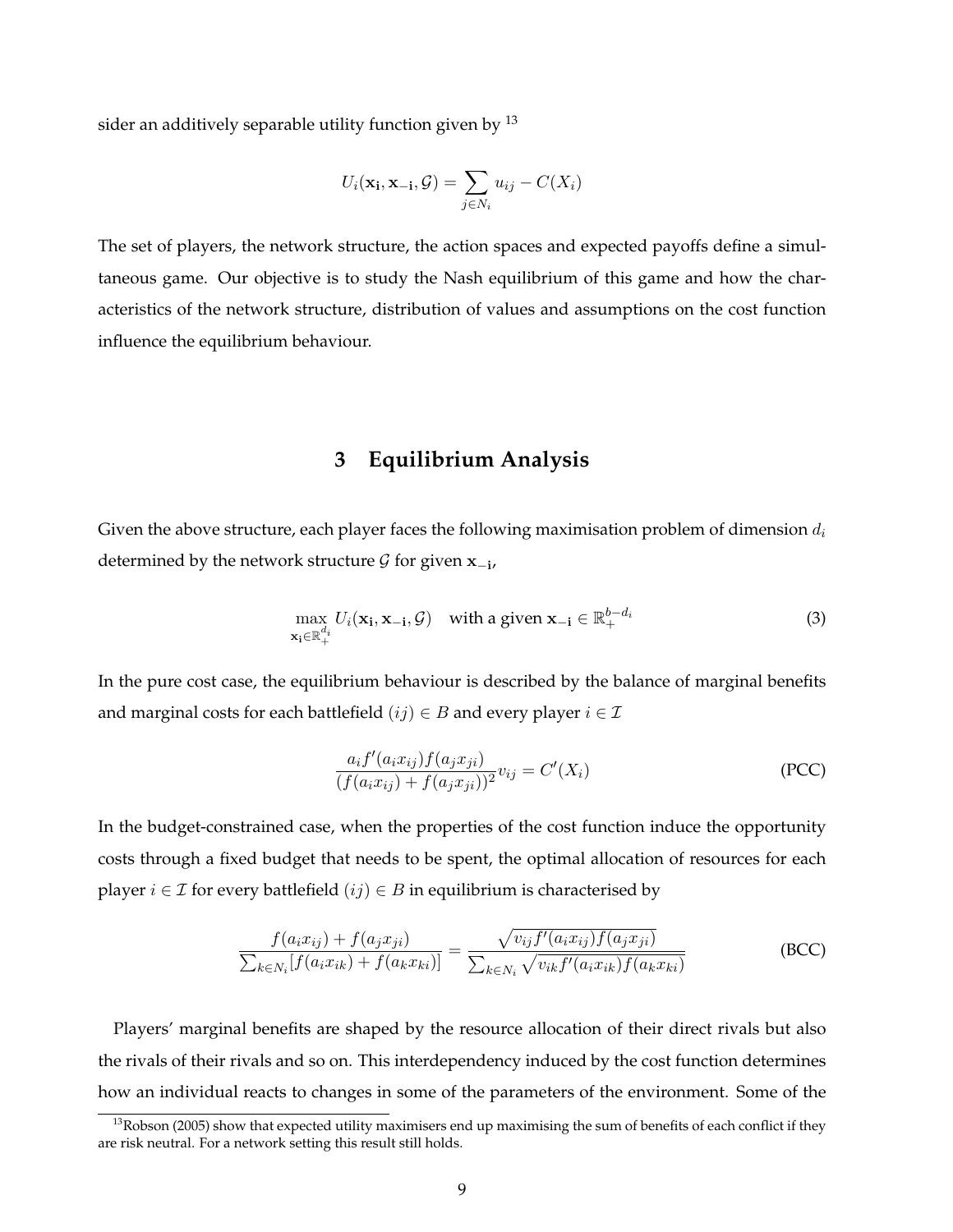behavioural implications thus occur even though a player's preferences are not directly altered. FO asserted that a unique equilibrium exists irrespective of the network structure if the players characteristics in terms of their preferences and technologies are homogenous. In the setting of convex costs, this homogeneity is not needed to guarantee uniqueness. Under a strict budget constraint we can guarantee it by staying in an open neighbourhood around symmetric parameters. With the CSF as defined in (1), the game is a continuous game with a finite set of players and compact strategy spaces. Thus, we can apply the theorems due to Debreu (1952), Glicksberg (1952) and Fan (1952) in order to guarantee the existence of a pure-strategy Nash equilibrium. Due to the continuity of the cost function and the (almost) infinite marginal gains close to  $(0, 0)$  on each battlefield, equilibria are strictly interior. If that is given, the system of first order conditions (from hereon referred to as  $F$ ) characterises these equilibria. We show that the determinant of that system is always strictly larger than zero. This provides us with the following result.

#### **Proposition 1** (Pure Cost Case)**.**

*For the pure cost case, a unique, interior pure-strategy Nash equilibrium exists. The solution function*  $x(\omega): \Omega \mapsto \mathbb{R}^b_{++}$  has the following properties:

- *It is of class* <sup>C</sup><sup>∞</sup>
- Its derivative is given by  $D_x(\omega) = -\left[D_x F(x(\omega); \omega)\right]^{-1} D_\omega F(x(\omega); \omega)$

The budget-constrained setting is slightly more complicated, as players cannot increase or decrease their total efforts  $X_i$  to any other level than  $R$ . We need to ensure that every player can equalise marginal returns across battlefields. Consider Figure 3. A player i for which  $d_i = 2$  can pin down her decision on both battlefields by choosing only  $x_{i1}$  since  $x_{i2} = R - x_{i1}$ . The figure shows her marginal utilities on both battlefields. Since they are both decreasing in the respective effort, marginal utility on battlefield 2 is increasing in  $x_{i1}$ .

With  $MU_{i1}$  player *i* has enough endowment to balance marginal utilities, that is, to reach the intersection of the two functions. If we increase the battlefield value from  $v_{i1}$  to  $v'_{i1}$ , as is shown by the dotted line  $MU'_{i1}$ , it would be optimal to spend all resources on the battlefield with the higher marginal revenue and we obtain a corner solution.

Since the marginal utilities increase in the valuations and efficiencies, this also restricts the relative values  $\frac{v_{i1}}{v_{i2}}$  and efficiency parameters (i.e.  $a_i$  and  $a_j$ ). This mutual restraint can be characterised more precisely.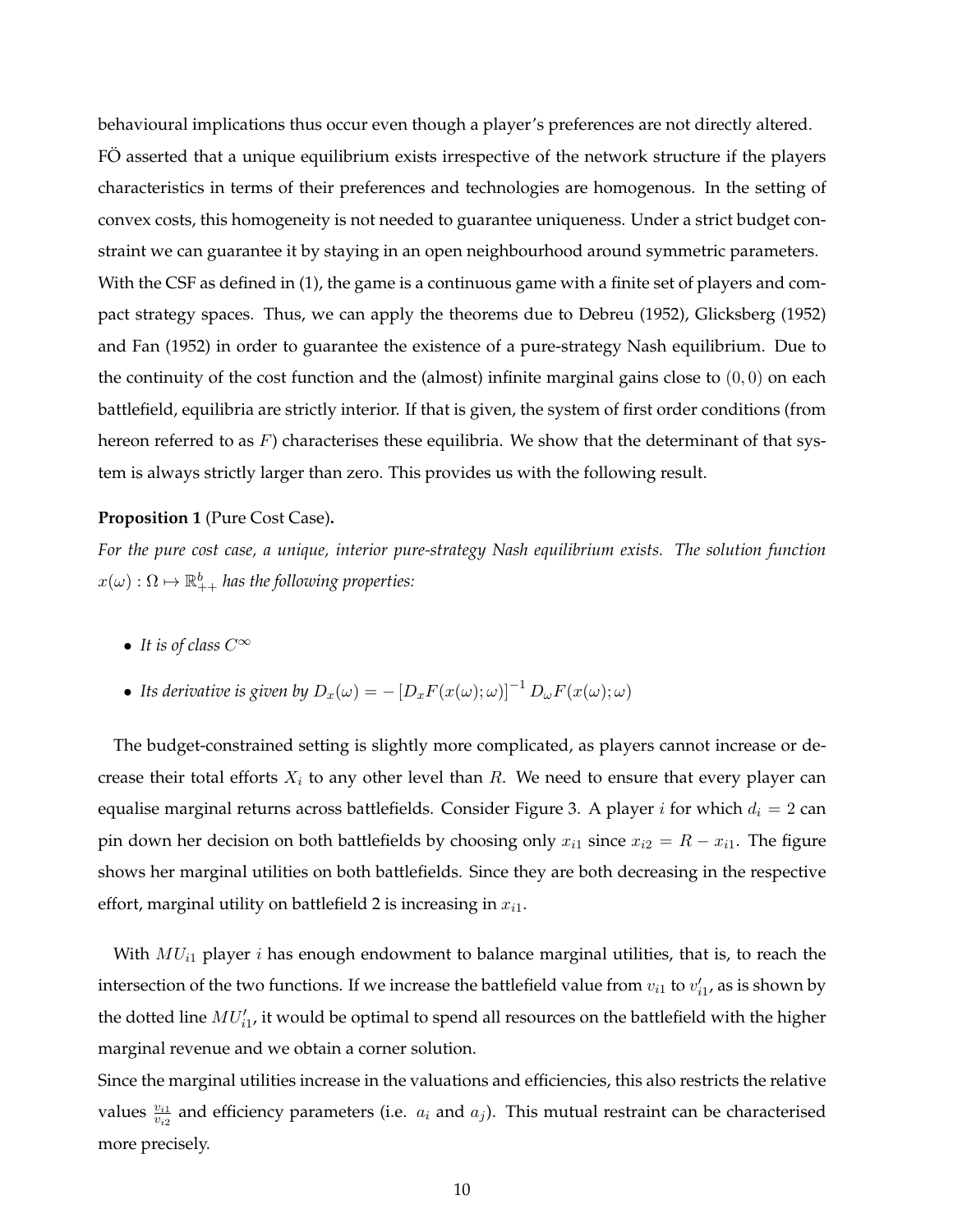

Figure 3: Marginal Utilities for a Player with 2 Battlefields

Take some player  $i \in \mathcal{I}$  and denote the highest valuation she holds with  $v_{ih} = \max\{v_{ij} | j \in N_i\}$ . The highest marginal utility that player *i* can get in the battlefield against *h* when  $x_{ih} = R$  is

$$
\max_{x_{hi}\leq R} \frac{\partial U_i(\mathbf{x}_i, \mathbf{x}_{-i}, \mathcal{G})}{\partial x_{ih}}\bigg|_{x_{ih}=R} = \begin{cases} \frac{1}{4} \frac{a_i f'(a_i R)}{f(a_i R)} v_{ih} & \text{if } \frac{a_i}{a_h} \leq 1\\ \frac{a_i f'(a_i R)f(a_h R)}{(f(a_i R) + f(a_h R))^2} v_{ih} & \text{if } \frac{a_i}{a_h} > 1 \end{cases}
$$

Since the first order condition of this problem is given by

$$
\frac{\partial U_i(\mathbf{x}_i,\mathbf{x}_{-i},\mathcal{G})}{\partial x_{ih}\partial x_{hi}}=\frac{a_i a_h f'(a_i x_{ih}) f'(a_h x_{hi})(f(a_i x_{ih})-f(a_h x_{hi}))}{(f(a_i x_{ih})+f(a_h x_{hi}))^3}\stackrel{!}{=}0
$$

the argument that solves it is  $x_{hi} = \frac{a_i}{a_i}$  $\frac{a_i}{a_h}x_{ih}$ , meaning that the highest marginal utility for a specific battlefield is achieved when winning probabilities are the same for both players. Equally well, on the battlefield where *i* holds the lowest valuation  $v_{il} = \min\{v_{ij} | j \in N_i\}$ , we can

find the minimal marginal utility under any profile where 
$$
x_{ih} = R
$$
 as

$$
\min_{x_{li} \leq R} \frac{\partial U_i(\mathbf{x}_i, \mathbf{x}_{-i}, \mathcal{G})}{\partial x_{il}} \bigg|_{x_{il} = 0} = \frac{a_i f'(0)}{f(a_l R)} v_{il}
$$

When this marginal utility (denote it  $MU_{ij}$  for some battlefield  $(ij)$ ) is larger than the one on  $(ih)$  when  $x_{hi} = \min\{\frac{a_i}{a_h}\}$  $\frac{a_i}{a_h}x_{ih},R$ } = min $\{\frac{a_i}{a_h}\}$  $\frac{a_i}{a_h}R, R$ }, then player  $i$  has an incentive to divert resources to other battlefields, since  $MU_{ik} \geq MU_{il}$  under this profile for  $k \neq h$ . Thus, we want to assert that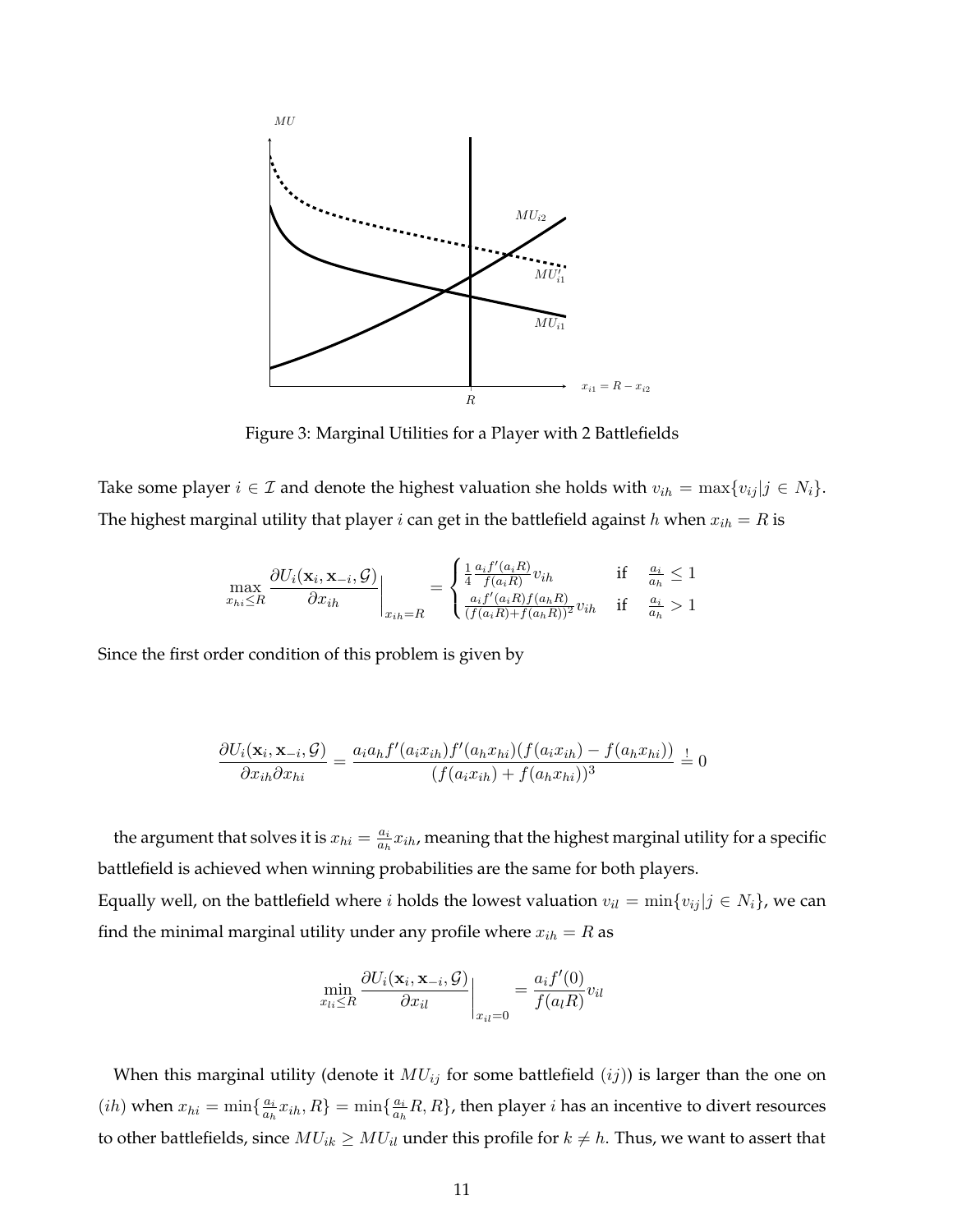$$
\min_{x_{li} \leq R} \frac{\partial U_i(\mathbf{x}_i, \mathbf{x}_{-i}, \mathcal{G})}{\partial x_{il}} \bigg|_{x_{il} = 0} > \max_{x_{hi} \leq R} \frac{\partial U_i(\mathbf{x}_i, \mathbf{x}_{-i}, \mathcal{G})}{\partial x_{ih}} \bigg|_{x_{ih} = R}
$$

To complete this argument of the proof, one has to notice that for  $x_{ih} = 0$  and  $x_{hi} = R$ , we have  $MU_{ih} \geq MU_{ik}$  for all  $k \neq h$ . This implies that each player can achieve  $MU_{ij} = MU_{ik}$  for all  $\{j, k\} \in N_i$ .



Figure 4:  $MU_{ih}$  can be equalised with all  $MU_{ij}$ Note: Valuations are ordered from high to low, i.e. 1 represents

If that holds, we can use the same techniques as in the former proof to obtain the following result.

#### **Proposition 2** (Budget-Constrained Case)**.**

*If for all*  $i \in \mathcal{I}$  *we have* 

$$
\frac{v_{il}}{v_{ih}} > \frac{1}{4} \frac{f(a_l R)}{f(a_i R)} \frac{f'(a_i R)}{f'(0)}
$$
(4)

*then for each*  $\omega \in \Omega$  *a strictly interior, unique pure-strategy Nash equilibrium exists.* The solution function  $x(\omega):\Omega\mapsto R^b_{++}$  has the following properties: $^{14}$ 

- *It is of class* <sup>C</sup>∞*.*
- Its derivative is given by  $D_x(\omega) = -\left[D_x F(x(\omega); \omega)\right]^{-1} D_\omega F(x(\omega); \omega)$ .

<sup>&</sup>lt;sup>14</sup>This is a slight abuse of notation. Technically, the function is  $\tilde{x}(\omega):\Omega\mapsto R_{++}^{b+n}$ . The shadow prices of increasing the total amount of efforts  $\lambda$  is an output of that function for all  $i \in \mathcal{I}$ . Here, we construct the function from the b components of  $\tilde{x}$  that are associated with the b effort levels.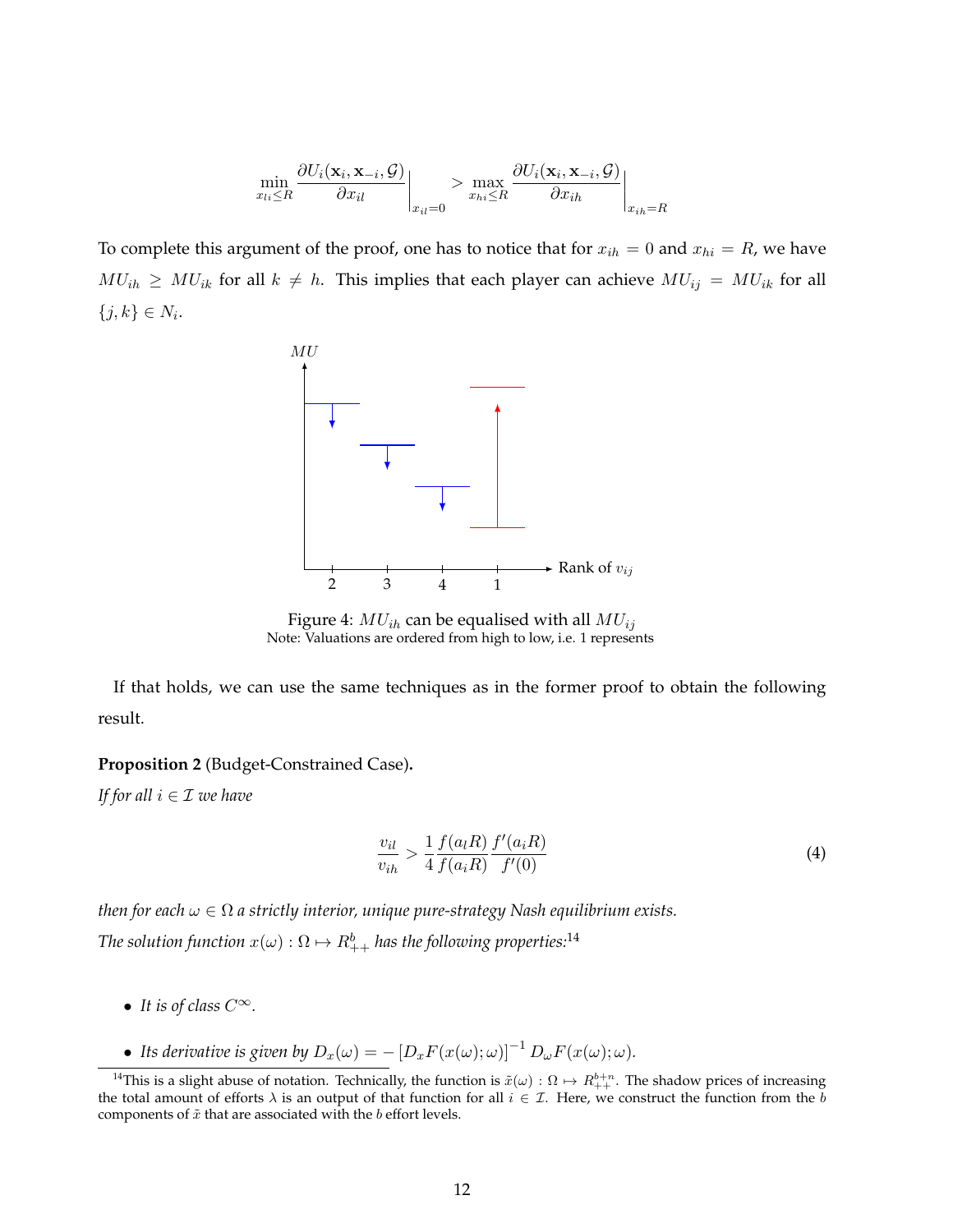Therefore, the interplay of battlefield values, the initial endowment and properties of the the impact function  $f(.)$  determine whether the game has a unique Nash equilibrium. Note that the case  $a_i = a_j = 1$  and  $v_{ij} = v_{ji} = \overline{v} > 0$  for all  $(ij) \in B$  always fulfils the condition.

The analytic condition is particularly interesting as a familiar assumption made in economics could guarantee existence for all kinds of parameters. If we assume that the impact of the first marginal effort increase is infinitely large, that is  $\lim_{x\to 0} f'(x) = \infty$ , there is no bound on budgets and valuations anymore. While we do not intend to use this assumption for the rest of the paper, it relates to common assumptions made in economics like the *Inada-condition* in production or utility functions. One could state it as the first marginal unit sent to a battlefield having a large impact compared to a further unit sent when there are already many on the field.

Games played on networks give rise to a complex set of dependencies. Any attempt to solve for equilibria should reflect this for the model at hand. The following result tells us that to solve explicitly the system of first order conditions, we need to express the best response functions of some player  $i$  as functions of a player's strategies that does not share a link with  $i$ .

# **Lemma 1.**

*There exists an indirect global dependence where for any pair of agents* h *and* l *who are not rivals (i.e.*  $h \notin N_l$  and  $l \notin N_h$ ), the effort levels as characterised by the system of first order conditions can implicitely *be expressed as*  $\mathbf{x_h}^*(\mathbf{X}_{-\{\mathbf{h},\mathbf{l}\}}^*,\mathbf{x_l}^*)$  and  $\mathbf{x_l}^*(\mathbf{X}_{-\{\mathbf{l},\mathbf{h}\}}^*,\mathbf{x_h}^*)$ .

In that sense, the fact that we have a connected network creates indirect relations between all players throughout the rivals of rivals along any path of the network. This does not mean that players "respond" to distant players as the word best-response function suggests. It is merely a mathematical fact that we use to show that an algebraic solution for the equilibria can be obtained for hardly any network structure. How much any player's actions affect another player's effort levels in equilibrium depends on how long the shortest possible path between them is. Consider for example a line network with 6 players in a budget constrained setting. In this case the two players in the ends allocate all their resources in their unique battlefield. Let player  $i$  be one of the end players in the line. Based on Lemma 1, we can mathematically express any of her best responses as  $x_{ij}^* = x_{ij} (x_{jk}(x_{kl}(x_{lp}(x_{pq}))))$  as illustrated by Figure 5.



Figure 5: Line Network with 6 Players

Notice, that through the use of the FOCs, each of these nested functions applies a square to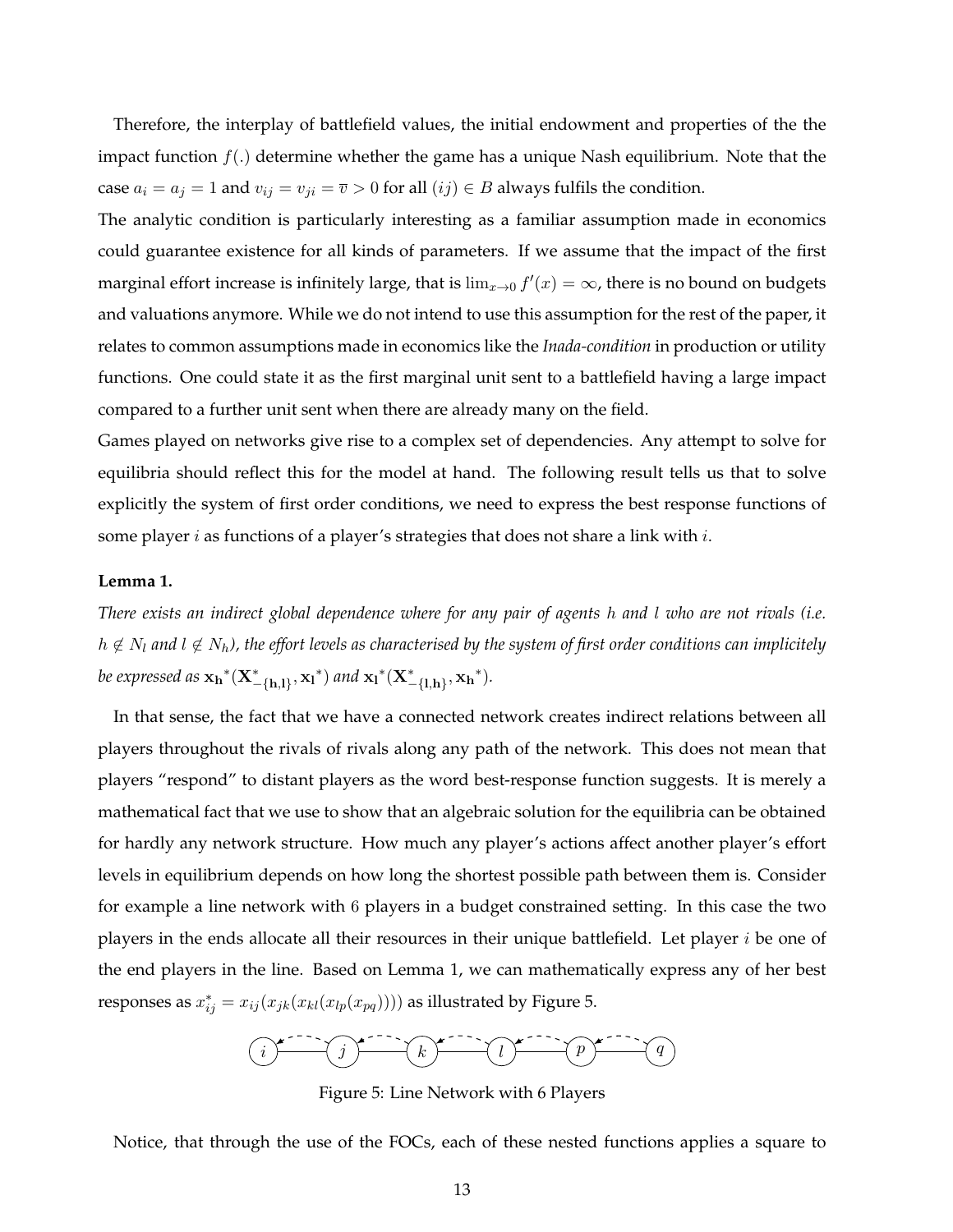a sum. Therefore, to find the equilibrium strategies, we require to find the roots of at least one general polynomial of degree  $2^5$ .

Denoting the length of the longest path in a given network with  $L$ , solving the system of first order conditions for all players, generally requires us to find the roots of at least one general polynomial of degree  $2^L$ . This is a mathematical impossibility for any degree greater or equal to 5, according to the Abel-Ruffini Theorem (1779).

#### **Corollary 1.**

*The equilibrium strategies of the game do not have a generic algebraic solution if the length of the longest path between any two players is greater than or equal to* 3*.*

By a generic algebraic solution we mean any formula which would express the roots of the polynomial as functions of the coefficients by means of algebraic operations (i.e +,−, $\times$  or /) and roots of natural degrees. This is the reason for employing more implicit methods when analysing equilibrium behaviour, or more specifically, changes in equilibrium behaviour that correspond to changes in parameters. Also, we need to restore some degree of symmetry that we impose on the network structure.

# **3.1** k**-Regular Networks**

Propositions 1 and 2 provide the general form of the matrix of derivatives for any unique equilibrium. If we focus our attention on a subset of network structures, it is possible to obtain closed forms of these matrices to assess comparative statics more precisely. As these expressions appear more often in the subsequent part of the paper, denote  $p_{ij}^1=p^1(a_ix_{ij},a_jx_{ji})$  as the derivative of  $p_{ij}$ respect to its first argument,  $p_{ij}^2 = p^2(a_ix_{ij},a_jx_{ji})$  the derivative of  $p_{ij}$  respect to the second argument. The second and cross-derivatives are equivalently given by  $p_{ij}^{11} = p^{11}(a_i x_{ij}, a_j x_{ji}) = -p_{ji}^{22}$ and  $p_{ij}^{12} = p^{12}(a_i x_{ij}, a_j x_{ji}) = -p_{ji}^{21}$ . The set of graphs we consider is defined as follows.

#### **Definition.**

*A* k-regular network is any graph for which  $d_i = k$  for all  $i \in \mathcal{I}$  and some  $k \in \{2, ..., n-1\}$ .

This family of graphs includes the complete network  $(k = n - 1)$  and the ring (or minimal connected) network  $(k = 2)$  as well as some networks in between these extreme cases as illustrated by Figure 6 for the case of  $n = 6$ .

Within these networks it is possible to characterise the equilibrium strategies in case of a symmetric parametrisation as in FÖ. We can establish a link between the network structure within that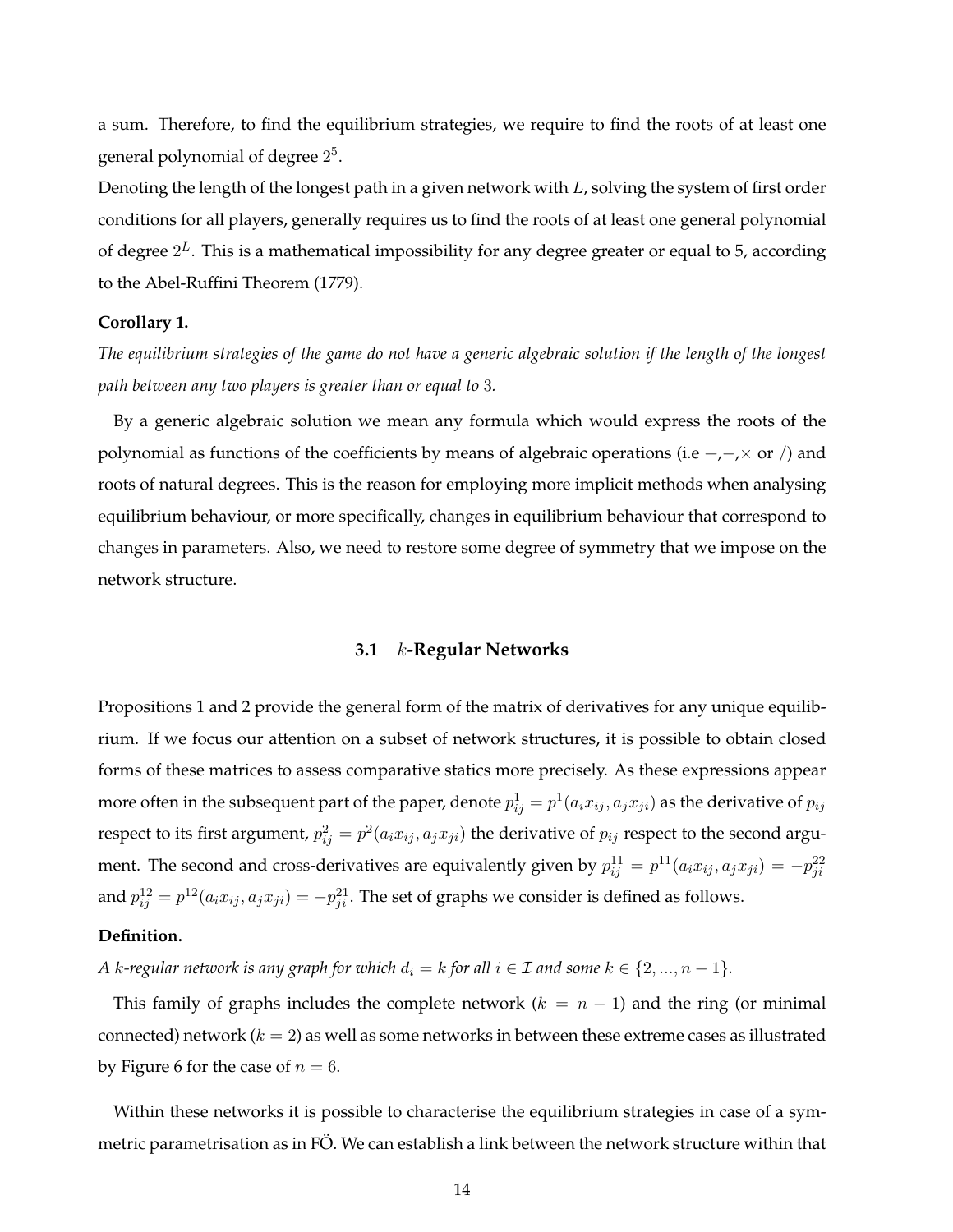

Figure 6: Examples of *k*-Regular Networks for  $n = 6$ 

class of graphs and the equilibrium efforts exerted. This means that, even though in a relatively restrictive set of cases, we are able to infer the exact network structure from the strategies played.

#### **Lemma 2.**

*If*  $\omega \in \overline{\Omega}$  *the following holds:* 

*The graph is k-regular for*  $k \leq n-1$  *if and only if the equilibrium for all*  $i \in \mathcal{I}$  *is*  $x_{ij} = x^s > 0$  *for all*  $j \in \mathcal{I} \backslash \{i\}.$ 

*This equilibrium obtains as*

$$
x^{s} = \frac{1}{k}C'^{-1}(p^{1}(ax^{s}, ax^{s})av) > 0
$$

This result might be useful, as often in real world conflicts effort levels, in the form of soldiers or monetary contributions, are more observable than the underlying network structure. Note that a symmetric equilibrium in a k-regular network does not necessarily imply that  $\omega \in \overline{\Omega}$  though. The condition for a strategy profile  $x^s$  to constitute an equilibrium in such a network is

$$
\frac{p^1(a_ix^s, a_jx^s)}{p^1(a_kx^s, a_lx^s)} = \frac{v_{kl}}{v_{ij}}
$$

for all  $(ij)$ ,  $(kl) \in B$ , which can be satisfied for  $\omega \notin \overline{\Omega}$ . If we restrict the degrees of freedom further there is some deductions one can make about the parameters as well.

#### **Corollary 2.**

*If the graph is* k*-regular for* k < n − 1*, and the equilibrium for all* i ∈ I *is uniquely defined by some effort*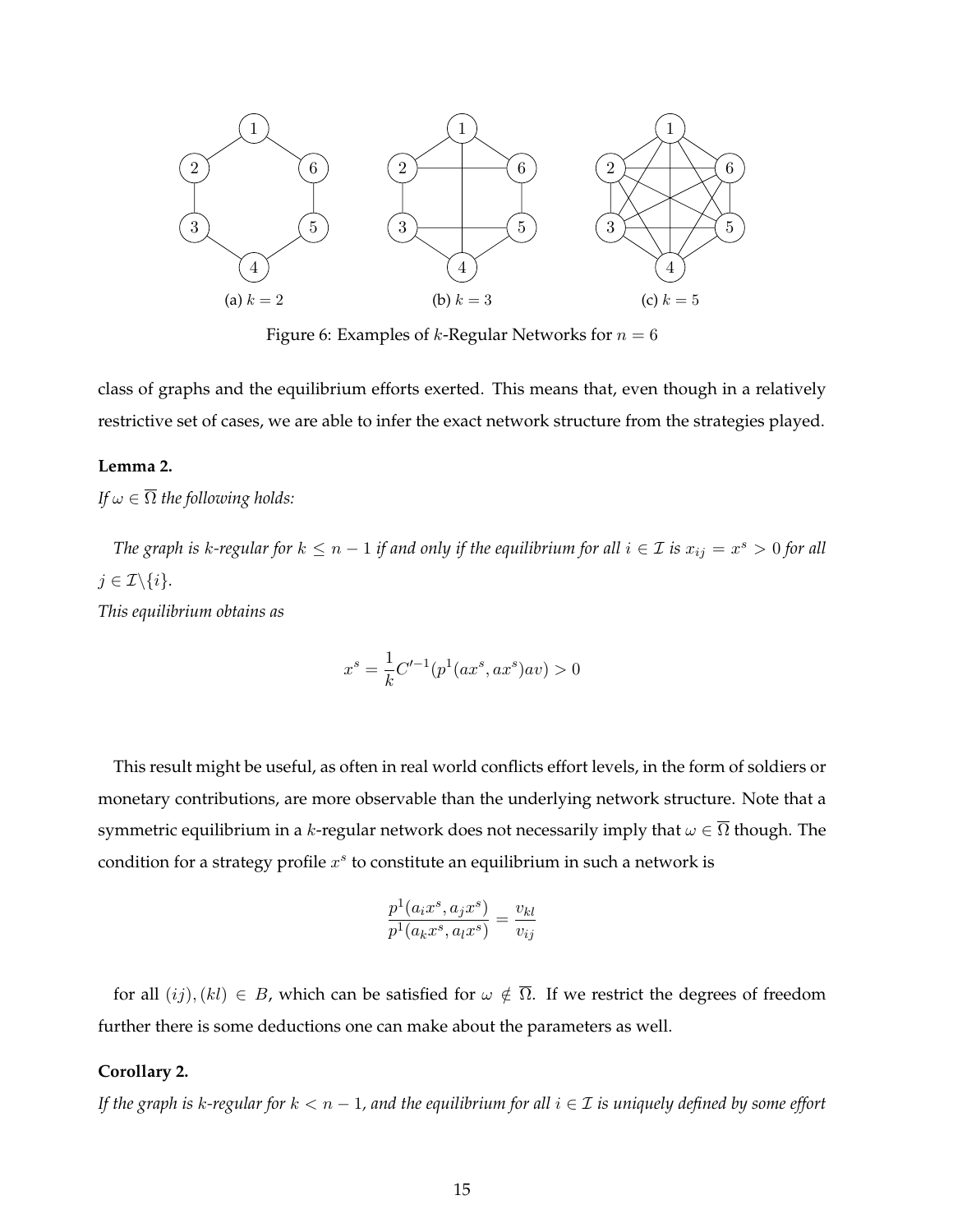${\it choice} \ \frac{R}{k} \geq x^s > 0$  for all  $i \in \mathcal{I}$  it follows that

$$
a_j = a_i \Leftrightarrow v_{ij} = v_{ji} \quad \forall i, j \in \mathcal{I}
$$

Probably the most frequently used CSF is the one suggested by Tullock (1980) for which  $f(x) =$  $x$ . With the above we can have a first glance at potential comparative statics with respect to parameters.

#### **Example 1** (Relative Battlefield Values)**.**

Let every player in a k-regular network have an endowment equal to one and values such that  $v_{ij} = v_{ji}$  for all  $(ij)\in B$ . Also  $V=\sum_{j\in N_i}v_{ij}$  for all  $i\in\mathcal{I}$ . In a budget-constrained setting, the equilibrium behaviour *will be given by*

For all 
$$
i \in \mathcal{I}
$$
 and every  $(ij) \in B$  the optimal allocation strategy is  $x_{ij}^* = \frac{v_{ij}}{\sum_{k \in N_i} v_{ik}}$ 

*When instead of facing a budget constraint, the opportunity cost of allocating resources is induced by a* cost function, we observe the same equilibrium strategy if it is of the form  $C(X_i) = \frac{1}{4}X_i^V$ . The degree of *convexity of the cost function thus needs to be proportional to the total value of the contest to each player. Since all involved functions are continuous in their respective arguments, we might infer that increases in own value increase an agent's effort, while those values winning over her decrease it.*

*Notice, that if we have an environment where players are symmetric and all dimensions (i.e. endowment, battlefield values, number of rivals), our setting collapse to the same equilibrium behaviour already found previously in the literature by Friedman (1958). In there the network structure starts to be redundant and only the relative battlefield values will determine the amount of resources allocated to a given conflict. If all valuations are multiplied by the same constant, strategies do not change. Following up on the notion of externalities, this illustrates why it does not matter how much individual* i *hates individual* j *(*vij *high). If individual*  $k$  *is hated more*  $(v_{ik} > v_{ij})$ , it appears as if *i* relatively likes *j*. This is also in line with observing *conflict even in very cohesive groups like tribes and families.*

In a symmetric equilibrium within a  $k$ -regular network, the first order conditions are the same for every player since  $X_i = kx^s$ . Thus, we can do a comparative static analysis on the symmetric equilibrium  $k$ -regular effort choice with respect to the parameters. Note that this is different from the comparative statics we do later on. There we start at a symmetric parametrisation and then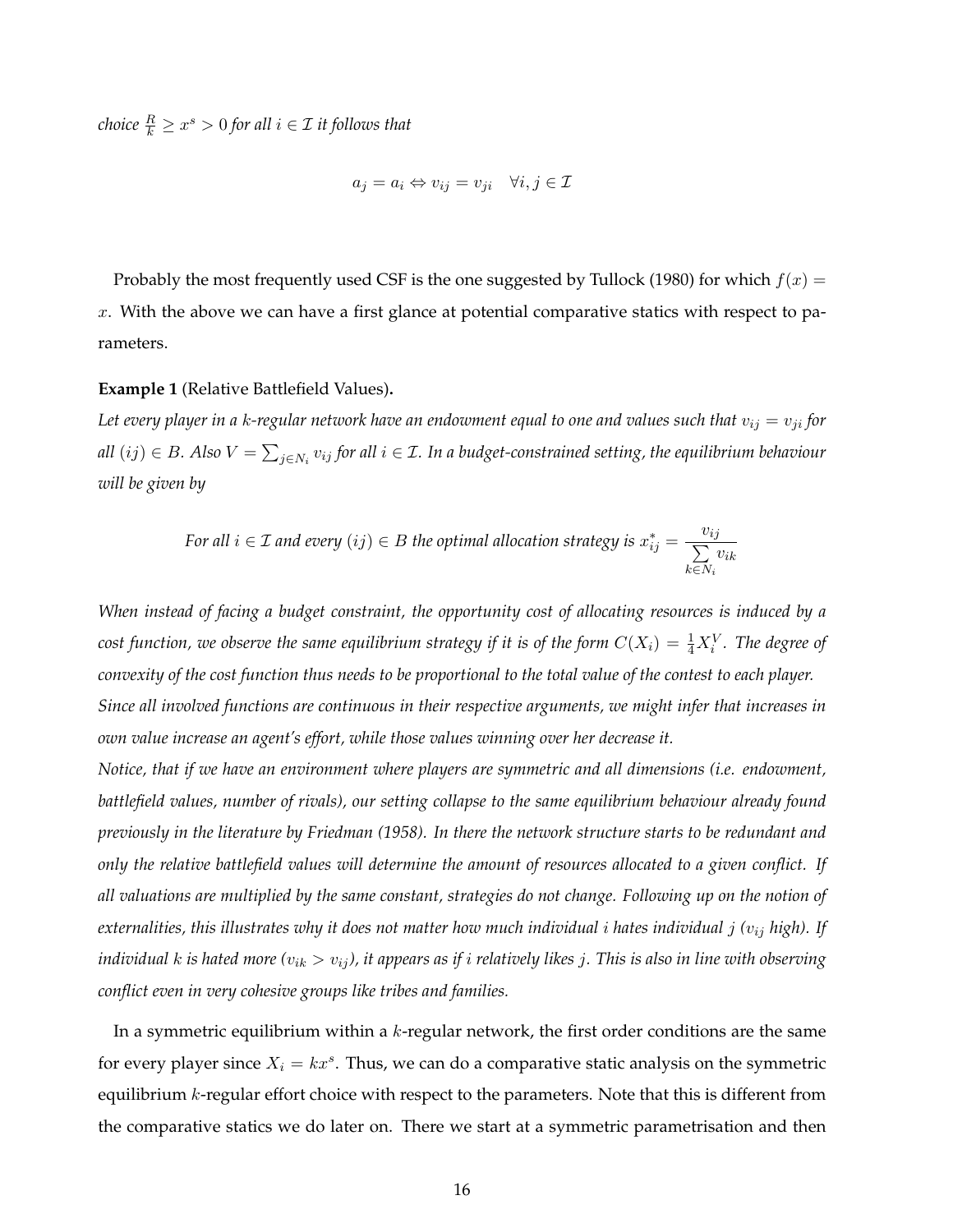change a particular parameter, rather than the joint value for all player for that parameter.

$$
\frac{\partial x^s}{\partial a} < 0, \quad \frac{\partial x^s}{\partial v} > 0, \quad \frac{\Delta x^s}{\Delta k} < 0
$$

The effect of increasing everyones' valuations should be correctly anticipated. If we move from one symmetric equilibrium to the next along a linear increase of all efficiencies we do see a reduction in individual efforts. The same holds if the degree  $k$  increases for all players. The marginal change in total effort,  $X = n k x^s$ , is proportional to the first two expressions. Thus, we can say that it increases in valuations and decreases in efficiencies. Notice though that reduced efforts through increases in symmetric efficiencies should not be confused with what could be coined *effective efforts*  $\tilde{x}_{ij} = a_i x_{ij}$ . For instance in a war between countries, although less soldiers are sent to the battle by each agent, the battle intensity could increase since the weapons got more powerful. We find the same result as FO related to the degree of the network (i.e. total effort increasing in  $k$ ), which should not be too surprising as we are in a strictly symmetric setting.

We stop investigating symmetric changes of parameters here, as this paper is concerned with asymmetries in networks of conflicts. In Proposition 1 and 2 we already gave an abstract characterisation of the derivatives at any given equilibrium. In the the setting of  $k$ -regular networks, we can provide general algebraic expressions that allow us to perform comparative statics for which we know the signs and magnitudes.

#### **Proposition 3.**

*In a* k*-regular network the partial derivatives around the equilibrium at an arbitrary symmetric parametrisation*  $\omega \in \overline{\Omega}$  *can be obtained analytically as* 

$$
\frac{\partial x_{ij}}{\partial v_{ij}} = -\frac{z - (k-1)C''(X)}{z - kC''(X)} \frac{\overline{a}p^1}{z} > 0
$$

$$
\frac{\partial x_{il}}{\partial v_{ij}} = \frac{C''(X)}{z - kC''(X)} \frac{\overline{a}p^1}{z} < 0 \quad \text{for all } l \neq j
$$

$$
\frac{\partial x_{ij}}{\partial a_i} = -\frac{1+z}{z - kC''(X)} \left(\frac{p^1 \overline{v}}{z} + \frac{x^s}{\overline{a}}\right)
$$

*for all*  $i \in \mathcal{I}$  and  $(ij) \in B$  where  $z = \overline{a}^2 p^{11} \overline{v}$ . All other partial derivatives vanish.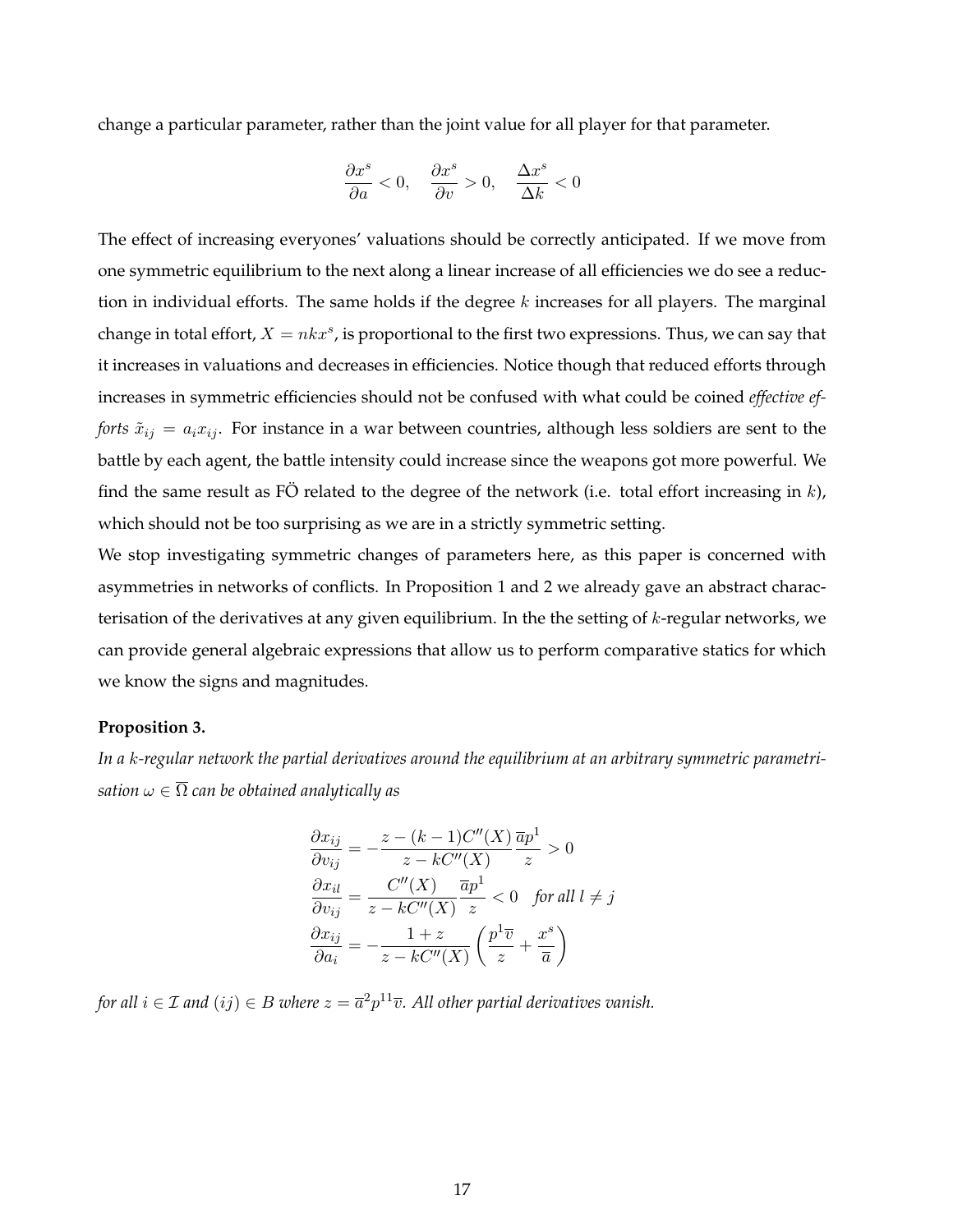*If*  $X \rightarrow R$  *with the cost function defined in 2, these become* 

$$
\frac{\partial x_{ij}}{\partial v_{ij}} = -\frac{k-1}{k} \frac{p^1}{\overline{a}p^{11}\overline{v}} > 0
$$

$$
\frac{\partial x_{il}}{\partial v_{ij}} = -\frac{1}{k} \frac{p^1}{\overline{a}p^{11}\overline{v}} < 0 \quad \text{for } l \neq j
$$

$$
\frac{\partial x_{ij}}{\partial a_i} = 0
$$

Let us consider the comparative statics of valuations first. For this it is more illustrative to consider the budget-constrained case. As expected, a player increases her effort on a battlefield as her corresponding value increases. In the constrained setting, she must therefore shift resources from other battlefields. Since these other battlefields are still symmetric with respect to the respective valuations, the reductions in efforts are symmetric. Intuition would thus let us to believe that  $\partial x_{ij}$  $\frac{\partial x_{ij}}{\partial v_{ij}} + (k-1) \frac{\partial x_{il}}{\partial v_{ij}} = 0.$  That is in fact the case.

If we observe the pure cost case, this trade-off is mediated by the convexity of  $C(\cdot)$ . If  $C''(X) \to 0$ , the player just increases her effort on  $(ij)$  without reducing it anywhere else. If  $C''(X) \to \infty$  we do in fact end up with the constrained solution.<sup>15</sup>

The efficiency parameters cannot make a difference to the effort distribution in the budget-constrained case since the marginal change applies symmetrically to all battlefields and makes us end up in the same symmetric equilibrium for a given  $k$  and  $R$ . In the pure cost case it is interesting to note that the sign of the effect of an efficiency increase is not clearly defined for all cases. For the class of impact functions that are homogenous of degree  $r$  (within the class axiomatised by Skaperdas (1996)) one can show that both signs are indeed possible.

#### **Proposition 4.**

*Let*  $f(ax) = (ax)^r$  for  $r \in (0, 2)^{16}$  and  $C(X) = \frac{1}{2}X^2$ . Then we have

$$
\frac{\partial x_{ij}}{\partial a_i} < 0 \quad \text{for} \quad r = 1
$$
\n
$$
\frac{\partial x_{ij}}{\partial a_i} > 0 \quad \text{for} \quad r \to 0
$$
\n
$$
\frac{\partial x_{ij}}{\partial a_i} > 0 \quad \text{for} \quad r \to 2
$$

<sup>&</sup>lt;sup>15</sup>This convergence result assumes that  $C''(X)$  is continuously differentiable. Since we obtained the results independently from solving the constrained optimisation of 3, this is not necessary and just an additional observation.

 $^{16}$ See e.g. Pérez-Castrillo and Verdier (1992) applied to bilateral contest for this restriction.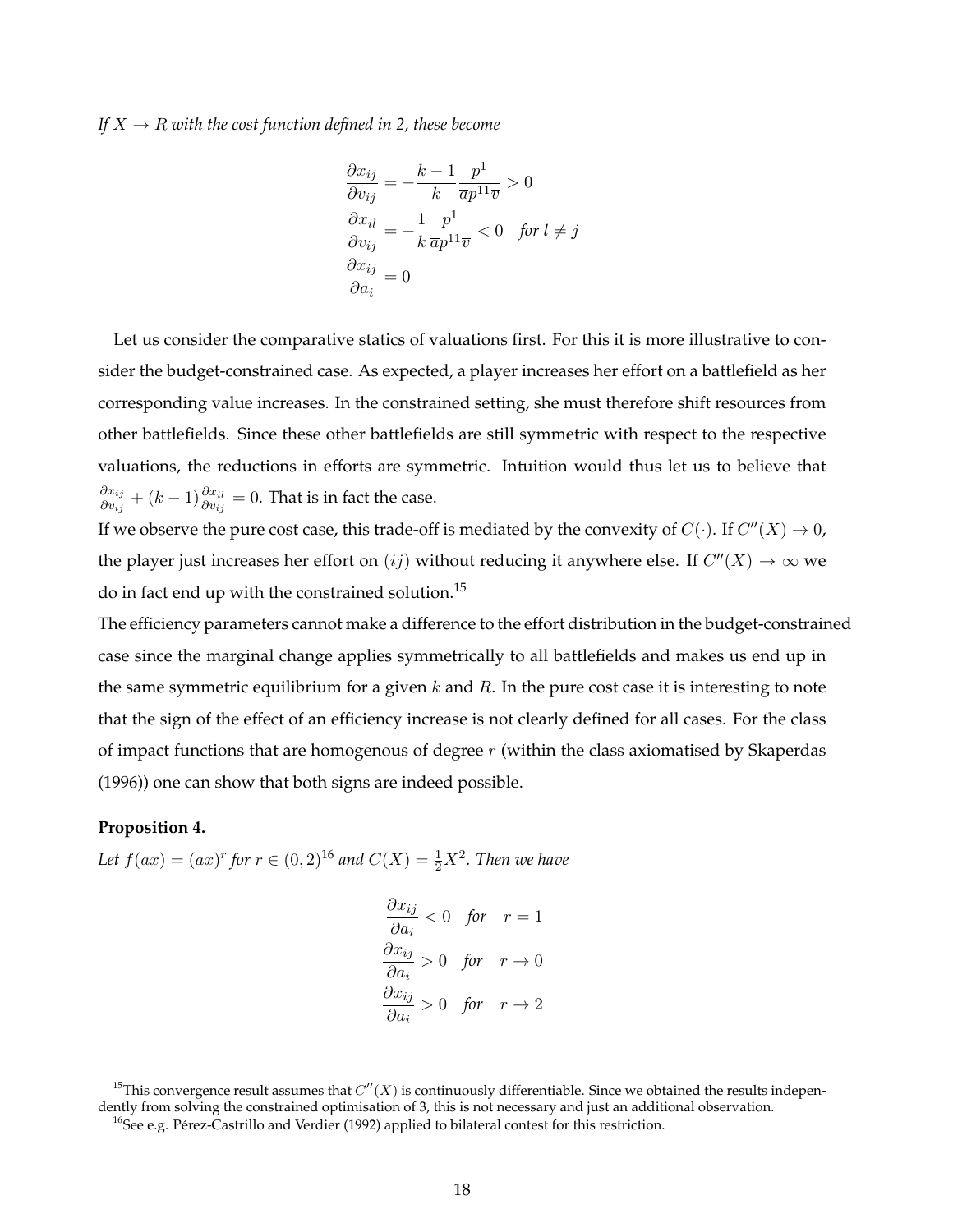There are two competing effects that determine the sign: (i) the opportunity to reduce costs allows each player to maintain the same probabilities on each battlefield while lowering total costs and (ii) the increased efficiency increases marginal probabilities on each battlefield, thus creating an incentive to increase efforts.

Interestingly, the effect that any change has on the rest of the network seems to be independent of this sign. This is due to the fact that the slope of the best response functions, implicitly characterised by the FOCs, is proportional to the cross-derivatives of the CSF on that battlefield. Since at any equilibrium in which  $a_i x_{ij} = a_j x_{ji}$  we have  $p_{ij}^{12} = -p_{ji}^{21}$  and  $p_{ij}^{12} = p_{ji}^{21}$ , which implies  $p_{ij}^{12} = 0$ . Since one can show that this is a maximum with respect to  $x_{ji}$ , player i will reduce her effort if j changes her effort in either direction.

#### **Proposition 5.**

*Fix some k-regular network G. Let*  $\omega' = \overline{\omega} + (0, 1_{ii} \epsilon)$  *for some*  $\overline{\omega} \in \overline{\Omega}$  *and*  $S = (\mathcal{I}', B') \subseteq G$  *such that*  $S$ is a complete network. If there exists some  $\epsilon > 0$  such that  $\omega' \in V(\overline{\omega})$  and the equilibrium  $x(\omega')$  satisfies  $x_{ij}(\omega') \lessgtr x^s$  for all  $\in \mathcal{I}'\backslash\{i\}$ , then

$$
x_{ji}(\omega') < x^s
$$

$$
x_{jk}(\omega') > x^s
$$

*Furthermore, if we define*  $\Delta x_{lq} = x_{lq} - x^s$ , we have

$$
\Delta x_{ij} > \Delta x_{ji}, \Delta x_{jk}
$$

In words, irrespective of whether she becomes more or less aggressive, the other players in the network reduce their efforts towards her.

Figure 5 illustrates what happens in case one player becomes more aggressive (player A), while another reduces her efforts against her opponents (player  $D$ ).<sup>17</sup> The magnitude of the arrows between players indicates the relative level of efforts.

Panel (a) of the figure represents the symmetric case in which all efforts (arrows) are of the same magnitude. Choosing  $da_A$  and  $da_D$  such that the indicated changes in A's and D's effort follow, we see in panel (b) that the two remaining players concentrate their efforts against each other.

<sup>&</sup>lt;sup>17</sup>This is a straightforward extension to the above result. An increase/decrease in efforts for an increase in  $a$  implies the opposite behaviour if a decreases.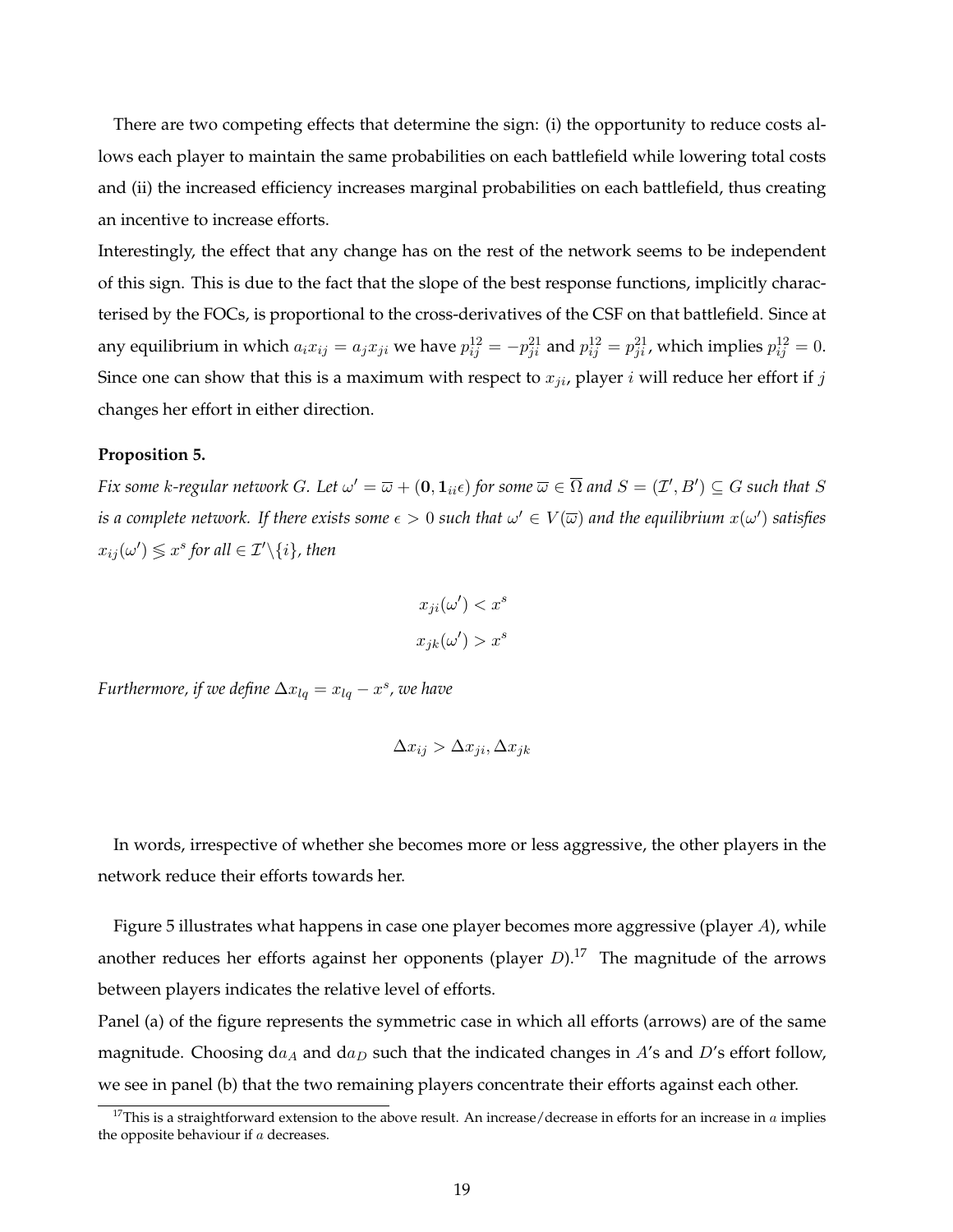

Figure 7: Diagrammatic Representation of Proposition 5 for  $k = 3$ Note: The size of the arrows refers to the relative amount of resources allocated in each bilateral conflict. Throughout the rest of the paper, numbers will indicate numerical observations, while different sizes of arrows indicate actual results.

Given a specific level of costs that is prohibitive (or a strict budget constraint), efficiencies become a scaling factor of effective budgets. Since after applying the change it must be that either  $a_A > a_D$ or  $a_A < a_D$ , one can interpret the above figure in terms of the fight of rich against the poor. The prediction of the model at hand is that conflict intensity contracts towards the mediocrely endowed individuals and away from the rich and the poor. If efficiency is a measure of strength, the model suggests that the weaker players will rather fight each other in a situation where a single player is stronger than the rest. While Bandwagoning in typically needs the weak to rally behind the strong player who in turns fights them less/ceases to fight them, Balancing (i.e. the weak teaming up to oppose the strong) is not the strategically optimal behaviour.

While any change in efficiencies bears a certain degree of symmetry with it, since  $\partial a_i$  is the same for all  $(ij)$ , a change in valuations induces more asymmetric strategic responses.

#### **Proposition 6.**

*Fix some k-regular network G. Let*  $\omega' = \overline{\omega} + (1_{ij}\epsilon, 0)$  *for some*  $\overline{\omega} \in \overline{\Omega}$  *and*  $S = (\mathcal{I}', B') \subseteq \mathcal{G}$  *such that*  $S$  is a complete network.<sup>18</sup> There exists some  $\epsilon > 0$  such that  $\omega' \in V(\overline{\omega})$  and the equilibrium  $x(\omega')$  for all  $k \in \mathcal{I}' \backslash \{i, j\}$  *satisfies* 

$$
x_{ij}(\omega') > x^s > x_{ik}(\omega')
$$
  
\n
$$
x_{jk}(\omega') > x^s > x_{ji}(\omega')
$$
  
\n
$$
x_{kj}(\omega') > x^s > x_{ki}(\omega')
$$
 (5)

<sup>&</sup>lt;sup>18</sup>In network terms: *S* is a subgraph of *G* induced by the clique  $\mathcal{I}'$ .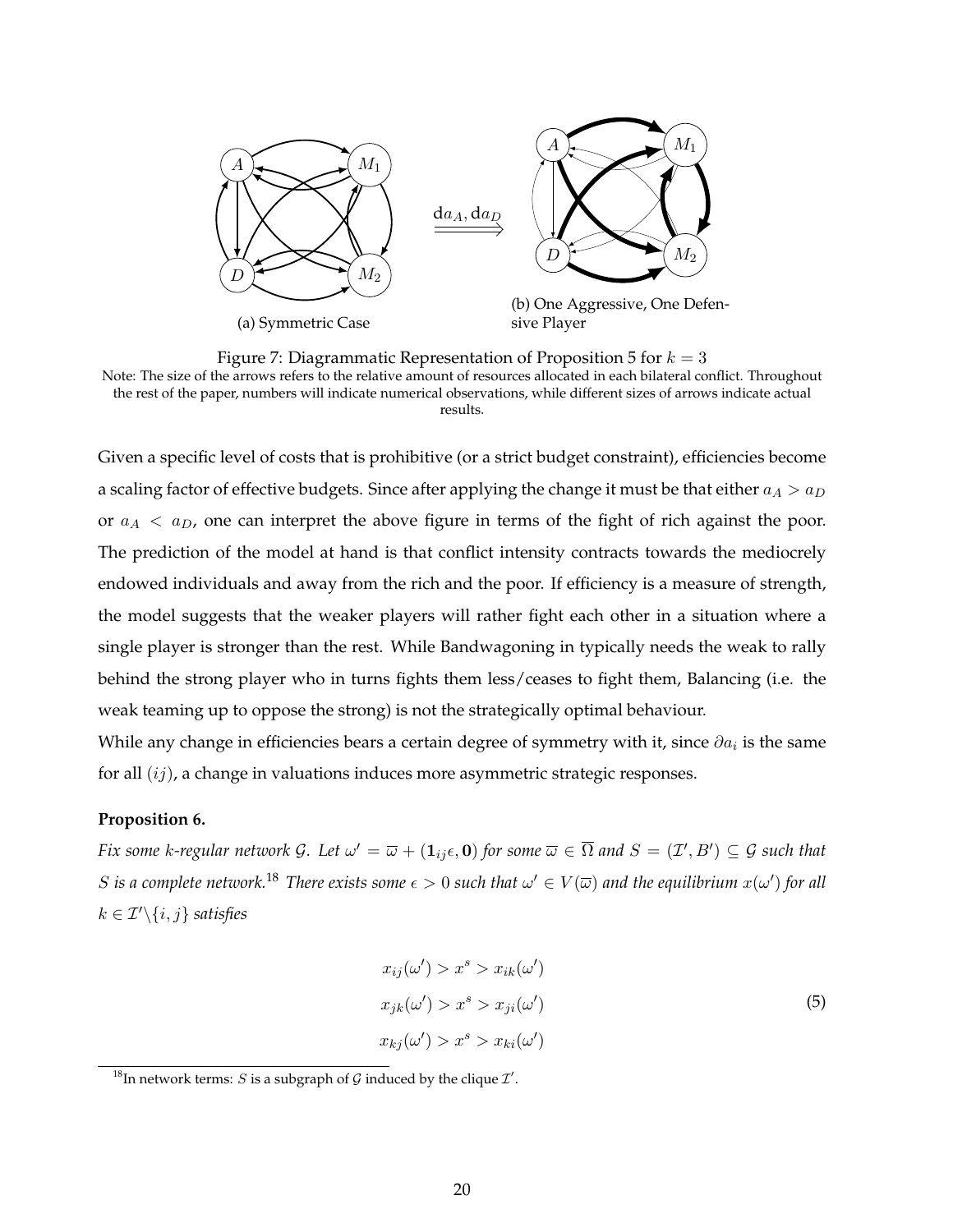*Furthermore, if we define*  $\Delta x_{lq} = x_{lq} - x^s$ , we have

$$
\Delta x_{ij} > \Delta x_{jk}, \Delta x_{kj} \tag{6}
$$

Figure 8 exemplifies this statement for the case of three players.

The effect of increasing player 1's value on her effort level against player 3 is intuitive. The effects on player j's and all player k's efforts are less obvious. Roughly speaking, the effect of increasing  $v_{ij}$  has a first-order effect only on player i's effort levels and a second-order effect on all other players. This is due to how the values feed into the players' payoffs. While each own valuation has a direct effect on her payoff, it can only affect other players' payoffs through the strategic channel. That is, the fact that even 'impartial' players change their equilibrium effort in case of a change in some other player's values is a result of the interdependencies of battlefields.



Figure 8: Diagrammatic Representation of Proposition 6 for  $k = 2$ 

The behaviour of the preceding proposition, graphically depicted in Figure 8 is an even clearer prediction of Bandwagoning behaviour as opposed to Balancing. Player 1 attacks player 2 more aggressively and thus fights player 2 considerably less. Player two in turn does the same and so they end up fighting player 3 jointly. Interpreting a high valuation as strength is a common interpretation in the contest literature.<sup>19</sup> This result could equally well be described as a form of bullying, where one individual decides to bully a peer and so-called bystanders follow the bully and become hacks. The fact that significant shares of adolescents are observed to behave in that matter is well-established in social psychology (see for example Craig and Pepler (1998), O'connell et al. (1999) and Salmivalli et al. (1996)).

 $19$ This interpretation as strength or ability comes from the fact that a shift in valuation is isomorphic to a shift in costs, since a contestant with payoff  $p(x_i, x_j)v_i b - x_i$  shows the same behaviour as one with payoff  $p(x_i, x_j)v_i - \frac{1}{b}x_i$ .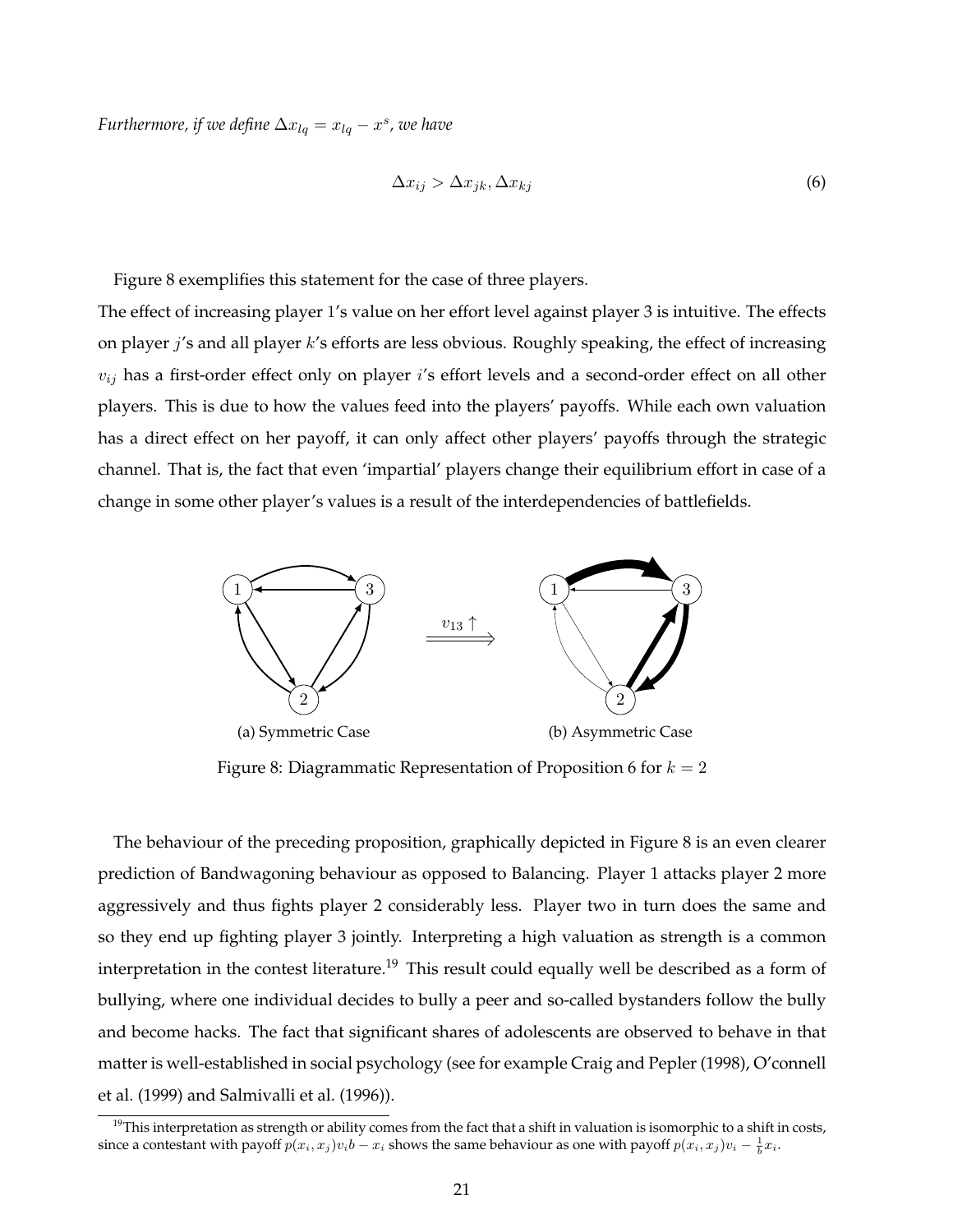#### **3.2 Network Structure and Degree Asymmetry**

The preceding comparative statics can be interpreted in terms of a strong player affecting the whole network. So far we have looked at strength by considering the preference and technology parameters. The degree centrality of a player ( i.e. the number of links she has to other players) is another measure we could explore with that interpretation. Though we are leaving the realm of  $k$ regular networks here, some of the symmetry features and the associated intuition are important in these discrete comparative statics as well.

#### **Example 2** (Relative Network Structure)**.**

*Consider a budget-constrained setting in which every player has an endowment equal to one and faces battlefields with the same value*  $\bar{v}$  *in each conflict. We introduce asymmetries solely a single player's degree. There are* 4 *players and one of them faces rivals with different degree.*



Figure 9: Example asymmetry due to the network structure with budget constraint Note: Red figures indicate efforts when player 4 is linked to player 1. Black figures give the efforts when only players 1,2 and 3 are connected to each other.

*In this network, player* 1 *chooses the same efforts against players* 2 *and* 3*. From her perspective these two players are identical. Player* 4 *differs from them as she puts all her resources on* (14)*. For player* 1 *this means that the probability* p<sup>12</sup> *is bounded by above by* 1/2*. Comparing this to our earlier results, it seems that the number of rivals is weakening player* 1 *on each battlefield. If the value on* (14) *is also given by*  $\bar{v}$ *though, her expected payoff in the 4-player game is higher than in the 3-player game (1.062* $\bar{v} > \bar{v}$ *).* 

How many rivals a player's rival has thus acts as another measure of strength. There is two opposite forces working in asymmetric networks: the own degree and the rivals degree. Given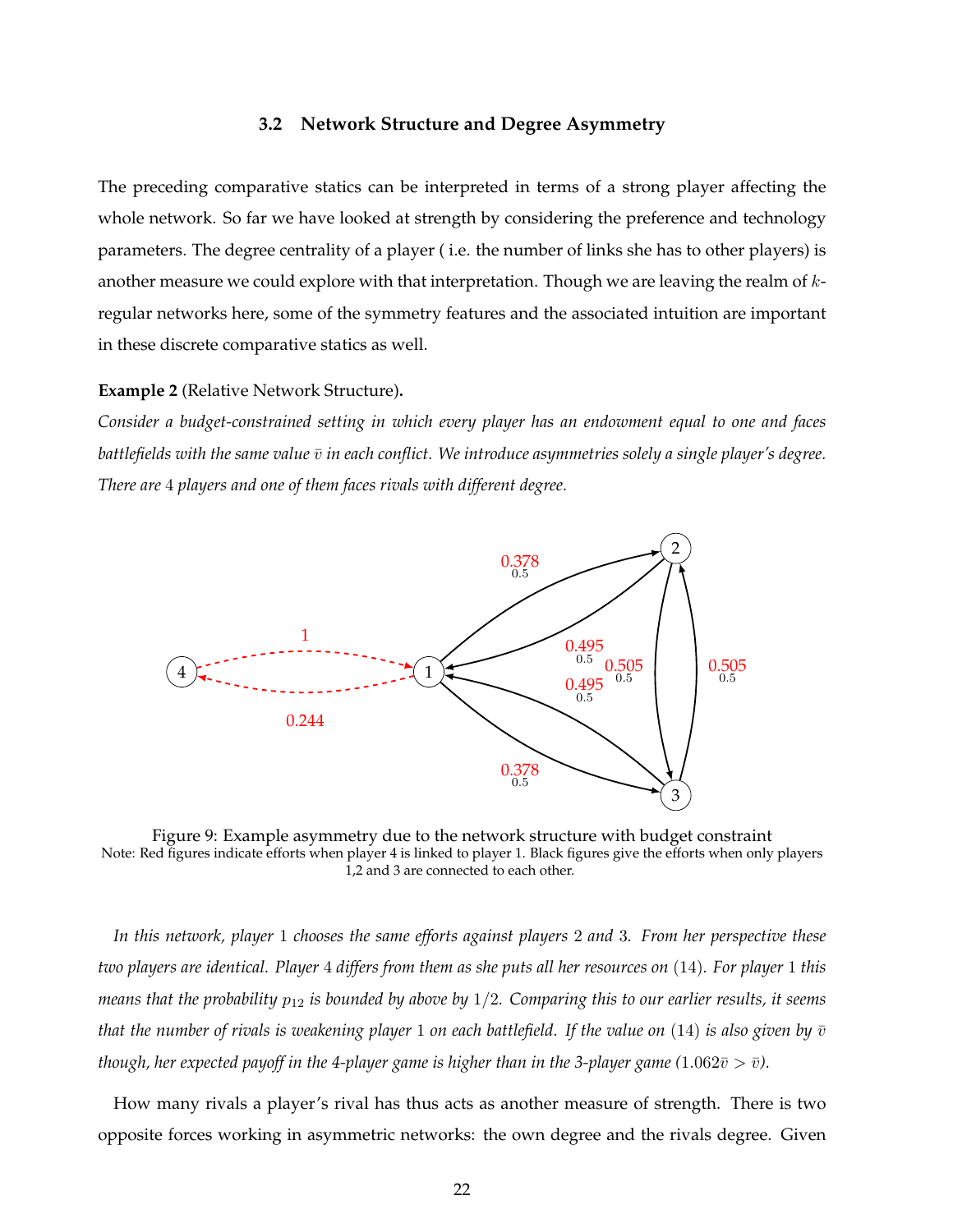a symmetric parametrisation, every player allocates a strictly positive amount of resources to all her battlefields. That implies that if the amount of battlefields that she is involved in increases, her efforts can be no greater than with fewer battlefield. However, the way that she is going to decrease them depends on the characteristics of her rivals and their rivals. To understand how these forces interact with each other, we consider a simple environment with strict budget constraint equal to one and a network that exhibit high asymmetry in the players' degrees. One such structure is the star network. The periphery players  $(p)$  allocate all their resources against the central player  $(i \text{ or } j)$  and the central player allocate the same amount of resources against all her rivals,  $\frac{1}{d_i}$  or  $\frac{1}{d_j}$ .



Figure 10: Star networks of order 5 (left) and 6 (right).

The effect of the own degree is straightforward. The central players allocate resources inversely proportional to their degrees. In the star network of order 5 for all  $p \in N_i$  we have  $x_{ip} = \frac{1}{4}$  $\frac{1}{4}$  and for the star network of order 6 for all  $p \in N_j$  we have  $x_{jp} = \frac{1}{5}$  $\frac{1}{5}$ . In order to create some extra variance in terms of the degree distribution while we keep the setting tractable, we joint the two stars by adding a link between the two central players, as it is shown in Figure 10 by the dashed line. In this case  $x_{ij} = 0.34$ ,  $x_{ip} = 0.165$ ,  $x_{ji} = 0.322$  and  $x_{jp} = 0.135$ . Even though player j has the opportunity to win a prizes on one more battlefield than player  $i$ , their payoffs are almost the same  $(U_i = 1.080 > 1.081 = U_j)$  compared to the case where both star networks are in isolation  $(U_i = 0.800 < 0.833 = U_j)$ . This example shows that the number of battles a player is involved can weaken her. Indeed, the pressure made by the rivals of my rivals is beneficial or *the enemy of my enemy is* (or at least can be) *my friend*.

To understand the magnitude of this effect we can compare the equilibrium allocation with the strategy coming from the heuristic  $\frac{1}{d_i}$  for different combinations of  $d_i$  and  $d_j$ , as it is presented in Table 1. Notice that the difference between having an equal resource allocation and the equilib-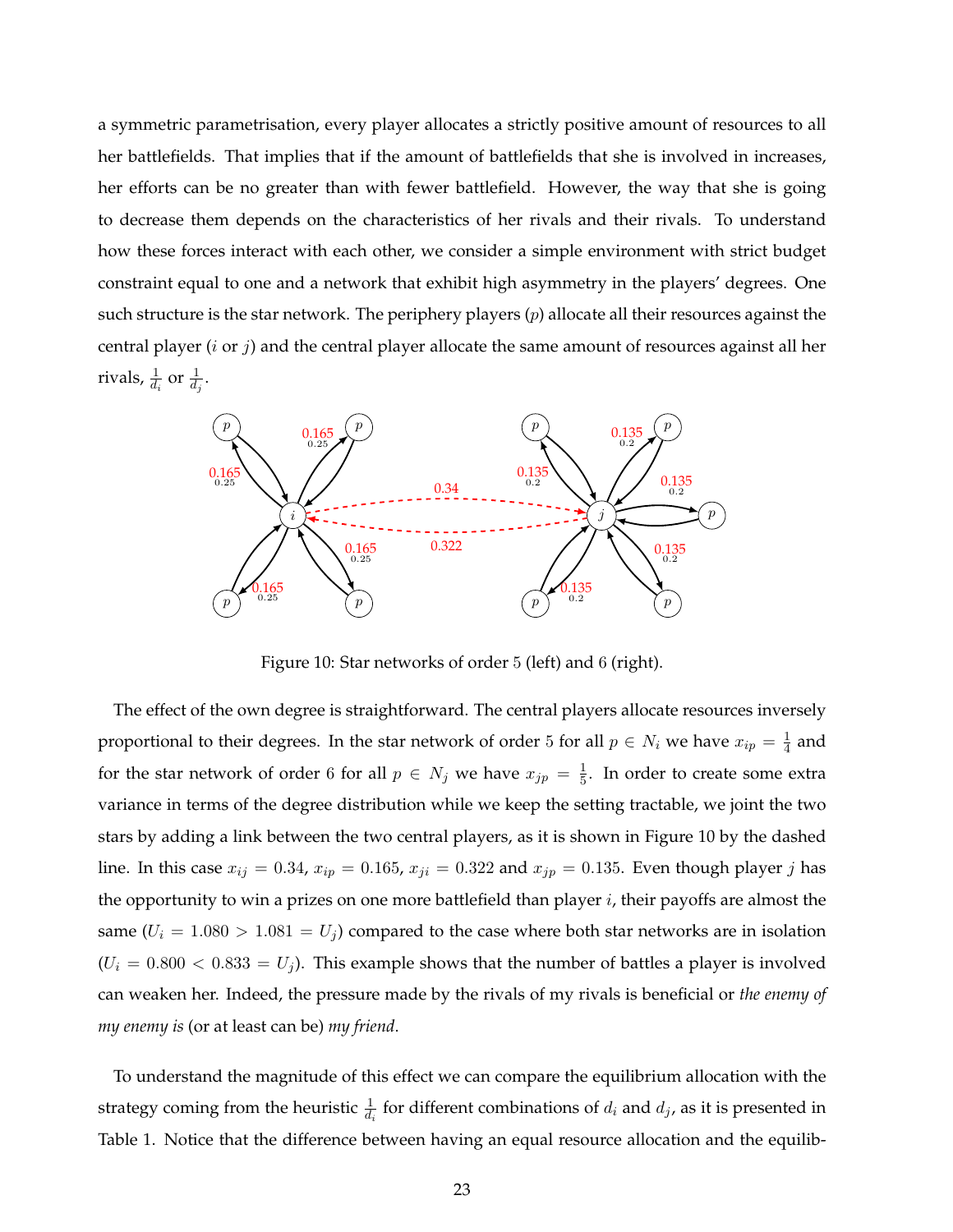|                |       | $x_{ij} - \frac{1}{d_i}$ |       |       |       |
|----------------|-------|--------------------------|-------|-------|-------|
| $d_j$<br>$d_i$ | 5     | 10                       | 20    | 50    | 100   |
| 3              | 0.080 | 0.073                    | 0.068 | 0.065 | 0.064 |
| 4              | 0.116 | 0.113                    | 0.109 | 0.107 | 0.106 |
| 5              | 0.139 | 0.138                    | 0.135 | 0.134 | 0.133 |
| 10             | 0.189 | 0.191                    | 0.191 | 0.190 | 0.190 |
| 15             | 0.207 | 0.210                    | 0.210 | 0.210 | 0.209 |
| 20             | 0.216 | 0.219                    | 0.220 | 0.219 | 0.219 |
| 30             | 0.225 | 0.229                    | 0.229 | 0.226 | 0.229 |
| 50             | 0.233 | 0.237                    | 0.238 | 0.238 | 0.238 |
| 100            | 0.238 | 0.243                    | 0.244 | 0.244 | 0.244 |

Table 1: Network comparative statics

rium strategies is always positive. This means that the amount of resources allocated to the rival (i.e.  $j$ ) with higher degree is always higher. Indeed, even though  $d_i$  increases for a given  $d_j$  we observe a non-linear relation where the marginal increase has a decreasing effect over the difference. This exercise suggests that in settings in which we can isolate the effect of own degree and rivals degree, there is an initial effect related to the opponents' degree leading player  $i$  to allocate more resources against her. However, the changes in the magnitude are negligible with respect to the rival's degree changes.

# **4 Conclusion**

We presented a model of conflict networks, focussing on heterogeneity of parameters and changes in individual behaviour. Existence and uniqueness are discussed in a framework that accommodates convex costs and budget constraints. In this framework it is possible to obtain comparative statics with respect to effort efficiency, valuations and – in a more discrete fashion – the degree of centrality of a player. We interpreted these results in terms of Bandwagoning – following a strong player against her opponents – and Balancing – many weak(er) players joining forces to oppose a strong(er) player.

The results seem to advocate Bandwagoning over Balancing, irrespective of the kind of strength we consider. Since part of these considerations also have to do with threats that are dynamic in nature, a full discussion of the two phenomena needs a model with multiple periods of interaction, although the channel we describe here should not cease to exist in any such model.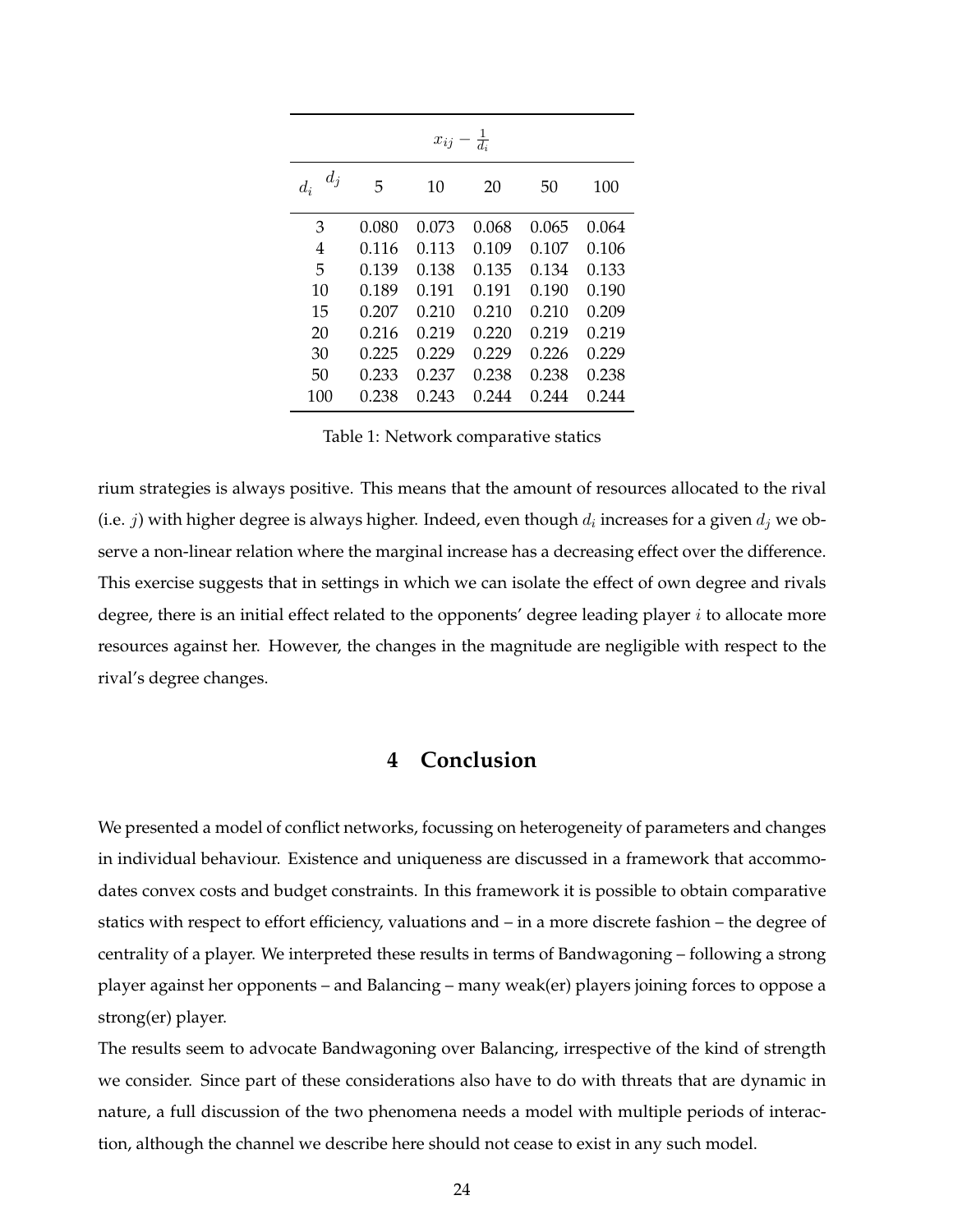Endogenous network formation seems to be the natural next step, as strength should be at the heart of the consideration with whom to start a fight. Since for standard methods like backward induction, this requires to pin down payoffs, this is a technical challenge.

Providing the players with a conflict technology only, makes it hard to talk about the potential for peace in this framework. Mutli-graph theory allows for two separate networks, one with conflict and one with cooperative links. The opportunity costs of conflict generated by the opportunity of cooperation can add a new perspective to this line of research. There is a recent, special interest in this type of settings, following the work by Jackson and Nei (2015), Hiller (2017), and König et al. (2017). However, due to the complexity of applying multiple networks simultaneously, these model either focus on endogenous network formation without an explicit allocation stage or on unidimensional action spaces over an exogenous multi-layer network.

Finally, with sufficiently simple networks, it is possible to test how real entities behave under certain parameter constellations. First steps have been made in that direction, but there are many more hypotheses to be tested.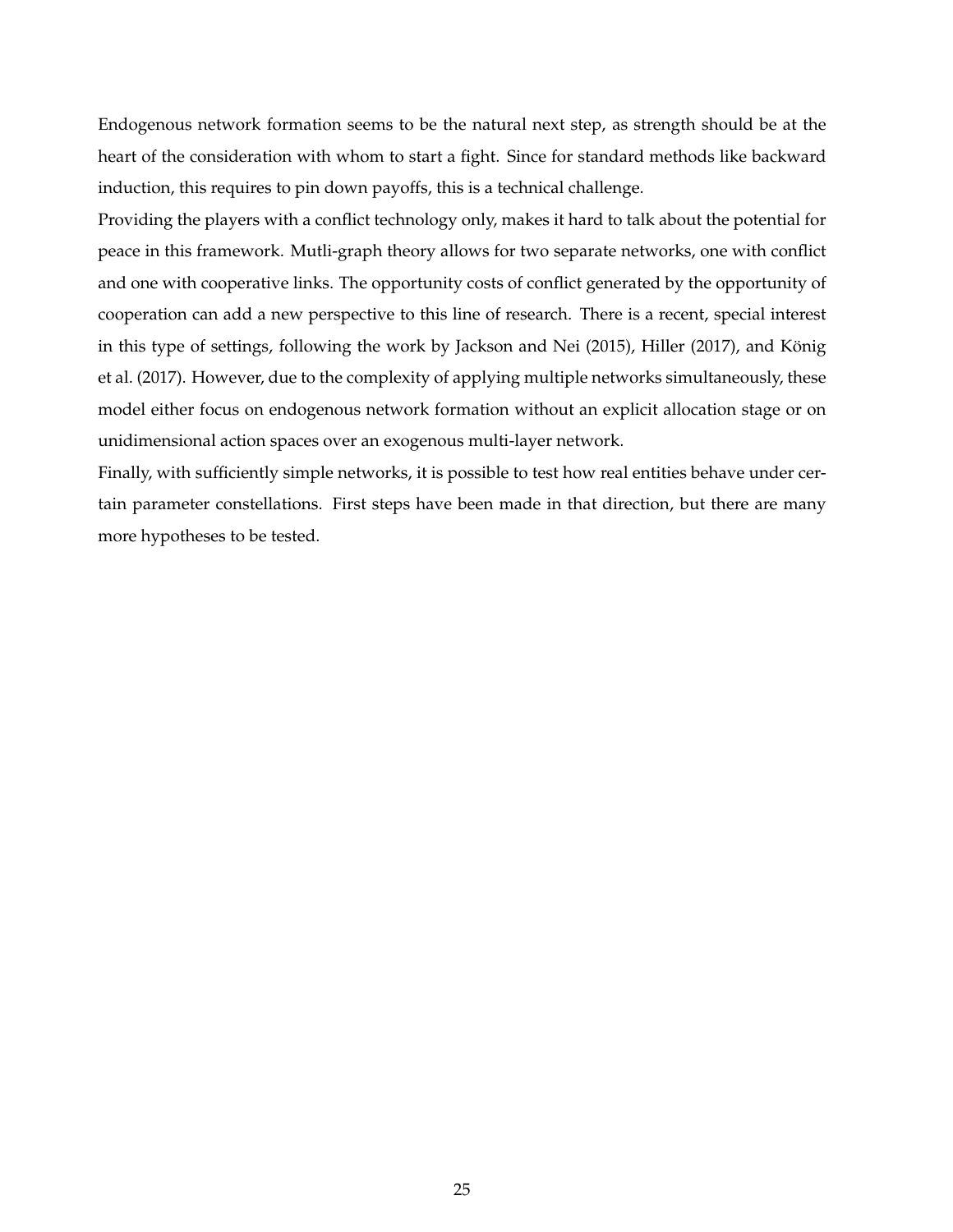# **References**

- BOREL, E. (1921): "La théorie du jeu et les équations intégrales à noyau symétrique. Comptes rendus de l'Académie des Sciences, 173(1304-1308), 58; English translation by Savage, L. (1953) The theory of play and integral equations with skew symmetric kernels," *Econometrica*, 21, 97– 100.
- BOREL, E. AND J. VILLE (1938): *Application de la theorie des probabilities aux jeux de hasard, reprinted in Borel E., Cheron, A.: Theorie mathematique du bridge a la portee de tous*, Paris: Gauthier-Villars: Paris: Editions J. Gabay, 1991 ed.
- BOURLÈS, R., Y. BRAMOULLÉ, AND E. PEREZ-RICHET (2017): "Altruism in networks," *Econometrica*, 85, 675–689.
- CRAIG, W. M. AND D. J. PEPLER (1998): "Observations of bullying and victimization in the school yard," *Canadian Journal of School Psychology*, 13, 41–59.
- DEBREU, G. (1952): "A social equilibrium existence theorem," *Proceedings of the National Academy of Sciences*, 38, 886–893.
- DZIUBIŃSKI, M., S. GOYAL, AND D. E. MINARSCH (2017): "The Strategy of Conquest," Cambridge Working Papers in Economics 1704.
- DZIUBIŃSKI, M., S. GOYAL, AND A. VIGIER (2016): "Conflict and Networks," in *The Oxford Handbook of the Economics of Networks*, ed. by Y. Bramoulle, A. Galeotti, and B. Rogers, Oxford Univer- ´ sity Press.
- FAN, K. (1952): "Fixed-point and minimax theorems in locally convex topological linear spaces," *Proceedings of the National Academy of Sciences*, 38, 121–126.
- FRANKE, J. AND T. ÖZTÜRK (2015): "Conflict networks," *Journal of Public Economics*, 126, 104 113.
- FRIEDMAN, L. (1958): "Game-theory models in the allocation of advertising expenditures," *Operations Research*, 6, 699–709.
- GLICKSBERG, I. L. (1952): "A Further Generalization of the Kakutani Fixed Point Theorem, with Application to Nash Equilibrium Points," *Proceedings of the American Mathematical Society*, 3, 170–174.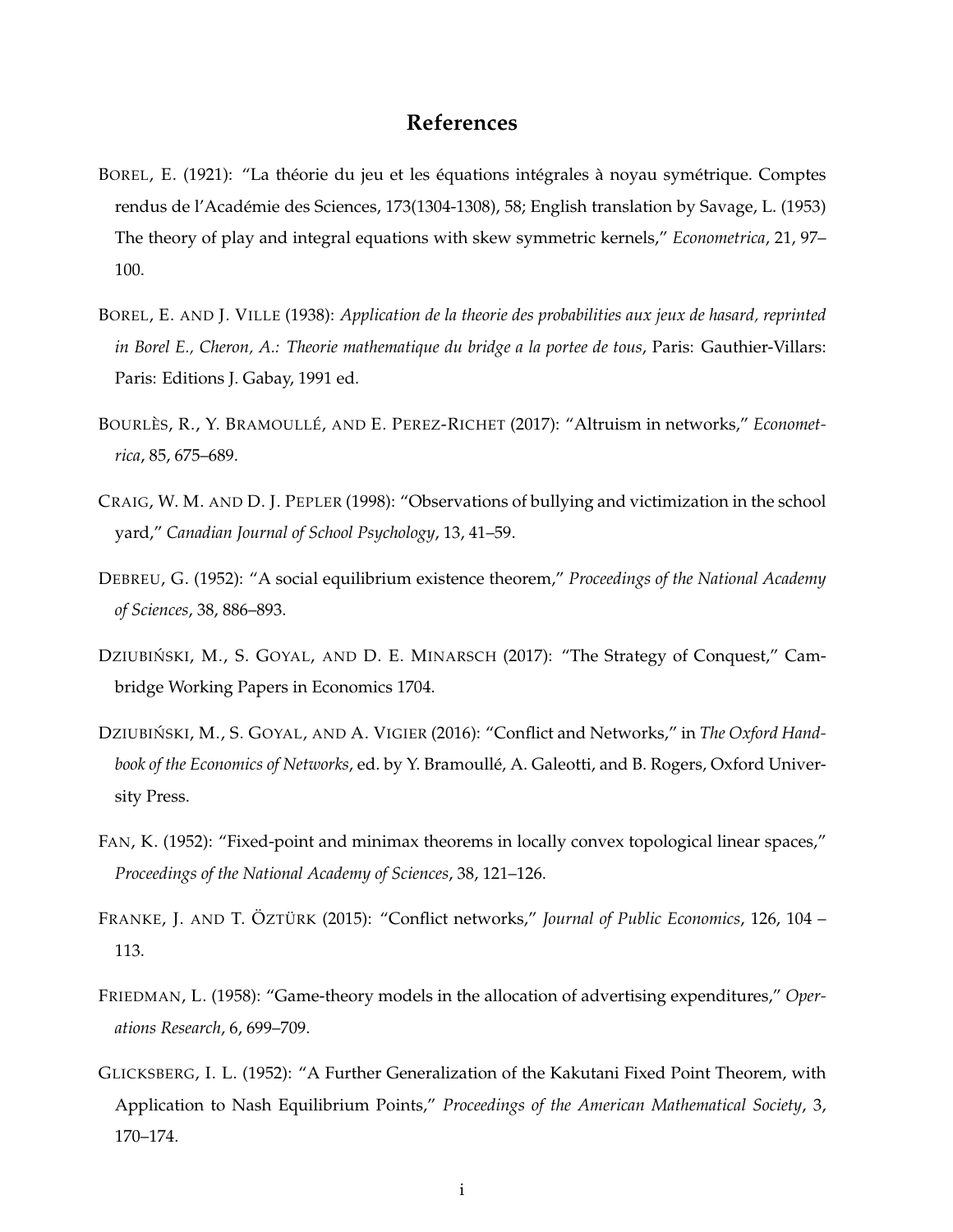- GOCHMAN, C. S. AND Z. MAOZ (1984): "Militarized interstate disputes, 1816-1976: Procedures, patterns, and insights," *Journal of Conflict Resolution*, 28, 585–616.
- GOYAL, S., J. L. MORAGA-GONZÁLEZ, AND A. KONOVALOV (2008): "Hybrid R&D," *Journal of the European Economic Association*, 6, 1309–1338.
- GROSS, O. AND R. WAGNER (1950): "A continuous Colonel Blotto game," Working Paper RM-424. RAND Corporation, Santa Monica.
- HARBOM, L., E. MELANDER, AND P. WALLENSTEEN (2018): "Dyadic Dimensions of Armed Conflict, 1946–2007," *Journal of Peace Research*, 45, 697–710.
- HART, S. (2008): "Discrete Colonel Blotto and general lotto games," *International Journal of Game Theory*, 36, 441–460.
- HILLER, T. (2017): "Friends and enemies: a model of signed network formation," *Theoretical Economics*, 12, 1057–1087.
- HIRSHLEIFER, J. (1995): "Theorizing about conflict," *Handbook of defense economics*, 1, 165–189.

HOBBES, T. (1998): "Leviathan," *Oxford: Oxford University Press*, 21, 111–143.

- HORTALA-VALLVE, R. AND A. LLORENTE-SAGUER (2012): "Pure strategy Nash equilibria in nonzero sum colonel Blotto games," *International Journal of Game Theory*, 41, 331–343.
- HUREMOVIC, K. (2016): "A Noncooperative Model of Contest Network Formation," AMSE Working Papers 21. Aix-Marseille School of Economics.
- JACKSON, M. O. AND S. NEI (2015): "Networks of military alliances, wars, and international trade," *Proceedings of the National Academy of Sciences*, 112, 15277–15284.
- KLOSE, B. AND D. KOVENOCK (2015): "The all-pay auction with complete information and identity-dependent externalities," *Economic Theory*, 59, 1–19.
- KÖNIG, M. D., D. ROHNER, M. THOENIG, AND F. ZILIBOTTI (2017): "Networks in conflict: Theory and evidence from the great war of africa," *Econometrica*, 85, 1093–1132.

KONRAD, K. A. (2009): *Strategy and dynamics in contests*, Oxford University Press.

KOVENOCK, D. AND B. ROBERSON (2012a): "Coalitional Colonel Blotto games with application to the economics of alliances," *Journal of Public Economic Theory*, 14, 653–676.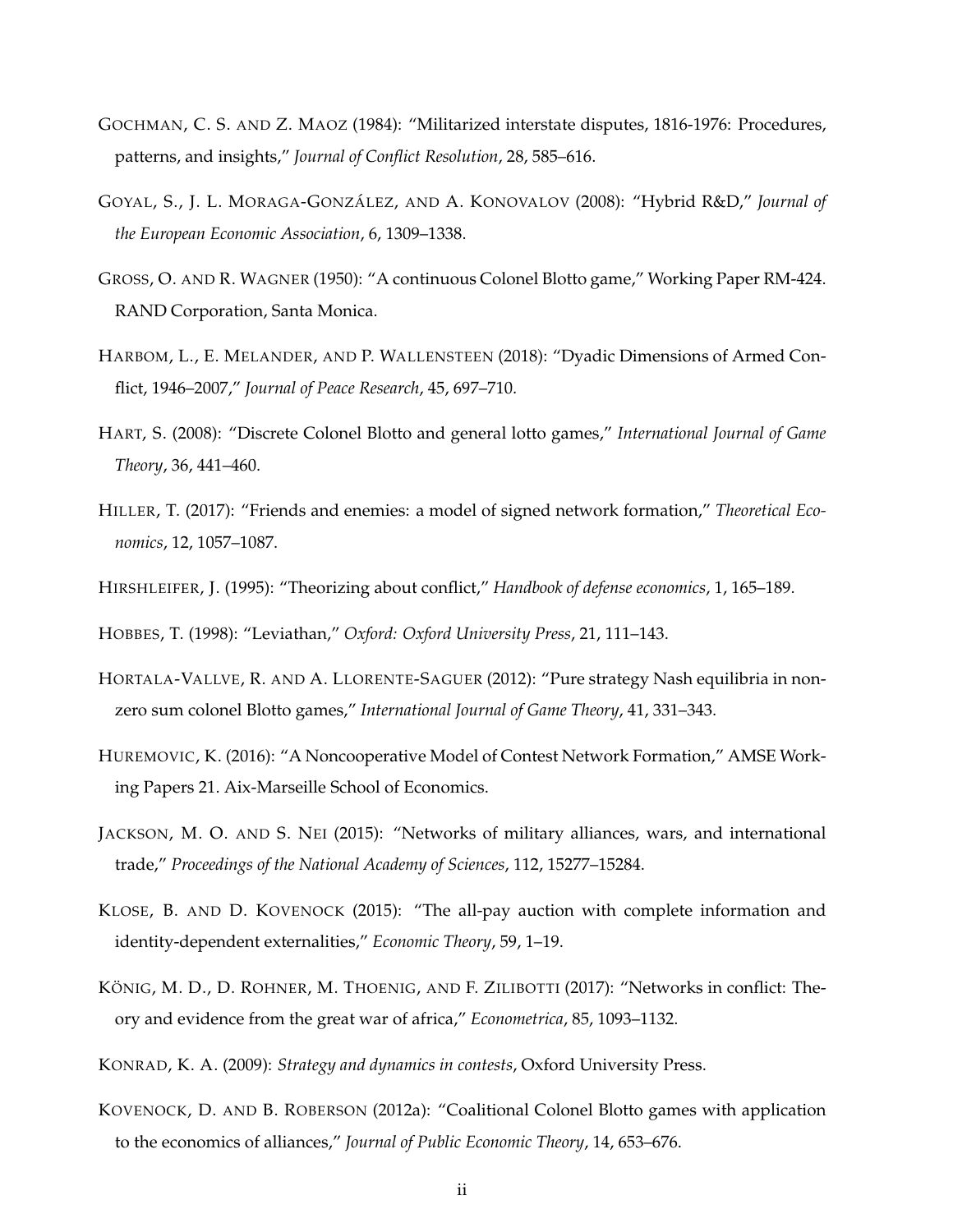——— (2012b): "Conflicts with multiple battlefields," in *Oxford Handbook of the Economics of Peace and Conflict*, ed. by M. R. Garfinkel and S. Skaperdas, Oxford University Press, 266–290.

- KOVENOCK, D., S. SARANGI, AND M. WISER (2015): "All-pay 2\ times 2 Hex: a multibattle contest with complementarities," *International Journal of Game Theory*, 44, 571–597.
- LASLIER, J.-F. (2002): "How two-party competition treats minorities," *Review of Economic Design*, 7, 297–307.
- LIEBER, K. A. AND G. ALEXANDER (2005): "Waiting for balancing: Why the world is not pushing back," *International Security*, 30, 109–139.
- LINSTER, B. G. (1993): "A generalized model of rent-seeking behavior," *Public choice*, 77, 421–435.
- MACDONELL, S. T. AND N. MASTRONARDI (2015): "Waging simple wars: a complete characterization of two-battlefield Blotto equilibria," *Economic Theory*, 58, 183–216.
- MAOZ, Z. (2010): *Networks of nations: The evolution, structure, and impact of international networks, 1816–2001*, Cambridge University Press.
- MATROS, ALEXANDER, A. AND D. M. RIETZKE (2018): "Contests on Networks," Economics Working Paper Series. Lancaster University.
- MYERSON, R. B. AND K. WÄRNERYD (2006): "Population uncertainty in contests," *Economic Theory*, 27, 469–474.
- O'CONNELL, P., D. PEPLER, AND W. CRAIG (1999): "Peer involvement in bullying: Insights and challenges for intervention," *Journal of adolescence*, 22, 437–452.
- PÉREZ-CASTRILLO, J. D. AND T. VERDIER (1992): "A general analysis of rent-seeking games," *Public Choice*, 73, 335–350.
- PETTERSSON, T. AND K. ECK (2018): "Organized violence, 1989–2017," *Journal of Peace Research*, 55.
- ROBERSON, B. (2006): "The colonel blotto game," *Economic Theory*, 29, 1–24.
- ROBSON, A. W. (2005): "Multi-item contests," Working Paper 1885-42587. Australian National University.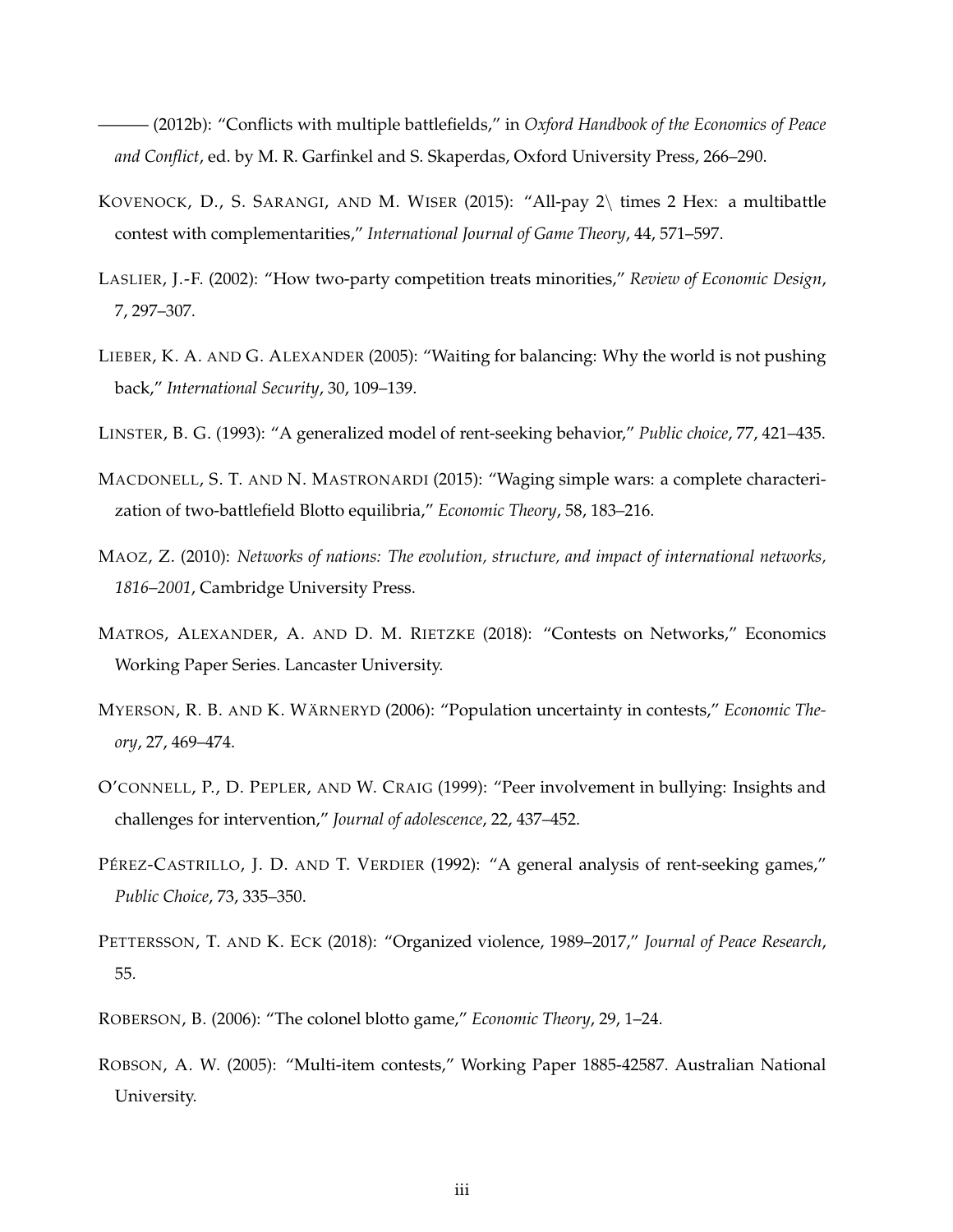- SALMIVALLI, C., K. LAGERSPETZ, K. BJÖRKQVIST, K. ÖSTERMAN, AND A. KAUKIAINEN (1996): "Bullying as a group process: Participant roles and their relations to social status within the group," *Aggressive behavior*, 22, 1–15.
- SANDLER, T. (2000): "Economic analysis of conflict," *Journal of Conflict Resolution*, 44, 723–729.
- SCHWELLER, R. L. (1994): "Bandwagoning for profit: Bringing the revisionist state back in," *International Security*, 19, 72–107.
- SKAPERDAS, S. (1996): "Contest success functions," *Economic theory*, 7, 283–290.
- THOMAS, C. (2018): "N-dimensional Blotto game with heterogeneous battlefield values," *Economic Theory*, 65, 509–544.
- TULLOCK, G. (1980): "Efficient rent seeking," in *Toward a theory of the rent-seeking society*, ed. by J. M. Buchanan, R. D. Tollison, and G. Tullock, College Station, TX: Texas A&M University Press, 97–113.
- UCDP (2018): "Uppsala Conflict Data Program," Last visited 07/11/2018.
- VOJNOVIC, M. (2016): *Contest Theory Incentive Mechanisms and Ranking Methods*, Cambridge University Press.
- WALT, S. M. (1987): *The Origins of Alliance*, Cornell University Press.
- WALTZ, K. N. (1979): *Theory of International Politics*, McGraw-Hill.
- ——— (1997): "Evaluating theories," *American Political Science Review*, 91, 913–917.
- WEINSTEIN, J. (2012): "Two notes on the Blotto game," *The BE Journal of Theoretical Economics*, 12, Article 7.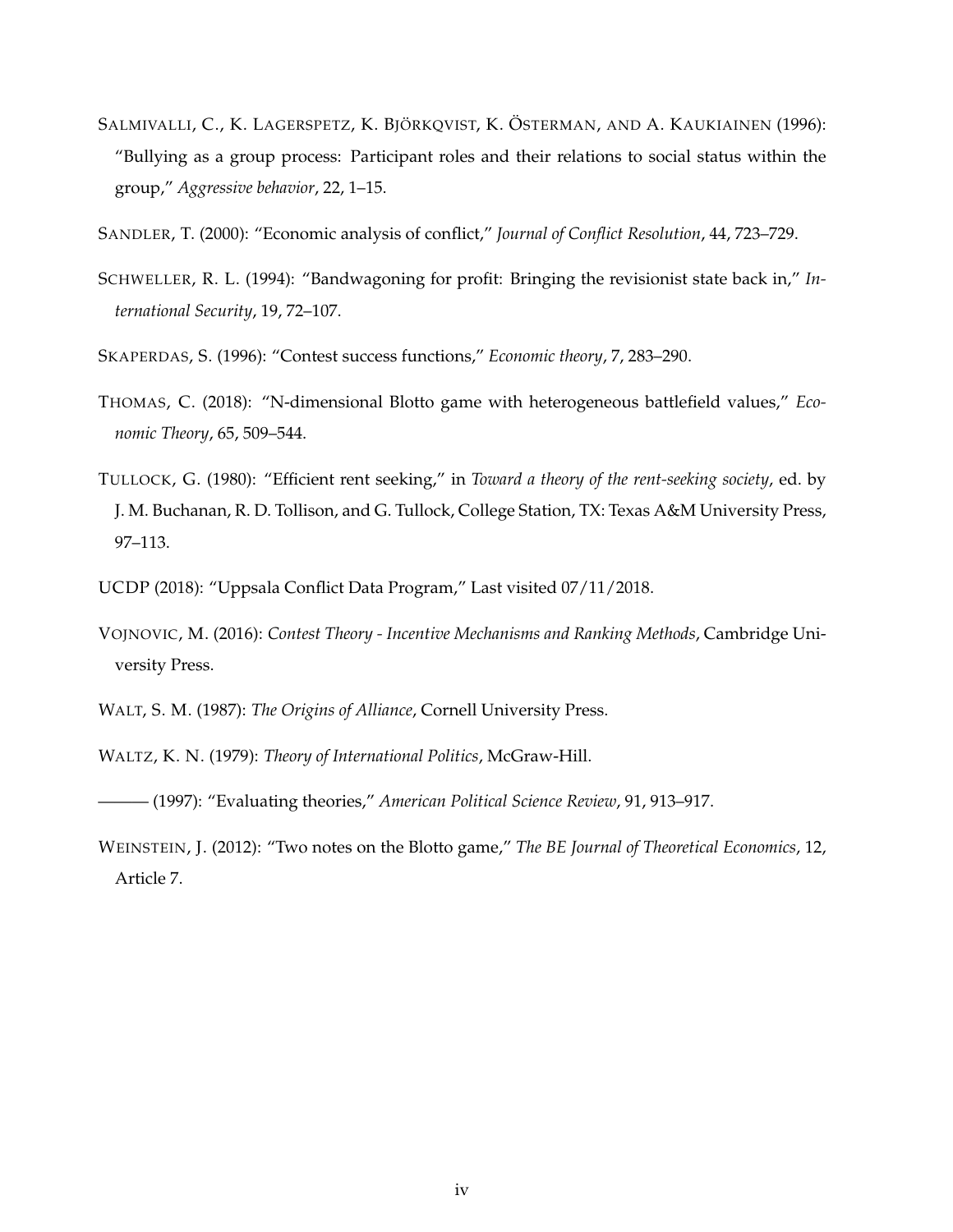# **Appendix**

#### **Proofs**

For ease of notation, throughout the appendix, let us state the first order conditions and the corresponding Hessian as primitives to the proofs. For each  $i \in \mathcal{I}$  we have

$$
F_{ij} = \frac{\partial p(a_i x_{ij}, a_j x_{ji})}{\partial x_{ij}} a_i v_{ij} - C'(X_i) = 0 \quad \forall j \in N_i
$$
\n<sup>(7)</sup>

The Hessian  $H$  is then a block-symmetric matrix for which each diagonal block associated with some player i's first order condition is given by

$$
H_i = [h_i]_{lq} = \begin{cases} \frac{\partial^2 p(a_i x_{ij}, a_j x_{ji})}{(\partial x_{ij})^2} a_i^2 v_{ij} - C''(X_i) & \text{if } l = q\\ -C''(X_i) & \text{else} \end{cases}
$$
(8)

Each off-diagonal block in row  $i$  and column  $j$  obtains as

$$
O_{ij} = [o_{ij}]_{lq} = \begin{cases} \frac{\partial^2 p(a_i x_{ij}, a_j x_{ji})}{\partial x_{ij} \partial x_{ji}} a_i a_j v_{ij} & \text{if } l = i \land q = j\\ 0 & \text{else} \end{cases}
$$
(9)

Note that  $O_{ij}^T = -\frac{v_{ij}}{v_{ji}}$  $\frac{v_{ij}}{v_{ji}}O_{ji}.$ 

# **Proofs from the main text**

*Proof of Proposition 1.* The proof proceeds in three steps. First, we will show that a pure strategy equilibrium exists for all  $\omega \in \Omega$ . Then, by means of contradiction, we show that every such equilibrium must be strictly interior and thus be defined by the system of first order conditions  $F$  as defined in 7. Finally, we show that the Jacobian of this system has a constant (positive) sign across  $\Omega$ . By application of the implicit function theorem (IFT) this implies that an open neighbourhood around every  $\omega \in \Omega$  exists in which  $x(\omega)$  is unique.

# **Claim 1.**

*A pure strategy equilibrium exists for all*  $\omega \in \Omega$ *.*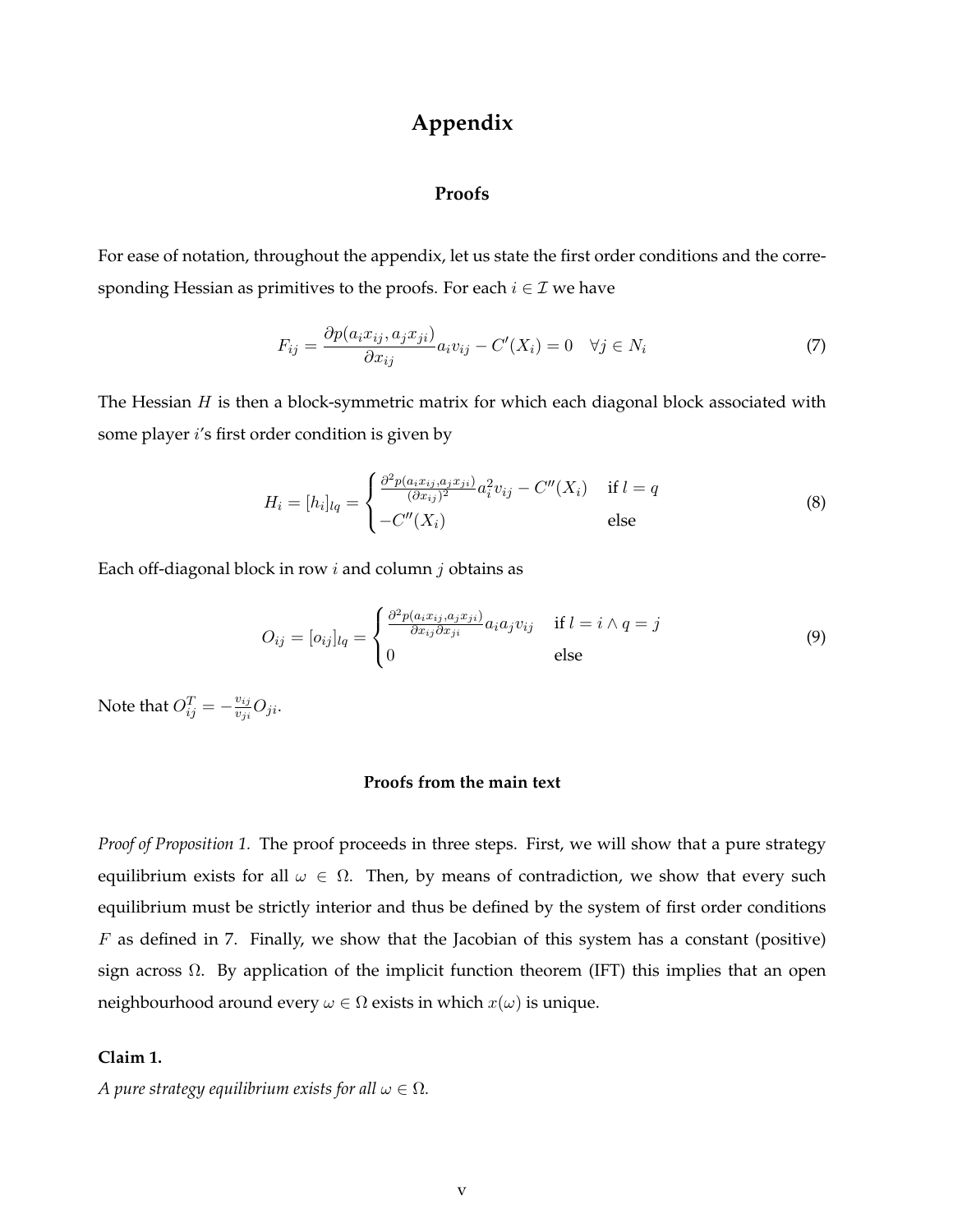#### *Proof.*

Applying the well-known theorems due to Debreu (1952), Fan (1952) and Glicksberg (1952), the result follows from making the following assertions. The game with the CSF defined in 1 is a continuous game with a finite set of players. The utility functions are strictly concave (and thus quasi-concave) if and only if

$$
C''(X_i) > \frac{\prod_{j \in N_i} p_{ij}^{11} v_{ij}}{\sum_{k \in N_i} \prod_{l \neq k} p_{il}^{11} v_{il}}
$$

Whenever  $d_i$  is odd, the numerator is negative and the denominator is positive and vice versa for  $d_i$  even. Since  $C''(X_i) \geq 0$  for all  $X_i \in \mathbb{R}_+$ , this conditon is always fulfilled and the claim follows.  $\Box$ 

#### **Lemma 3.**

*In any equilibrium we have*  $R_i > x_{ij} > 0$  *and*  $R_j > x_{ji} > 0$  *for all*  $(ij) \in B$ *.* 

### *Proof.*

In the pure cost case we asserted  $R_i$  to be "sufficiently" high. For some player i with  $d_i = 1$  this means  $R_i$  is such that

$$
C'(R_i) > p_{ij}^1 v_{ij}
$$

Such an  $R_i \in \mathbb{R}_{++}$  always exists.

The rest of the proof of the lemma will proceed in two steps.

# **Claim 2.**

*Any strategy profile with*  $x_{ij} = x_{ji} = 0$  *for any*  $(ij) \in B$  *can never be an equilibrium.* 

#### *Proof.*

Player  $i$  can increase her utility by a (almost)<sup>20</sup> discrete amount while increasing her costs by an infinitesimal increment. This is a profitable deviation.  $\Box$ 

# **Claim 3.**

*Any strategy profile with*  $x_{ij} > 0$  *and*  $x_{ji} = 0$  *for any*  $(ij) \in B$  *can never be an equilibrium.* 

<sup>&</sup>lt;sup>20</sup>We can chose  $\delta$  arbitrarily small, so the marginal benefit becomes arbitrarily large.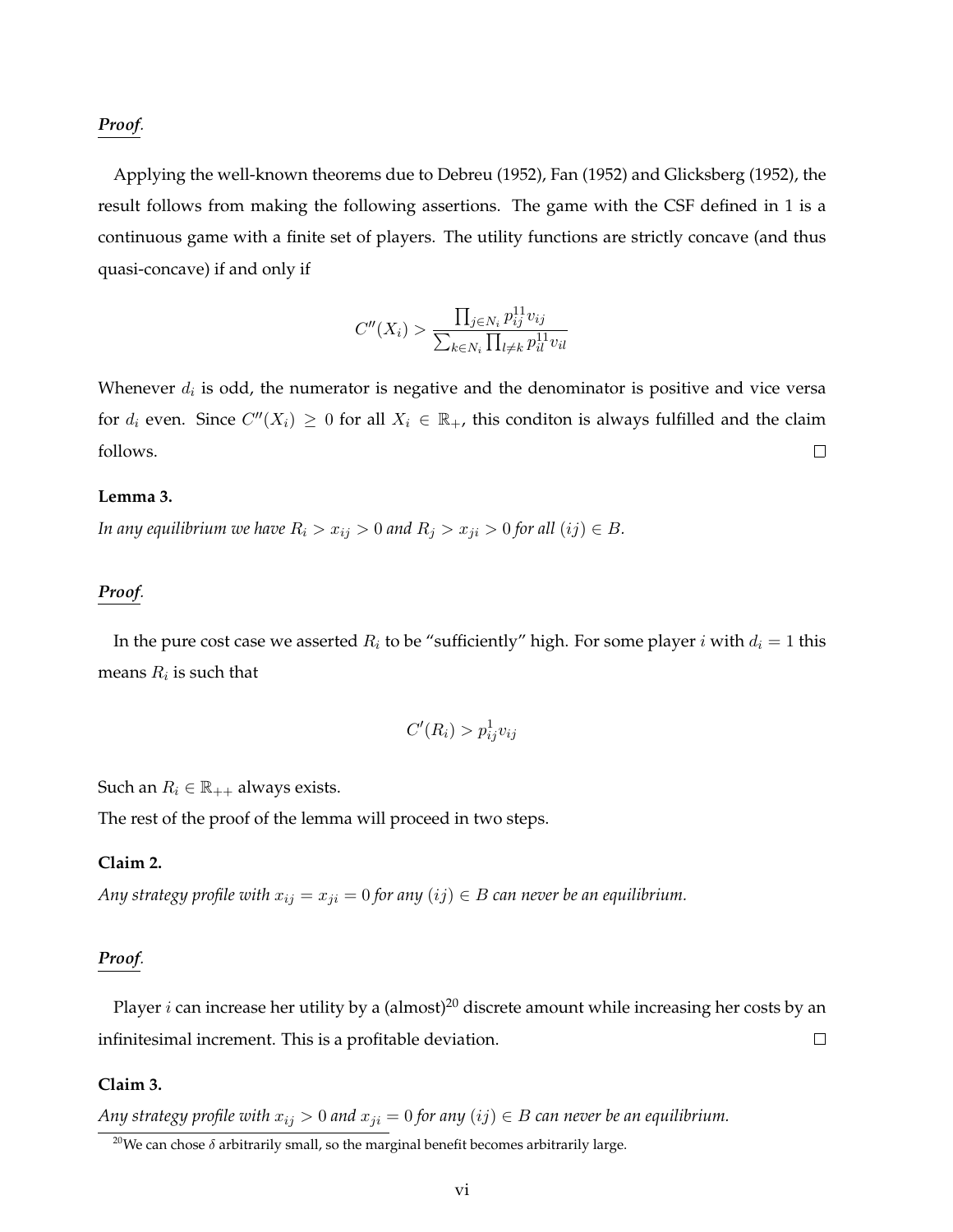#### *Proof.*

Suppose not and consider let player  $i'$ s strategy profile be given by  $X_i = (x_{i1},...,x_{ij},...,x_{in_i}).$ Now consider the alternative profile  $x'_i$  which is such that  $x'_{ij} = x_{ij} - \epsilon > 0$ . The probability of winning on  $(ij)$  is still (sufficiently close to) 1 and costs have reduced, thus it constitutes a  $\Box$ profitable deviation. A contradiction.

 $\Box$ 

# **Claim 4.**

*For every*  $\omega \in \Omega$  *we have*  $\det(H) > 0$ *.* 

#### *Proof.*

The general formula for  $\det(H_i)$  obtains as

$$
\det(H_i) = \left(\prod_{j \in N_i} p_{ij}^{11} v_{ij}\right) - C''(X_i) \left(\sum_{j \in N_i} \prod_{l \neq j} p_{il}^{11} v_{il}\right)
$$

Note that this also applies to any principal minor of  $H_i$  (and their principal minors and so on) simply by summing and taking products over a strict subset of  $N_i$ .

Besides the diagonal blocks,  $H$  is a sparse matrix with only one (potentially) non-zero element in each  $O_{ij}$ . The determinant can thus be expressed as the sum of the determinant of the diagonal matrix and the additional possible permutations with the respective rows.

In order to do so, let the set of all such permutations be denoted  $S_n$  with typical element  $\sigma$ . It contains all sets of  $(ij) \in B$  that correspond to the additional row permutations. As a last piece of notation we introduce  $H_i(\sigma)$  which is the submatrix of  $H_i$  obtained by deleting all cofactors  $(jj)$ such that  $(ij) \in \sigma$ . Using the signum function notation for determinants, we get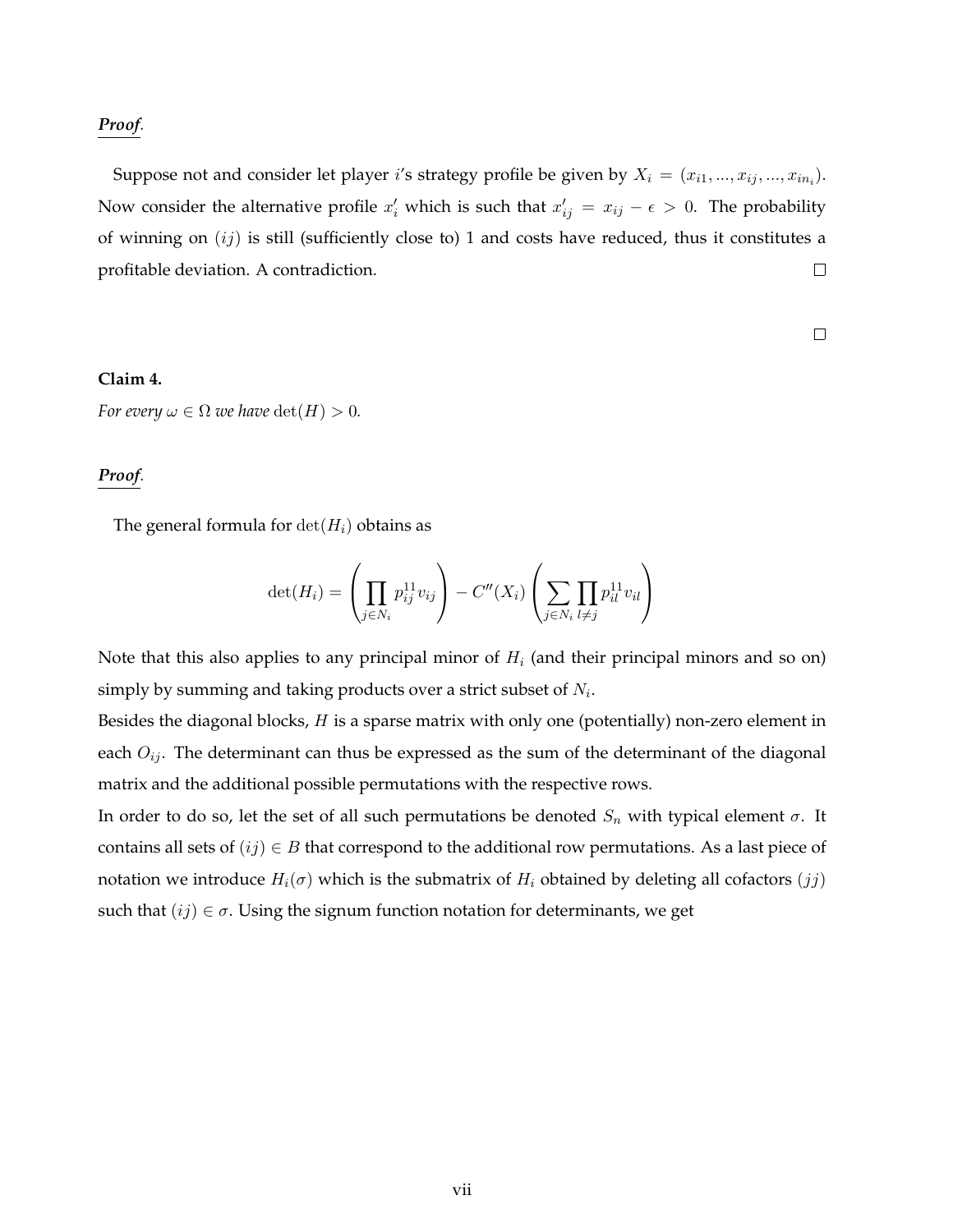$$
det(H) = \prod_{i \in \mathcal{I}} det(H_i) + \sum_{\sigma \in S_n} sgn(\sigma) \prod_{(ij) \in \sigma} -(p_{ij}^{12})^2 v_{ij} v_{ji} \prod_{i \in \mathcal{I}} det(H_i(\sigma))
$$
  

$$
= \prod_{i \in \mathcal{I}} det(H_i) + \sum_{\sigma \in S_n} sgn(\sigma) (-1)^{|\sigma|} \prod_{(ij) \in \sigma} (p_{ij}^{12})^2 v_{ij} v_{ji} \prod_{i \in \mathcal{I}} det(H_i(\sigma))
$$
  

$$
= \prod_{i \in \mathcal{I}} det(H_i) + \sum_{\sigma \in S_n} \prod_{(ij) \in \sigma} (p_{ij}^{12})^2 v_{ij} v_{ji} \prod_{i \in \mathcal{I}} det(H_i(\sigma))
$$

where the last equality follows from the fact that the signum is negative when  $|\sigma|$  is odd and positive when  $|\sigma|$  is even.

One can see that for any  $J \subseteq N_i$  (including the empty set)

$$
\frac{\partial \det(H_i(J))}{\partial C''(X_i)} > 0 \text{ if } d_i - |J| \text{ even}
$$
  

$$
\frac{\partial \det(H_i(J))}{\partial C''(X_i)} < 0 \text{ if } d_i - |J| \text{ odd}
$$

Increasing the degree of convexity of the cost function for all  $i \in \mathcal{I}$  and all  $X_i$ , this implies<sup>21</sup>

$$
\nabla H_{C''}>0
$$

Thus, the linear cost case is a lower bound to the determinant. More formally

$$
\det(H) \Big|_{C''(X_i) = 0 \forall i \in \mathcal{I}} > 0 \Rightarrow \det(H) > 0
$$

Since all off-diagonal elements beside the cross-derivatives in the  $O_{ij}$  or  $O_{ji}$  matrices are zero, the only permutations that result in a diagonal that has a nonzero product are those where row  $(ij)$  is swapped with row  $(ji)$ . Let  $\sigma(B)$  contain the  $(ij) \in B$  that are permuted. The determinant has three types of elements:

- For  $\sigma(B) = \emptyset$  we have  $\prod_{(ij) \in B} \pi_{ij}^{11} > 0$  since  $b$  is always an even number
- For  $|\sigma(B)|$  odd we have  $(-1)$   $\prod_{(ij)\in\sigma(B)}-(p^{12}_{ij})^2v_{ij}v_{ji}\prod_{(ij)\notin\sigma(B)}\pi^{11}_{ij}>0$

<sup>&</sup>lt;sup>21</sup>In  $\prod_{i\in\mathcal{I}}\det(H_i)$  as well as  $\prod_{i\in\mathcal{I}}\det(H_i(\sigma))$  for any possible permutation group  $\sigma.$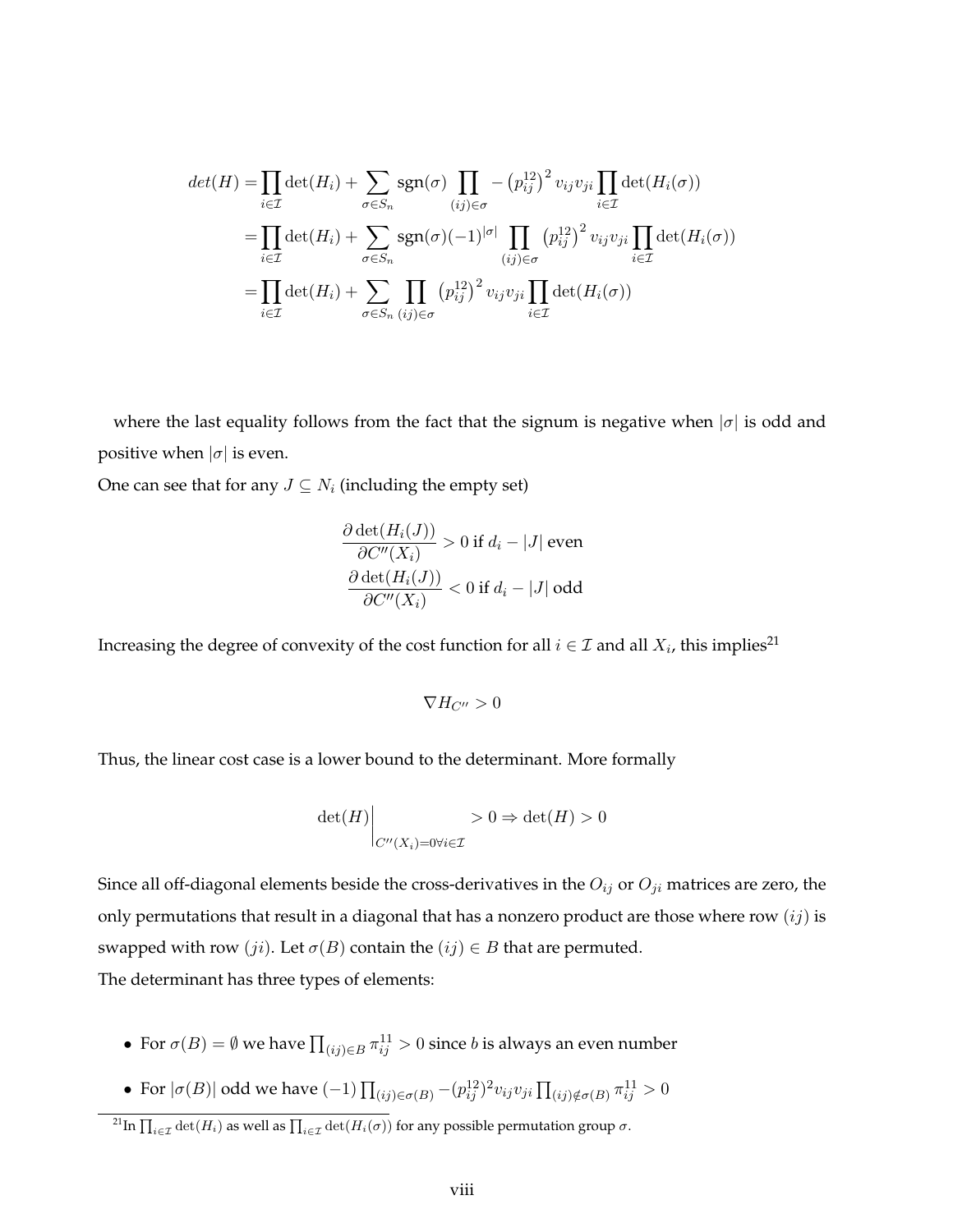• For  $|\sigma(B)|$  even we have  $(+1)\prod_{(ij)\in\sigma(B)}-(p^{12}_{ij})^2v_{ij}v_{ji}\prod_{(ij)\notin\sigma(B)}\pi^{11}_{ij}>0$ 

Thus, for all  $\omega \in \Omega$  we have  $\det(H) > 0$ .

We conclude by applying the IFT to each  $\omega \in \Omega$  and noting that the system F is a function of class  $C^\infty$  over the open set  $\mathbb{R}^b_{++} \times \Omega$ .  $\Box$ 

*Proof of Proposition 2.* We employ the same steps as in the previous proof with the additional qualification of condition 4.

#### **Claim 5.**

*A pure strategy equilibrium exists for all*  $\omega \in \Omega$ *.* 

#### *Proof.*

Immediate from the previous proof.

#### **Lemma 4.**

*If condition 4 is satisfied we have*  $R_i > x_{ij} > 0$  *and*  $R_j > x_{ji} > 0$  *for all*  $(ij) \in B$ *.* 

#### *Proof.*

Fix some  $(ij) \in B$ .

Case 1:  $d_i, d_j \geq 2$  for some  $(ij) \in B$ 

#### **Claim 6.**

*In any equilibrium*  $x_{ij} = x_{ji} = 0$  *cannot occur.* 

#### *Proof.*

Suppose not. The following is a profitable deviation: Let  $x'_{ik} = x_{ik} - \epsilon$  for some small  $\epsilon > 0$ . Some strictly positive effort level  $x_{ik}$  must exist due to the budget constraint. Due to continuity of the CSF, the winning probability will not be affected by a lot. Employing  $x'_{ij} = \epsilon$  increases the probability of winning on  $(ij)$  to (almost) one, and thus increases utility as well. A contradiction.

 $\Box$ 

 $\Box$ 

 $\Box$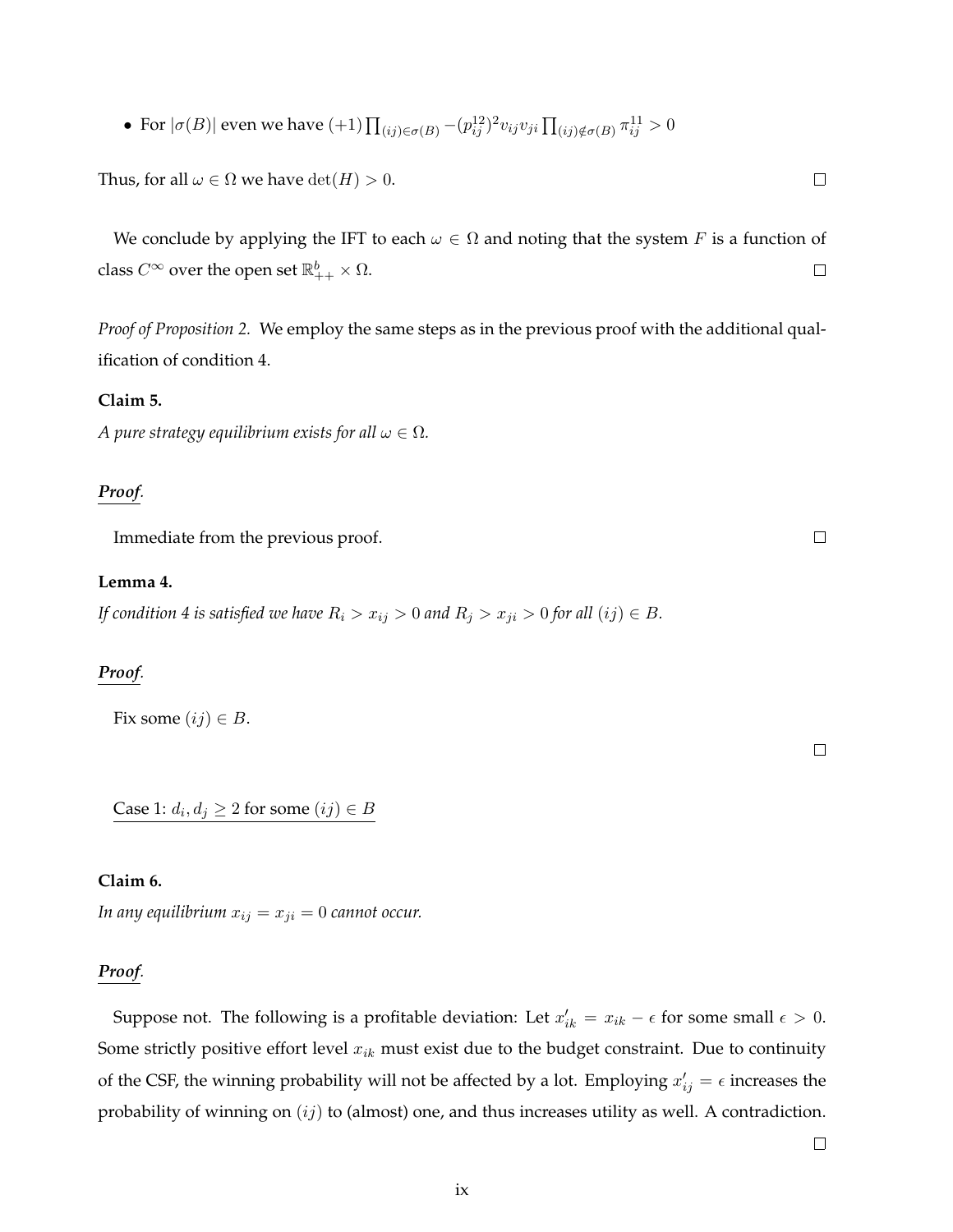#### **Claim 7.**

*In any equilibrium*  $x_{ij} > 0$  *and*  $x_{ji} = 0$  *can never occur.* 

#### *Proof.*

Suppose not. The probability of winning of player  $i$  is one. If player  $i$  choses  $x'_{ij} = x_{ij} - \epsilon > 0$ with  $\gamma \in (0,1)$ , the probability is still one. If  $x'_{ik} = x_{ik} + \epsilon$ , the probability of winning will increase on that battlefield and so will the payoff. A contradiction.  $\Box$ 

Case 2:  $d_i \geq 2$  and  $d_j = 1$  for some  $(ij) \in B$ 

# **Claim 8.**

If condition 4 is fulfilled, then for all  $x_{-i}\in\mathbb{R}^{b-d_i}_+$  there exists a vector  $x_i=(x_{i1},...,x_{ij},...,x_{in_i})\in\mathbb{R}^{d_i}_+$ *such that*  $MU_{ij} = MU_{ik}$  *for all*  $k \in N_i \backslash \{j\}$ *.* 

#### *Proof.*

The proof is in the main text

#### **Claim 9.**

*For every*  $\omega \in \Omega$  *we have*  $\det(H) > 0$  *if 4 is given.* 

#### *Proof.*

Given the structure of each  $H_i$ , for each contribution we need at least  $n$  permutations. Let  $\sigma(B)$  contain the  $(ij)$  that are permuted beyond this. Each summand of the determinant is of the following two types:

\n- \n
$$
(+1)\left(\prod_{i\in\mathcal{I}}\prod_{\substack{j\in\mathcal{N}_i\backslash\{k_i\}}}\pi_{ij}^{11}\right)\left(\prod_{(lq)\in\sigma(B)}-(p_{lq}^{12})^2v_{lq}v_{ql}\right)
$$
 if  $|\sigma(B)|+n$  is even\n
\n- \n
$$
(-1)\left(\prod_{i\in\mathcal{I}}\prod_{\substack{j\in\mathcal{N}_i\backslash\{k_i\}}}\pi_{ij}^{11}\right)\left(\prod_{(lq)\in\sigma(B)}-(p_{lq}^{12})^2v_{lq}v_{ql}\right)
$$
 if  $|\sigma(B)|+n$  is odd\n
\n

These expressions are positive for every combination of  $|\sigma(B)|$  and n being even or odd, respectively. This implies that  $\det(H) > 0$  for all  $\omega \in \Omega$  as long as condition 4 is satisfied.  $\Box$ 

 $\Box$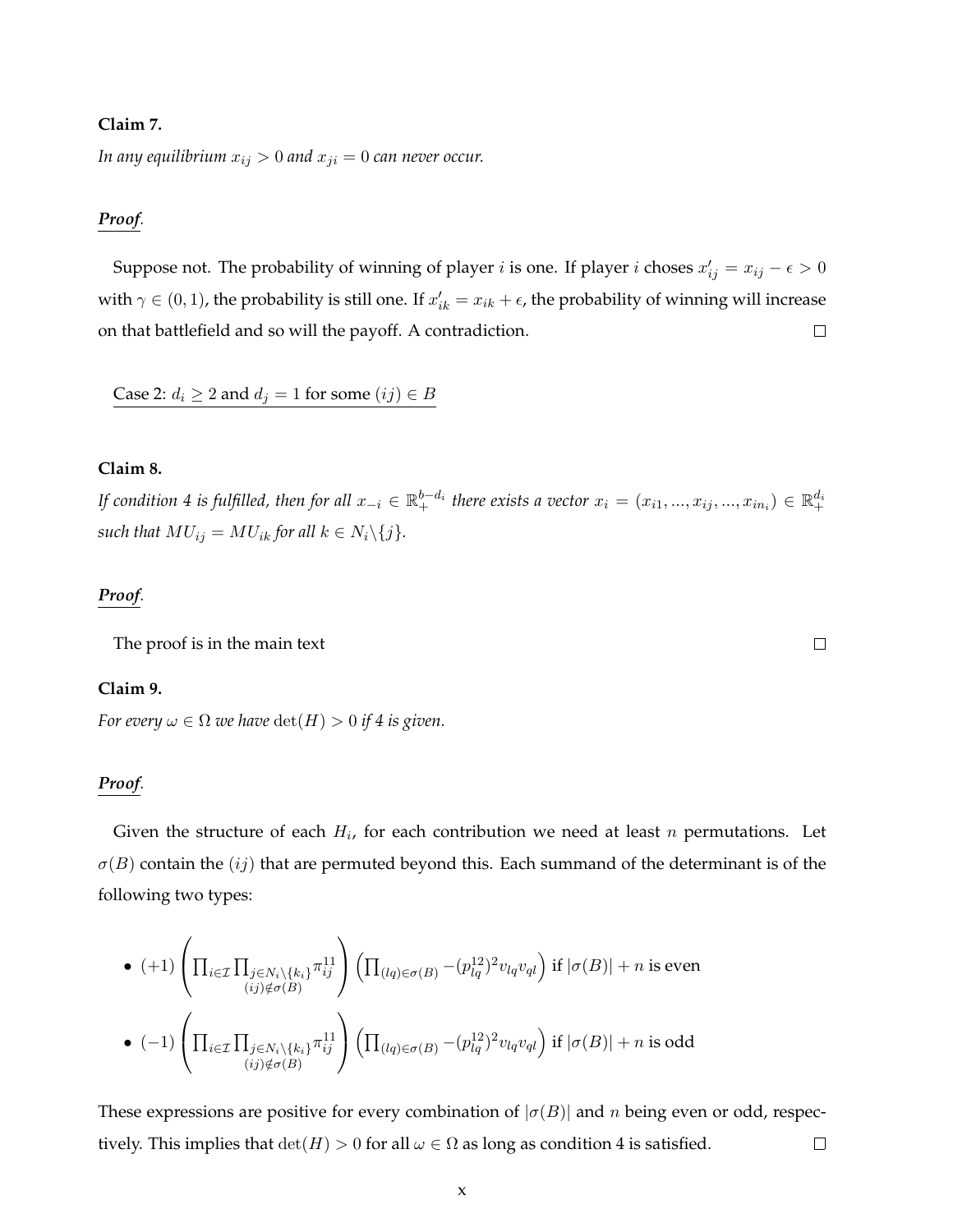#### *Optimality conditions for the budget-constrained case.*

Let us recall the maximisation problem that a given player is facing

$$
\max_{\mathbf{x_i}} \sum_{j \in N_i} v_{ij} \frac{f(a_i x_{ij})}{[f(a_i x_{ij}) + f(a_j x_{ji})]} \quad \text{s.t.} \quad \sum_{j \in N_i} x_{ij} \le R
$$

Given the Lagrange associated to this constrained maximisation problem, the first order conditions for the resources allocated to the battlefield  $(ij)$  is characterised by the following expression,

$$
\frac{\partial \mathcal{L}_i}{\partial x_{ij}} = 0 \Rightarrow \frac{v_{ij} a_i f'(a_i x_{ij}) f(a_j x_{ji})}{[f(a_i x_{ij}) + f(a_j x_{ji})]^2} = \lambda_i \quad \text{then} \quad f(a_i x_{ij}) = \frac{\sqrt{v_{ij} a_i f'(a_i x_{ij}) f(a_j x_{ji})}}{\sqrt{\lambda_i}} - f(a_j x_{ji})
$$

Summing over the rivals of player *i* are solving for the square root of  $\frac{\lambda_i}{a_i}$ ,

$$
\sqrt{\frac{\lambda_i}{a_i}} = \frac{\sum_{k \in N_i} \sqrt{v_{ik} f'(a_i x_{ij}) f(a_k x_{ki})}}{\sum_{k \in N_i} [f(a_k x_{ik}) + f(a_k x_{ki})]}
$$
 and 
$$
\sqrt{\frac{\lambda_i}{a_i}} = \frac{\sqrt{v_{ij} f'(a_i x_{ij}) f(a_j x_{ji})}}{(f(a_i x_{ij}) + f(a_j x_{ji}))}
$$

Using this two expressions we get that

$$
\frac{f(a_i x_{ij}) + f(a_j x_{ji})}{\sum_{k \in N_i} [f(a_i x_{ik}) + f(a_k x_{ki})]} = \frac{\sqrt{v_{ij} f'(a_i x_{ij}) f(a_j x_{ji})}}{\sum_{k \in N_i} \sqrt{v_{ik} f'(a_i x_{ik}) f(a_k x_{ki})}}
$$

#### *Proof of Lemma 1.*

As the network of conflict G induced by the disjoint pair of sets  $(N, B)$  is a connected graph we always can find a path  $P$  between any two nodes. Let us take any two nodes  $h$  and  $l$  that are not rivals (i.e.  $h \notin N_l$  and  $l \notin N_h$ ), we know that there exist a path  $\mathcal{P}_{hl} = \{hi_2, i_2i_3, \ldots, i_{k-1}i_k, i_kl\}$ where  $i_j \in \mathcal{I}$  and all  $(i_j i_k) \in B$  between them. As usual, the best-response of player h depends on her rivals' actions, thus  $x_h^* = x_h(x_{r_1}^*, \ldots, x_{r_i}^*, \ldots, x_{r_k}^*)$  where all  $r_j \in N_h$ . In particular, we know that  $(hi_2) \in B$  which implies that  $i_2 \in N_h$ , them  $\mathbf{x_h^*} = \mathbf{x_h}(\mathbf{x_{r_1}^*, \ldots, x_{i_2}^*, \ldots, x_{r_i}^*, \ldots, x_{r_k}^*)$ . Notice that  $x_{i2}^* = x_{i_2}(x_{g_1}^*, \ldots, x_{i_3}^*, \ldots, x_{g_i}^*)$  for all  $g_i \in N_{i_2}$ . Following the sequence of nodes describe path the path  $\mathcal{P}_{hl}$ , we can rewrite the best-response of player h as a function of her direct rivals and all the nodes in the path such that  $x_h^* = x_h(x_{r_1}^*, \ldots, x_{r_i}^*, \ldots, x_{r_k}^*, x_{i2}^*, x_{i3}^*, \ldots, x_{ik}^*, x_l^*).$ Thus, even though player are not direct rival between them and they are pay-off irrelevant in the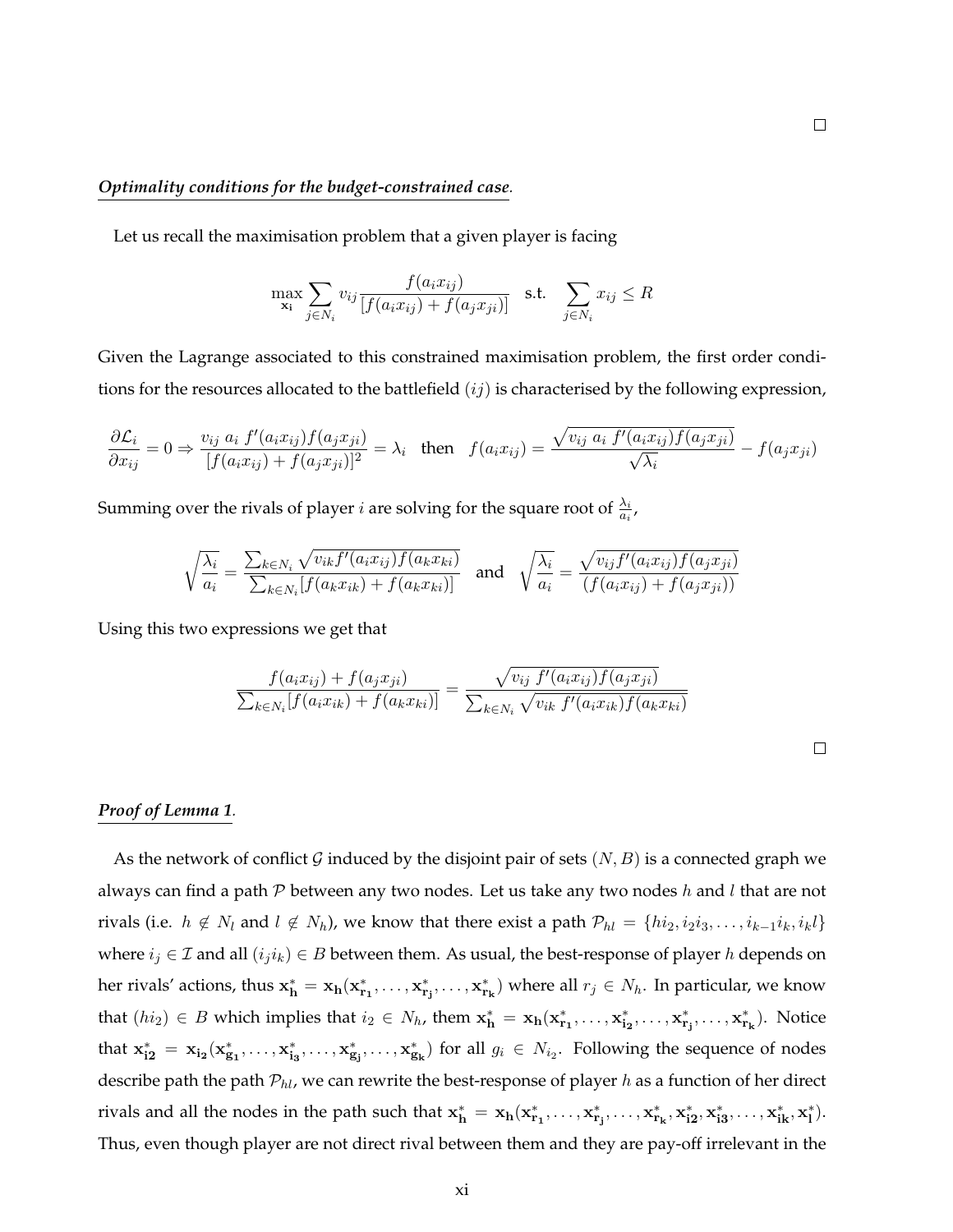primitives of the game, the best-response of any player will depend on the action of any player that is connected by a path with her. As this the graph is connected this it true for any pair of player. Therefore generically, we have that  $\mathbf{x_h^*} = \mathbf{x_h}(\mathbf{X^*_{-\{h,l\}}}, \mathbf{x_l^*})$  and analogously  $\mathbf{x_l^*} = \mathbf{x_l}(\mathbf{X^*_{-\{h,l\}}}, \mathbf{x_h^*})$ where  $\mathbf{X}_{-\{h,l\}}^* = [\mathbf{x}_\mathbf{i}^*]_{i \in \mathcal{I} \setminus \{h,l\}}$ .  $\Box$ 

# *Proof of Corollary 1.*

Recall the first order conditions induced by the optimisation problem of player  $i$  in battlefield  $(ij)$ ,

$$
\frac{v_{ij}f'(a_ix_{ij})f(a_jx_{ji})}{[f(a_ix_{ij})+f(a_jx_{ji})]^2} = C'(X_i) \Rightarrow f(a_ix_{ij})^2 + 2f(a_ix_{ij})f(a_jx_{ji}) + f(a_jx_{ji})^2 - \frac{v_{ij}f'(a_ix_{ij})f(a_jx_{ji})}{C'(X_i)} = 0
$$

Based on the result presented in Lemma 1, we know that player  $i$  allocation in the conflict against j will depend also in the j rivals' actions. If  $k \in N_j$ , player j optimality condition requires that

$$
f(a_i x_{ij}) = \frac{[f(a_i x_{ij}) + f(a_j x_{ji})]^2}{[f(a_k x_{kj}) + f(a_j x_{jk})]^2} \frac{f(a_k x_{kj}) f'(a_j x_{jk})}{f'(a_j x_{ji})} \frac{v_{jk}}{v_{ji}}
$$

Using this expression in the optimality condition of player  $i$  for battlefield  $(ij)$ , we get

$$
\begin{aligned}\n&\left[\frac{[f(a_ix_{ij}) + f(a_jx_{ji})]^2}{[f(a_kx_{kj}) + f(a_jx_{jk})]^2}\frac{f(a_kx_{kj})f'(a_jx_{jk})}{f'(a_jx_{ji})} \frac{v_{jk}}{v_{ji}}\right]^2 \\
&+ 2\left[\frac{[f(a_ix_{ij}) + f(a_jx_{ji})]^2}{[f(a_kx_{kj}) + f(a_jx_{jk})]^2}\frac{f(a_kx_{kj})f'(a_jx_{jk})}{f'(a_jx_{ji})} \frac{v_{jk}}{v_{ji}}\right]f(a_jx_{ji}) + \\
&\left[(a_jx_{ji})^2 - \frac{v_{ij}f'(a_ix_{ij})f(a_jx_{ji})}{C'(X_i)}\right] = 0\n\end{aligned}
$$

We are interested to solve for  $f(a_i x_{ij})$  and  $f(a_j x_{ji})$ , to do that we need to find the roots of this polynomial. Notice that this expression is of the form

$$
A f(a_i x_{ij})^4 + B f(a_i x_{ij})^3 f(a_j x_{ji}) + C f(a_i x_{ij})^2 (2f(a_j x_{ji}) + 6f(a_j x_{ji})^2) +
$$
  

$$
D f(a_i x_{ij}) (4f(a_j x_{ji})^3 + 4f(a_j x_{ji})^2) + E 2f(a_j x_{ji})^3 + F f(a_j x_{ji})^4 + C = 0,
$$

which independently of the forms of the scalar A, B, C, D, E and F is an irreducible over  $\mathbb C$  and therefore irreducible over  $\mathbb{R}_+$ . We can continue the substitution process along any path between player *i* and any other player  $l \in \mathcal{I}$ . Each step further we are going to find a new term in our polynomial which exponent is going to be squared due to the non-linearity of the primitives of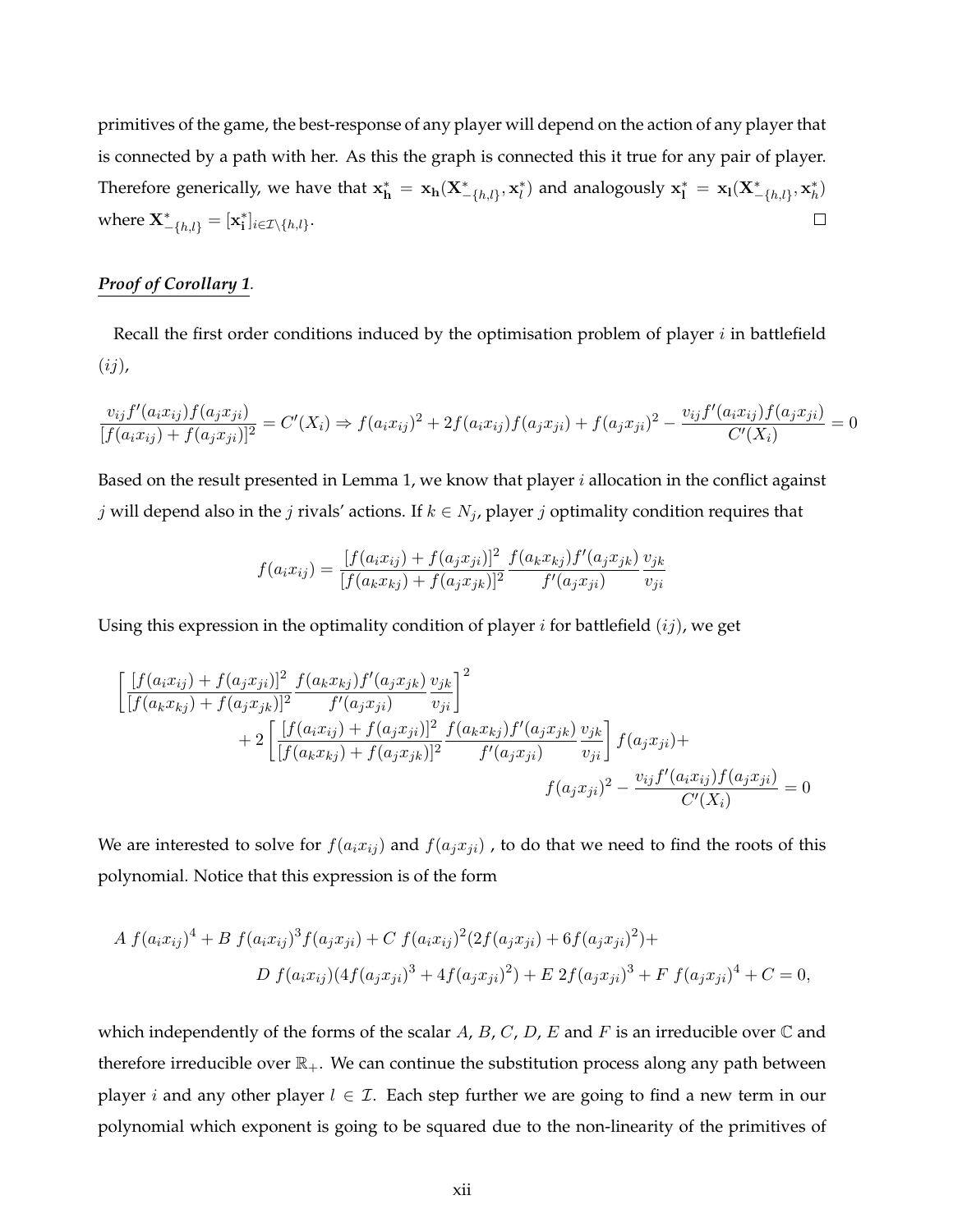the contest success function. Thus, to solve the system of equations induced by the maximisation problem of each individual, we will need to solve at least one polynomial of degree  $2^L$  where  $L$  is the largest path between a pair of player  $i$  and  $j$ . Hence, to solve the system of equations we will need to find the root of at least one polynomial of the form

 $ax^{2^L} + bx^{2^L-1} + \ldots + cx^{2^2-1} + dx^{2^1-1} + e = 0$ 

Therefore, network structures in which we can find a path of length higher or equal than 3 will require to find the roots of at least one general algebraic equation of degree higher or equal to 8 in the best case scenario.

#### **Theorem 1.**

#### *Abel-Ruffini Theorem(1779)*

*A general algebraic equation of degree* ≥ 5 *cannot be solved in radicals. This means that there does not exist any formula which would express the roots of such equation as functions of the coefficients by means of the algebraic operations and roots of natural degrees.*

By looking at the functional form of the reaction functions and the result of the Abel-Ruffini Theorem, we can say that this type of system will not be an algebraic solution using radicals. Hence, in our setting the equilibrium strategies of the game do not have a generic algebraic solution char- $\Box$ acterisation if the longest path between any two players is higher than 3.

#### *Proof of Lemma 2.*

⇒:

Let  $\omega = \{1_{2b}v, 1_{n}a\}$  for some  $a, v \in \mathbb{R}_{++}$  and  $d_i = k \in \mathbb{N}_+$  for all  $i \in \mathcal{I}$ . Consider some FOC of the maximisation problem for some player i and some battlefield  $(ij)$ 

$$
\frac{\partial p(ax_{ij}, ax_{ji})}{\partial x_{ij}}av = C'(X_i)
$$

assume symmetry:  $x_{ij} = x_{ji} = x^s$ 

$$
\Leftrightarrow \qquad p^1(ax^s, ax^s)av = C'(kx^s)
$$

$$
\Leftrightarrow \qquad x^s = \frac{1}{k}C'^{-1}(p^1(ax^s, ax^s)av)
$$

It is unique as per proposition 1.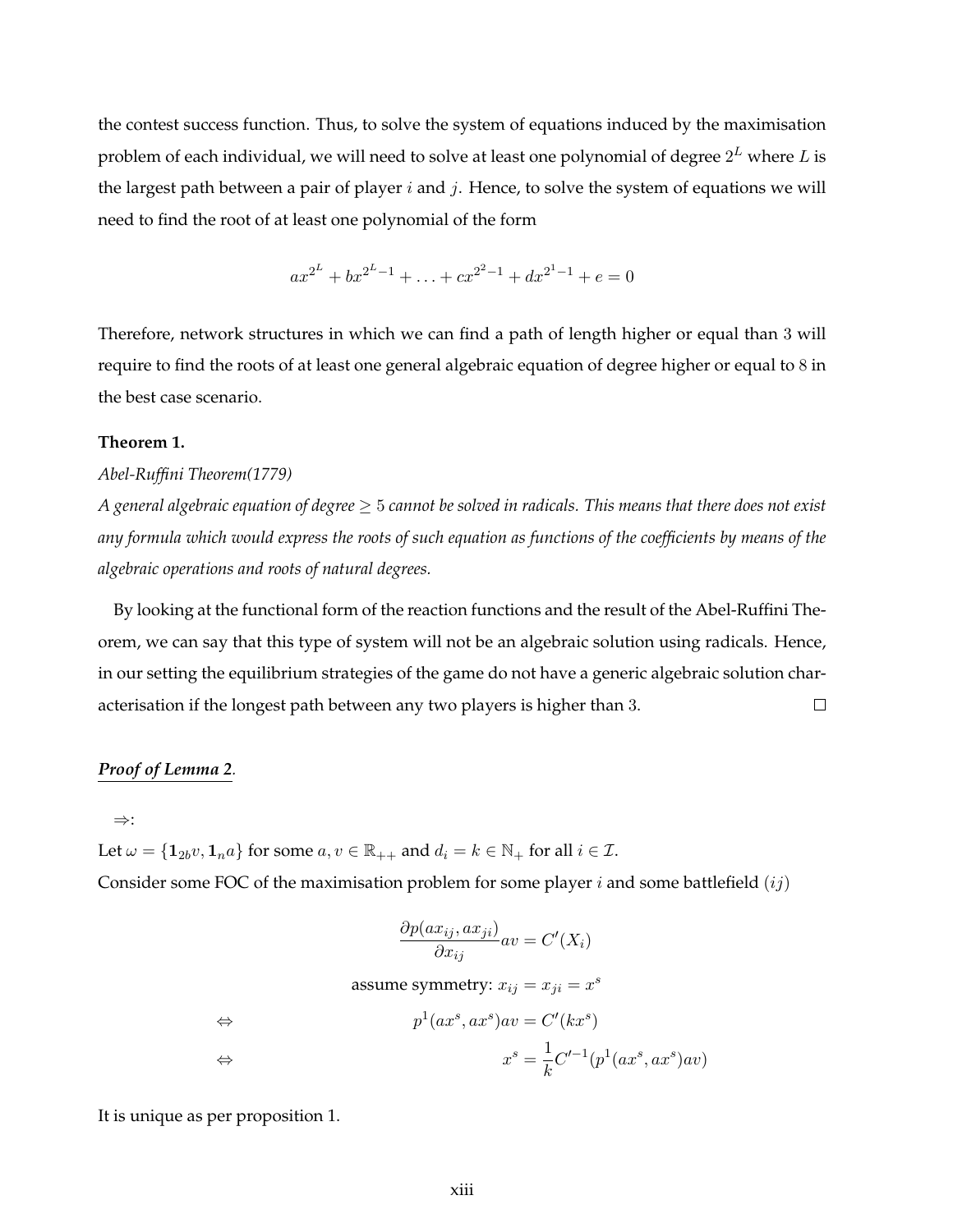Assume  $x_{lq} = x^s$  for all  $(lq) \in B$  some  $x^s$ . Redoing the steps in the first part for any two players  $i$ and j, we get

$$
\frac{1}{d_i}C'^{-1}(p^1(ax^s,ax^s)av)=\frac{1}{d_j}C'^{-1}(p^1(ax^s,ax^s)av)
$$

which implies  $d_i = d_j$ .

# *Proof of Corollary 2.*

Take condition ?? for some battlefield  $(ij) \in B$  and both players in that battlefield. The condition obtains as

$$
\frac{p^1(a_ix^s, a_jx^s)}{p^1(a_jx^s, a_ix^s)} = \frac{v_{ji}}{v_{ij}}
$$

Assuming  $v_{ij} = v_{ji}$  we have

$$
p^1(a_ix^s, a_jx^s) = p^1(a_jx^s, a_ix^s)
$$

which can be true if and only if  $a_i = a_j$ .

# *Proof of Proposition 3.*

In this case the Jacobian of the system of FOCs contains of the following elements:

$$
\frac{\partial F_{ij}}{\partial x_{ij}} = a_i^2 p_{ij}^{11} v_{ij} - C''(X_i) < 0
$$
\n
$$
\frac{\partial F_{ij}}{\partial x_{ji}} = a_i a_j p_{ij}^{12} v_{ij} \leq 0
$$
\n
$$
\frac{\partial F_{ij}}{\partial x_{ik}} = -C''(X_i) < 0
$$
\n
$$
\frac{\partial F_{ij}}{\partial x_{ki}} = 0
$$

Since at any symmetric equilibrium in a *k*-regular network  $p_{ij}^{12} = 0$  for all  $(ij) \in B$ , this results in  $D_x(F) = diag(A_1, A_2, ..., A_n)$  with  $A_i = B_i + E_i$  and

⇐:

 $\Box$ 

 $\Box$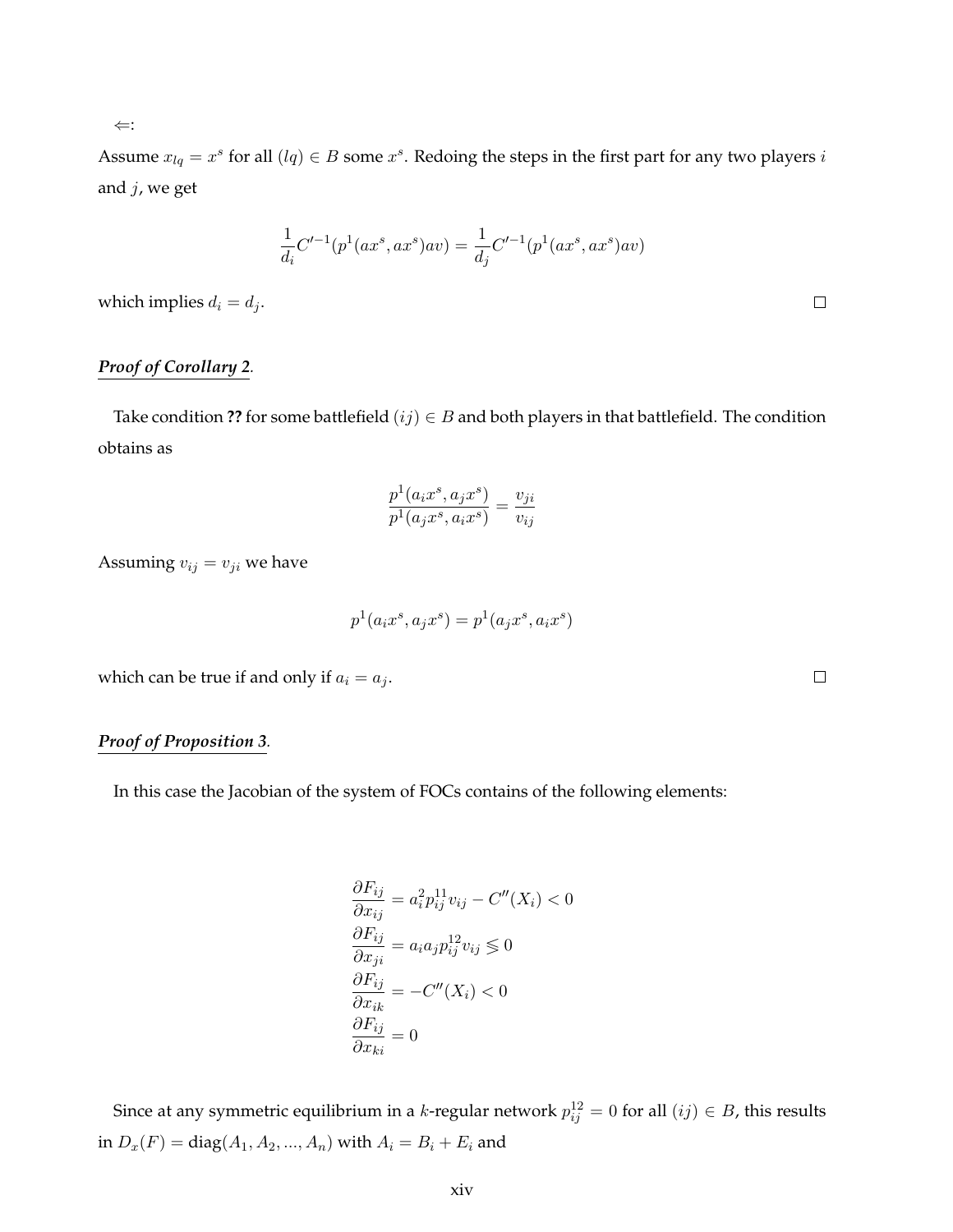$$
B_i = \begin{pmatrix} f_{i1} & 0 & \cdots & \cdots & 0 \\ 0 & f_{i2} & 0 & \cdots & 0 \\ \vdots & & \ddots & & \\ \vdots & & & \ddots & \\ 0 & & & & f_{iN} \end{pmatrix}
$$

with  $f_{ij} := a_i^2 p_{ij}^{11} v_{ij}$  and  $E_i = [e]_{kl} = -C''(X_i)$  for all  $(kl)$ . Note that at the symmetric equilibrium in a *k*-regular network we have  $f_{ij} = fkl = f = \overline{a}^2 p_{ij}^{11} \overline{v}.$ 

The inverse of this matrix is given by applying the Sherman-Morrison formula to be

$$
A_i^{-1} = \frac{1}{f}I - \frac{\frac{1}{f^2}E}{1 - \frac{1}{f}d_iC''(X)}
$$

or, in a more compact way,

$$
A^{-1} = G = [g]_{l,q} = \begin{cases} \frac{f - (d_i - 1)C''(X)}{f - d_i C''(X)} f^{-1} & \text{if } l = q\\ \frac{C''(X)}{f - d_i C''(X)} f^{-1} & \text{else} \end{cases}
$$

The partial effects are then given by

$$
\frac{\partial x}{\partial \omega} = -[D_x(F)]^{-1} D_{\omega}(F)
$$

or more precisely: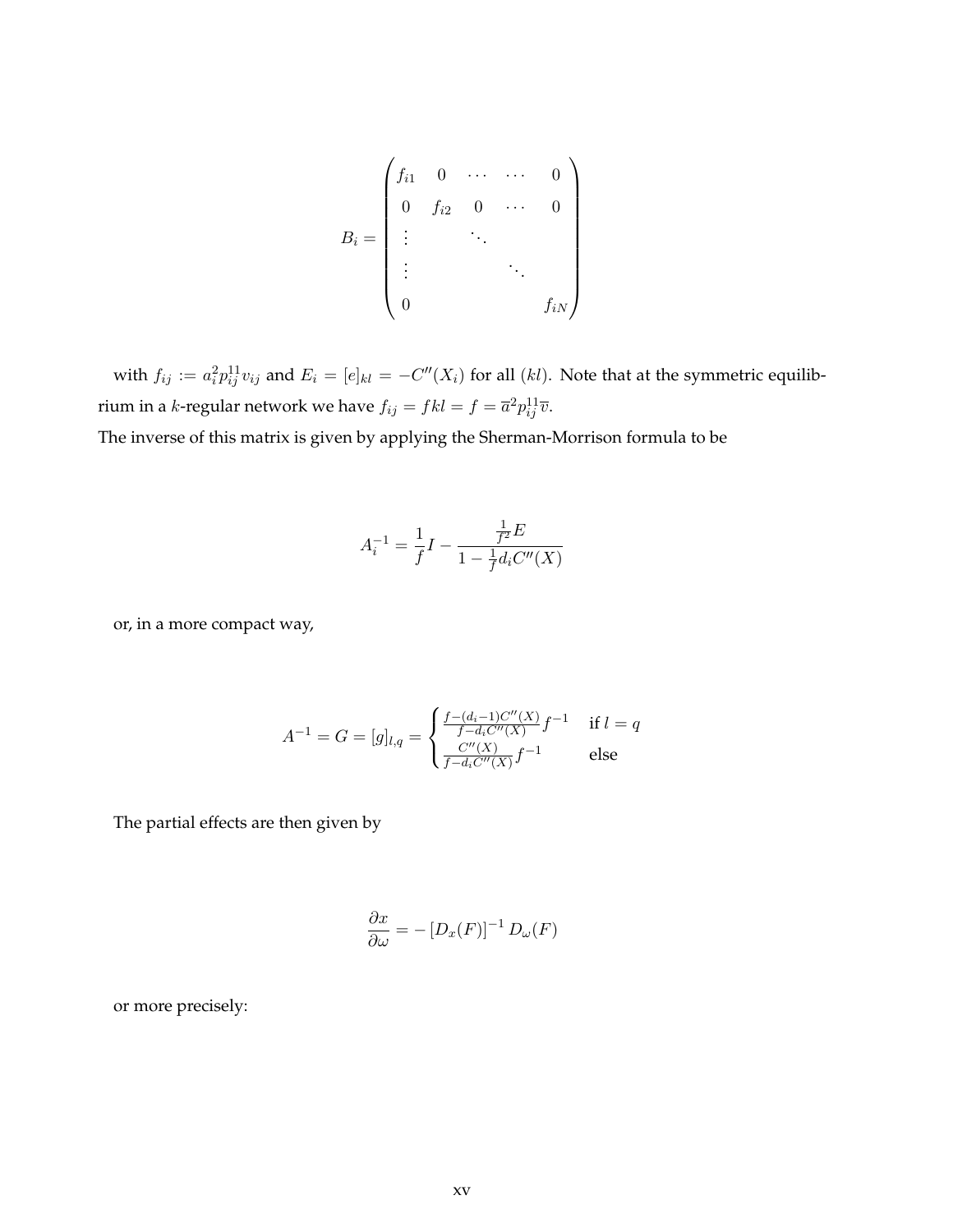$$
\frac{\partial x_{ij}}{\partial v_{ij}} = -\frac{f - (d_i - 1)C''(X)}{f - d_i C''(X)} \frac{p^1}{\overline{a}p^{11}\overline{v}} > 0
$$
  

$$
\frac{\partial x_{ik}}{\partial v_{ij}} = \frac{C''(X)}{f - d_i C''(X)} \frac{p^1}{\overline{a}p^{11}\overline{v}} < 0 \qquad \text{for } k \neq j
$$
  

$$
\frac{\partial x_{ij}}{\partial a_i} = -\frac{1 + f}{f - d_i C''(X)} \left(\frac{p^1}{\overline{a}^2 p^{11}} + \frac{\overline{x}}{\overline{a}}\right)
$$

The effects for the budget-constrained case obtain for  $C'' \to \infty$ :<sup>22</sup>

$$
\frac{\partial x_{ij}}{\partial v_{ij}} = -\frac{d_i - 1}{d_i} \frac{p^1}{\overline{a}p^{11}\overline{v}} > 0
$$
  

$$
\frac{\partial x_{ik}}{\partial v_{ij}} = \frac{1}{d_i} \frac{p^1}{\overline{a}p^{11}\overline{v}} < 0
$$
 for  $k \neq j$   

$$
\frac{\partial x_{ij}}{\partial a_i} = 0
$$
  

$$
\frac{\partial x_{ij}}{\partial R} = \frac{1}{d_i}
$$

# *Proof of Proposition 4.*

Under the assumed analytical forms, the expression for  $\frac{\partial x_{ij}}{\partial a_i}$  obtains as

$$
\frac{1}{\overline{a}^3r\overline{v} + \overline{a}k} \left[ (x^s)^2 - \frac{1}{2}\overline{a}^{r-1}(x^s)^{1+r} - \overline{a}^2r\overline{v}x^s + \frac{1}{2}\overline{a}^{1+r}\overline{v}(x^s)^r \right] \tag{P1}
$$

while the equilibrium effort for each player and battlefield is given by

$$
x^s = \left(\overline{a}^{1+r} \frac{r}{2k} \overline{v}\right)^{\frac{1}{2-r}}
$$

Case 1:  $r = 1$ 

Given the claim in the proof we need to assert that the term in square parenthesis in the first

 $22$ Again, we also obtained these solving the constrained problem independently.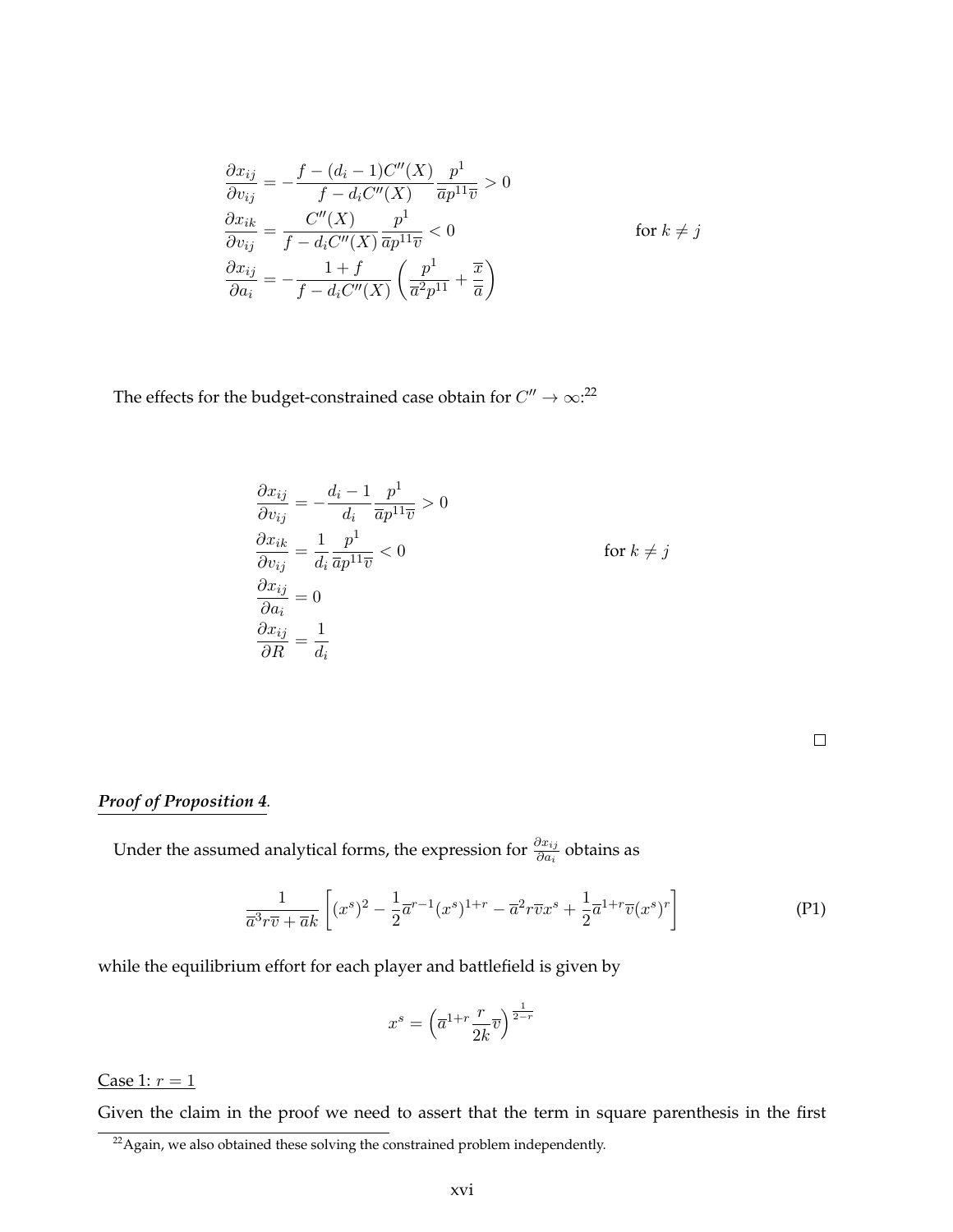expression is indeed positive. Under  $r = 1$  it becomes

$$
(x^s)^2 - \overline{a}^2 \overline{v} x^s < 0
$$

Since we know that  $x^s > 0$  this is equivalent to

$$
x^s = \frac{1}{2k}\overline{a}^2\overline{v} < \overline{a}^2\overline{v}
$$

or  $k > \frac{1}{2}$ , which is true for every possible (non-trivial) k-regular network.

Case 2:  $r \rightarrow 0$ 

In this case  $x^s \to 0$  and P1 becomes<sup>23</sup>

$$
\frac{1}{2}\frac{\overline{v}}{k}\sqrt{\frac{\overline{av}}{2k}} > 0
$$

Case 3:  $r \rightarrow 2$ 

Under this limit the expression in P1 changes to

$$
(x^s)^2 - \left(\frac{2}{\overline{a}} + \overline{a}^2 \overline{v}\right)x^s + 4\overline{a}\overline{v}
$$

The equilibrium will be  $x^s \to 0$  if  $\overline{a}^3\overline{v} < k$  and  $x^s \to \infty$  if  $\overline{a}^3\overline{v} > k$ . In both cases the last expression is tending towards something strictly positive.  $\Box$ 

#### *Proof of Proposition 5.*

From the derivatives obtained in the earlier result, we know already that  $x_{ij}(\omega') > x^s$  as well as  $x_{ik}(\omega') < x^s$  for all  $k \neq j$ . Note that the change induced in a nested function f is less than that induced in g whenever

$$
|Df(g(x))g'(x)| < |g'(x)|
$$
  

$$
|Df(g(x))||g'(x)| < |g'(x)|
$$
  

$$
|Df(g(x))| < 1
$$

 $^{23}$ It is the last summand that contains an expression that is proportional to  $\lim_{r\to 0^+}r^r=1$ . We are thus not using the controversial mathematical convention that  $0^{\hat{0}} = 1$ , but obtain the result from an actually defined limit.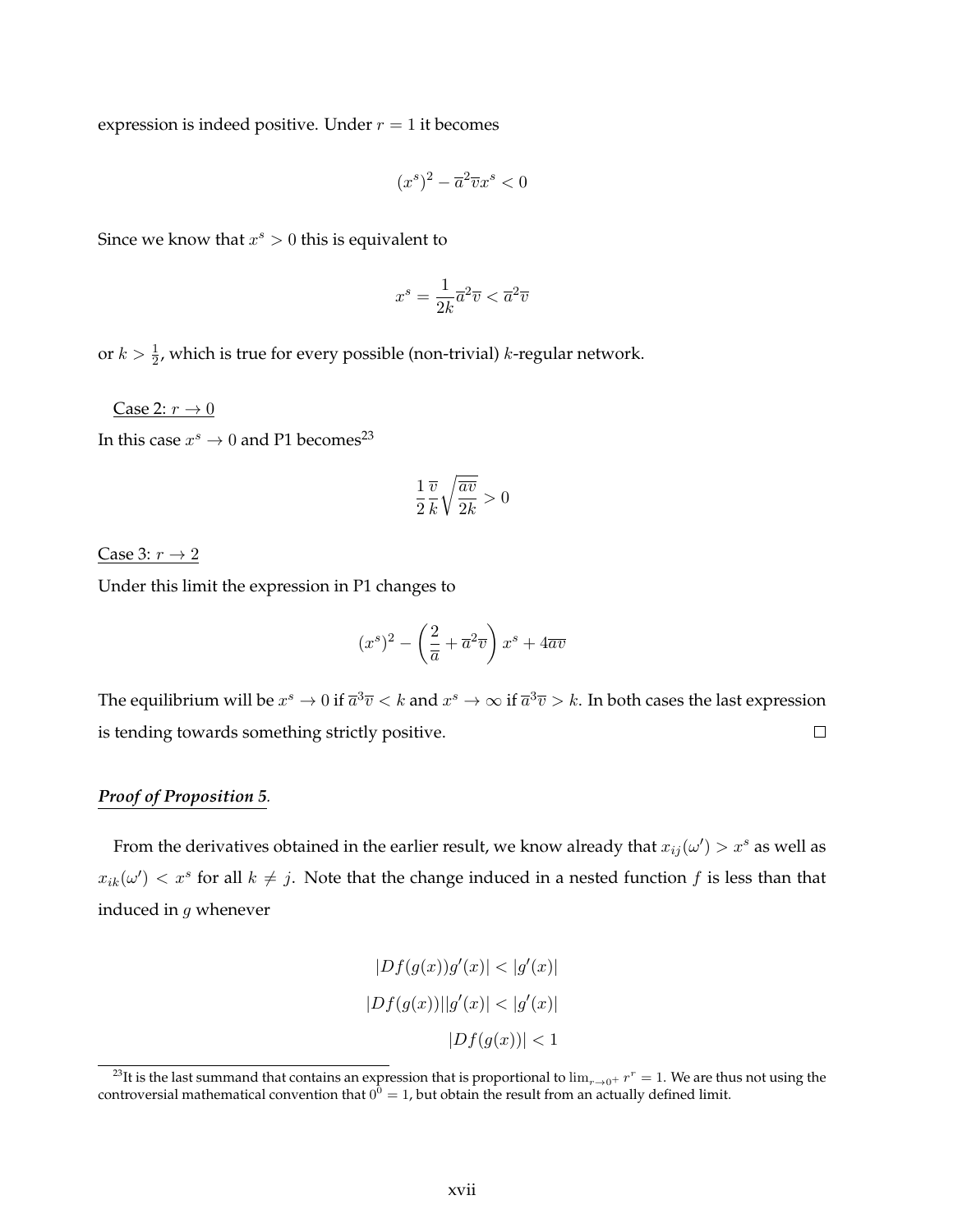The changes we consider are either  $\frac{\partial x_{ij}}{\partial x_{ji}}$ , which is zero at the symmetric parametrisation and close to zero near it, and

$$
\left|\frac{\partial x_{ij}}{\partial x_{ik}}\right| = \left|-\frac{C''(X_i)}{p^{11}-C''(X_i)}\right| = \left|\frac{C''(X_i)}{C''(X_i)-p^{11}}\right| < 1
$$

This implies that any effect of a sufficiently small change in parameters from  $\overline{\omega}$  diminishes over with increasing length of a path.

We denote each best response function as a nested function of the strategies that constitute the shortest path through the graph to a nonzero derivative. In a slight abuse of notation, let us denote player *i*'s best response function on battlefield  $(ij)$  as  $x_{ij}(x_{ji}(a_i))$ 

$$
x_{ji}(x_{ij}(a_i)) = x_{ji}(x_{ij}(\overline{a})) + \frac{\partial x_{ji}}{\partial x_{ij}} \frac{\partial x_{ij}}{\partial a_i}(\overline{a})(a_i - \overline{a})
$$
  
+ 
$$
\frac{1}{2} \left( \frac{\partial^2 x_{ji}}{(\partial x_{ij})^2} \left( \frac{\partial x_{ij}}{\partial a_i} \right)^2 + \frac{\partial x_{ji}}{\partial x_{ij}} \frac{\partial^2 x_{ij}}{(\partial a_i)^2} \right) (\overline{a})(a_i - \overline{a})^2
$$
  

$$
\Big|_{\frac{\partial x_{ji}}{\partial x_{ij}}(\overline{a})=0} = x^s - \frac{1}{2} \frac{p^{122} \overline{a}^3 v(z - C''(X))}{z - C''(X)} \left( \frac{\partial x_{ij}}{\partial a_i} \right)^2 (a_i - \overline{a})^2
$$
  

$$
< x^s
$$

Note that this is irrespective of the sign of  $\frac{\partial x_{ij}}{\partial a_i}$ . Similarly, it follows that

$$
x_{jk}(x_{ji}(x_{ij}(a_i))) = x^s + \frac{\partial x_{jk}}{\partial x_{ji}} \frac{\partial^2 x_{ji}}{(\partial x_{ij})^2} \left(\frac{\partial x_{ij}}{\partial a_i}\right)^2 (a_i - \overline{a})^2 > x^s
$$

# *Proof for Proposition 6.*

Just as in the above proof the effects of the other players in  $S$  can be obtained via a Taylor approximation as

$$
x_{ji}(x_{ij}(v_{ij}))\tilde{=}x^s + \frac{1}{2}\frac{\partial^2 x_{ji}}{(\partial x_{ij})^2} \left(\frac{\partial x_{ij}}{\partial v_{ij}}\right)^2 (v_{ij} - \overline{v})^2 < x^s
$$

$$
x_{jk}(x_{ji}(x_{ij}(v_{ij}))) \tilde{=} x^s + \frac{1}{2} \frac{\partial x_{jk}}{\partial x_{ji}} \frac{\partial^2 x_{ji}}{(\partial x_{ij})^2} \left(\frac{\partial x_{ij}}{\partial v_{ij}}\right)^2 (v_{ij} - \overline{v})^2 > x^s
$$